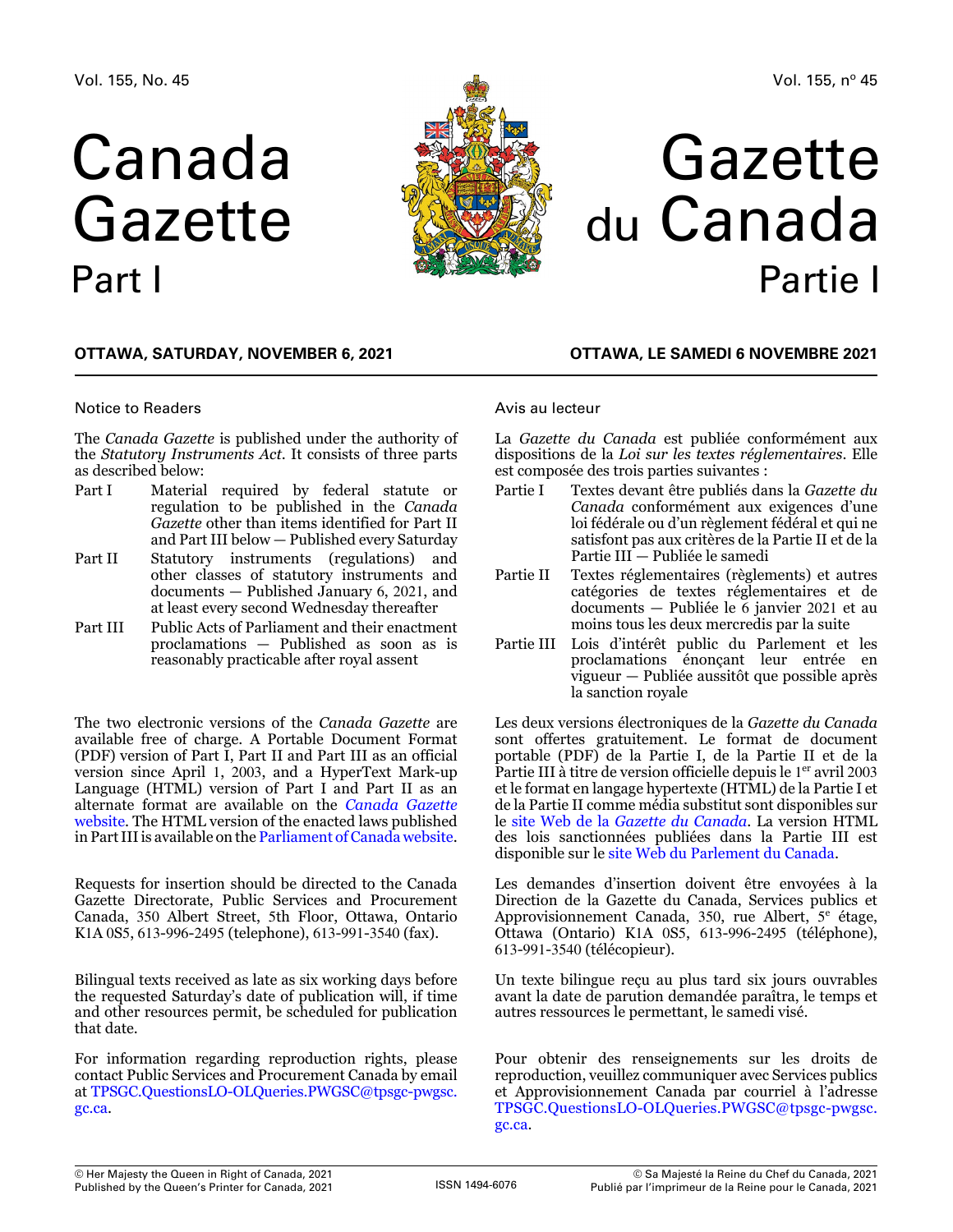# **TABLE OF CONTENTS**

| (orders, decorations and medals)                                                                        | 5243 |
|---------------------------------------------------------------------------------------------------------|------|
|                                                                                                         | 5245 |
| <b>Parliament</b><br>Office of the Chief Electoral Officer                                              | 5261 |
| (agencies, boards and commissions)                                                                      | 5262 |
| (banks; mortgage, loan, investment,<br>insurance and railway companies; other<br>private sector agents) | 5274 |
| <b>Index</b>                                                                                            | トンノト |

# **TABLE DES MATIÈRES**

| Résidence du gouverneur général<br>(ordres, décorations et médailles)                                                                                | 5243 |
|------------------------------------------------------------------------------------------------------------------------------------------------------|------|
|                                                                                                                                                      | 5245 |
| <b>Parlement</b><br>Bureau du directeur général des élections                                                                                        | 5261 |
| (organismes, conseils et commissions)                                                                                                                | 5262 |
| (banques; sociétés de prêts, de fiducie<br>et d'investissements; compagnies<br>d'assurances et de chemins de fer:<br>autres agents du secteur privé) | 5274 |
| <b>Index</b>                                                                                                                                         |      |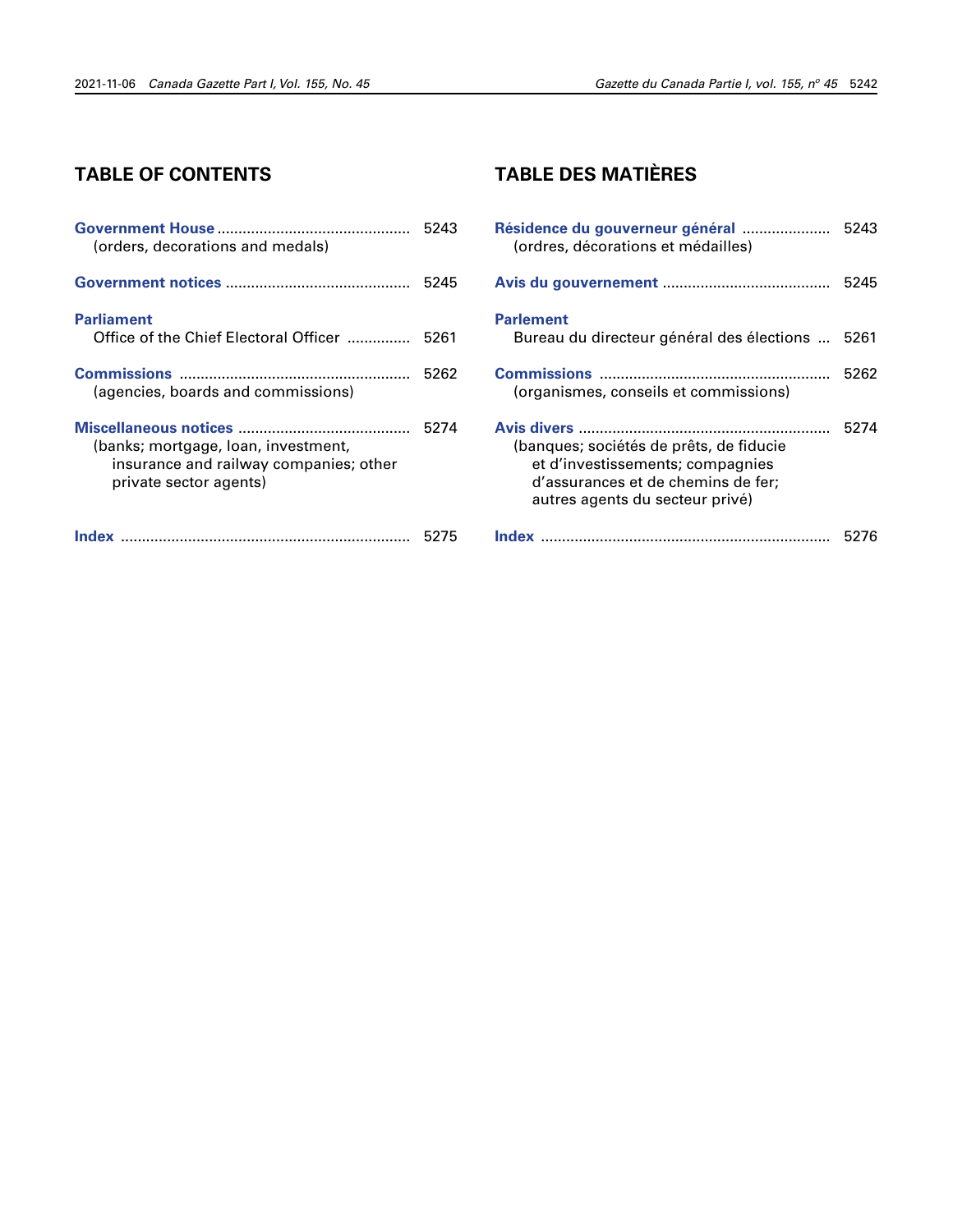### <span id="page-2-0"></span>**GOVERNMENT HOUSE**

#### **THE ORDER OF MERIT OF THE POLICE FORCES**

His Excellency the Right Honourable Richard Wagner, P.C., Administrator of the Government of Canada, in accordance with the Constitution of the Order of Merit of the Police Forces, has appointed the following:

#### *Officers of the Order of Merit of the Police Forces*

Deputy Chief Brian Bigras, O.O.M. Detective Bruce Chapman, O.O.M. <sup>1</sup> Deputy Chief Howard Chow, O.O.M. <sup>1</sup> Chief Nishan J. Duraiappah, O.O.M. Chief Superintendent Keith Douglas Scott Finn, O.O.M. Deputy Chief Rajwinder Singh Gill, O.O.M. Superintendent Eric Gordon, O.O.M. Associate Director-General André Goulet, O.O.M. Inspector Daffydd F. Hermann, O.O.M. Superintendent Deanna Hill, O.O.M. 1 Chief Panagiotis (Peter) Lambrinakos, O.O.M. 1 Chief Constable Mark W. Neufeld, O.O.M. Sergeant Sean Plater, O.O.M., M.B. Ms. Kelly Colleen Rainbow, O.O.M. <sup>1</sup> Chief Allan G. Sauve, O.O.M.

#### *Members of the Order of Merit of the Police Forces*

Deputy Chief Marc Andrews, M.O.M. Superintendent Robert Scott Baptist, M.O.M. Superintendent John Michael Baranyi, M.O.M. Associate Director Caroline Bernard, M.O.M. Chief Keith Hunter Blake, M.O.M. Chief Lorne Blumhagen, M.O.M. Ms. Paula Brown, M.O.M. Chief Julia Cecchetto, M.O.M. Inspector David Anthony Dalal, M.O.M., C.D. Staff Sergeant Gurinder Dhanoa, M.O.M. Deputy Chief Ryan K. Diodati, M.O.M. Inspector Lori S. Doonan, M.O.M. Superintendent Ralph Paul Ehlebracht, M.O.M. Chief Superintendent Mark Flynn, M.O.M. Staff Sergeant Valarie Gates, M.O.M. Deputy Chief Daryl Goetz, M.O.M. Superintendent Pauline Anne Gray, M.O.M. Staff Sergeant Stephen Alexander Halliday, M.O.M. (Retired) Ms. Rhonda Harte-Pittman, M.O.M. Deputy Chief Shirley Hilton, M.O.M. Sergeant Gordon T. Hughes, M.O.M. Deputy Chief Randal A. Huisman, M.O.M. Superintendent Jennifer Ann Hyland, M.O.M. Sergeant Ralph Kaisers, M.O.M.

# **RÉSIDENCE DU GOUVERNEUR GÉNÉRAL**

#### **L'ORDRE DU MÉRITE DES CORPS POLICIERS**

Son Excellence le très honorable Richard Wagner, l'administrateur du gouvernement du Canada, en conformité avec la constitution de l'Ordre du mérite des corps policiers, a nommé :

#### *Officiers de l'Ordre du mérite des corps policiers*

Le chef de police adjoint Brian Bigras, O.O.M. Le détective Bruce Chapman, O.O.M.  $<sup>1</sup>$  Le chef de police adjoint Howard Chow, O.O.M.</sup> <sup>1</sup> Le chef de police Nishan J. Duraiappah, O.O.M. Le surintendant principal Keith Douglas Scott Finn, O.O.M. Le chef de police adjoint Rajwinder Singh Gill, O.O.M. Le surintendant Eric Gordon, O.O.M. Le directeur général adjoint André Goulet, O.O.M. L'inspecteur Daffydd F. Hermann, O.O.M. La surintendante Deanna Hill, O.O.M. <sup>1</sup> Le chef de police Panagiotis (Peter) Lambrinakos, O.O.M. <sup>1</sup> Le chef de police Mark W. Neufeld, O.O.M. Le sergent Sean Plater, O.O.M., M.B. Madame Kelly Colleen Rainbow, O.O.M. <sup>1</sup> Le chef de police Allan G. Sauve, O.O.M.

#### *Membres de l'Ordre du mérite des corps policiers*

Le chef de police adjoint Marc Andrews, M.O.M. Le surintendant Robert Scott Baptist, M.O.M. Le surintendant John Michael Baranyi, M.O.M. Directrice adjointe Caroline Bernard, M.O.M. Le chef de police Keith Hunter Blake, M.O.M. Le chef de police Lorne Blumhagen, M.O.M. Madame Paula Brown, M.O.M. Le chef de police Julia Cecchetto, M.O.M. L'inspecteur David Anthony Dalal, M.O.M., C.D. Le sergent d'état-major Gurinder Dhanoa, M.O.M. Le chef de police adjoint Ryan K. Diodati, M.O.M. L'inspectrice Lori S. Doonan, M.O.M. Le surintendant Ralph Paul Ehlebracht, M.O.M. Le surintendant principal Mark Flynn, M.O.M. La sergente d'état-major Valarie Gates, M.O.M. Le chef de police adjoint Daryl Goetz, M.O.M. La surintendante Pauline Anne Gray, M.O.M. Le sergent d'état-major Stephen Alexander Halliday, M.O.M. (retraité) Madame Rhonda Harte-Pittman, M.O.M. La chef de police adjointe Shirley Hilton, M.O.M. Le sergent Gordon T. Hughes, M.O.M. Le chef de police adjoint Randal A. Huisman, M.O.M. La surintendante Jennifer Ann Hyland, M.O.M. Le sergent Ralph Kaisers, M.O.M.

 $<sup>1</sup>$  This is a promotion within the Order.</sup>

 $1$  Il s'agit d'une promotion au sein de l'Ordre.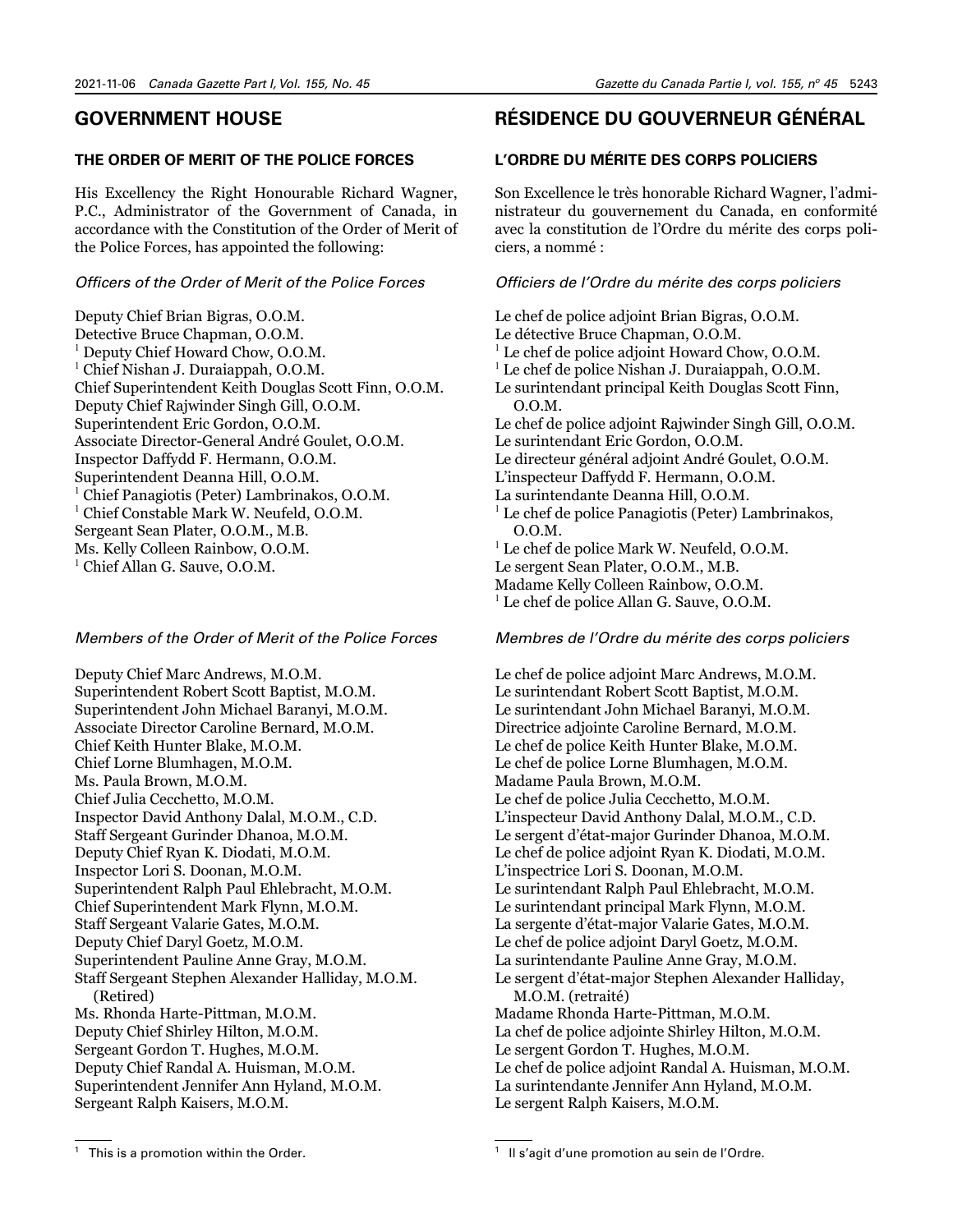Inspector Francis Patrick Conor King, M.O.M. Captain Jean J. L. Lafrenière, M.O.M. Patrol Sergeant Grant Lindgren, M.O.M. Detective Superintendent Mark A. Loader, M.O.M. Chief Daryl R. Longworth, M.O.M. Inspector Bethany Dawn McAndie, M.O.M. Deputy Chief Kathryn A. McLellan, M.O.M. Superintendent Karen A. Meyer, M.O.M. Chief Superintendent Brad J. Mueller, M.O.M. Staff Sergeant Robert W. Patterson, M.O.M., C.D. Deputy Chief Gordon Perrier, M.O.M. Chief J. David Poirier, M.O.M. Inspector Michael J. Procyk, M.O.M. Inspector Michael Purdy, M.O.M. Inspector Susan Riddell, M.O.M. Chief Hugh Stevenson, M.O.M. Mr. Steven James Strang, M.O.M. Chief Superintendent Sean Anthony Sullivan, M.O.M. Superintendent Peter Kamal Tewfik, M.O.M. Corporal Christopher D. Voller, M.O.M. Staff Sergeant Darcy J. Woolfitt, M.O.M. Superintendent Kelly Young, M.O.M.

L'inspecteur Francis Patrick Conor King, M.O.M. Le capitaine Jean J. L. Lafrenière, M.O.M. Le sergent de patrouille Grant Lindgren, M.O.M. Le surintendant-détective Mark A. Loader, M.O.M. Le chef de police Daryl R. Longworth, M.O.M. L'inspectrice Bethany Dawn McAndie, M.O.M. La chef de police adjoint Kathryn A. McLellan, M.O.M. La surintendante Karen A. Meyer, M.O.M. Le surintendant principal Brad J. Mueller, M.O.M. Le sergent d'état-major Robert W. Patterson, M.O.M., C.D. Le chef de police adjoint Gordon Perrier, M.O.M. Le chef de police J. David Poirier, M.O.M. L'inspecteur Michael J. Procyk, M.O.M. L'inspecteur Michael Purdy, M.O.M. L'inspectrice Susan Riddell, M.O.M. Le chef de police Hugh Stevenson, M.O.M. Monsieur Steven James Strang, M.O.M. Le surintendant principal Sean Anthony Sullivan, M.O.M. Le surintendant Peter Kamal Tewfik, M.O.M. Le caporal Christopher D. Voller, M.O.M. Le sergent d'état-major Darcy J. Woolfitt, M.O.M. Le surintendant Kelly Young, M.O.M.

Witness the Seal of the Order of Merit of the Police Forces this first day of June of the year two thousand and twenty-one.

**Ian McCowan**

Secretary General of the

Order of Merit of the Police Forces



Témoin le Sceau de l'Ordre du mérite des corps policiers en ce premier jour de juin de l'an deux mille vingt et un.

Le secrétaire général de l'Ordre du mérite des corps policiers **Ian McCowan**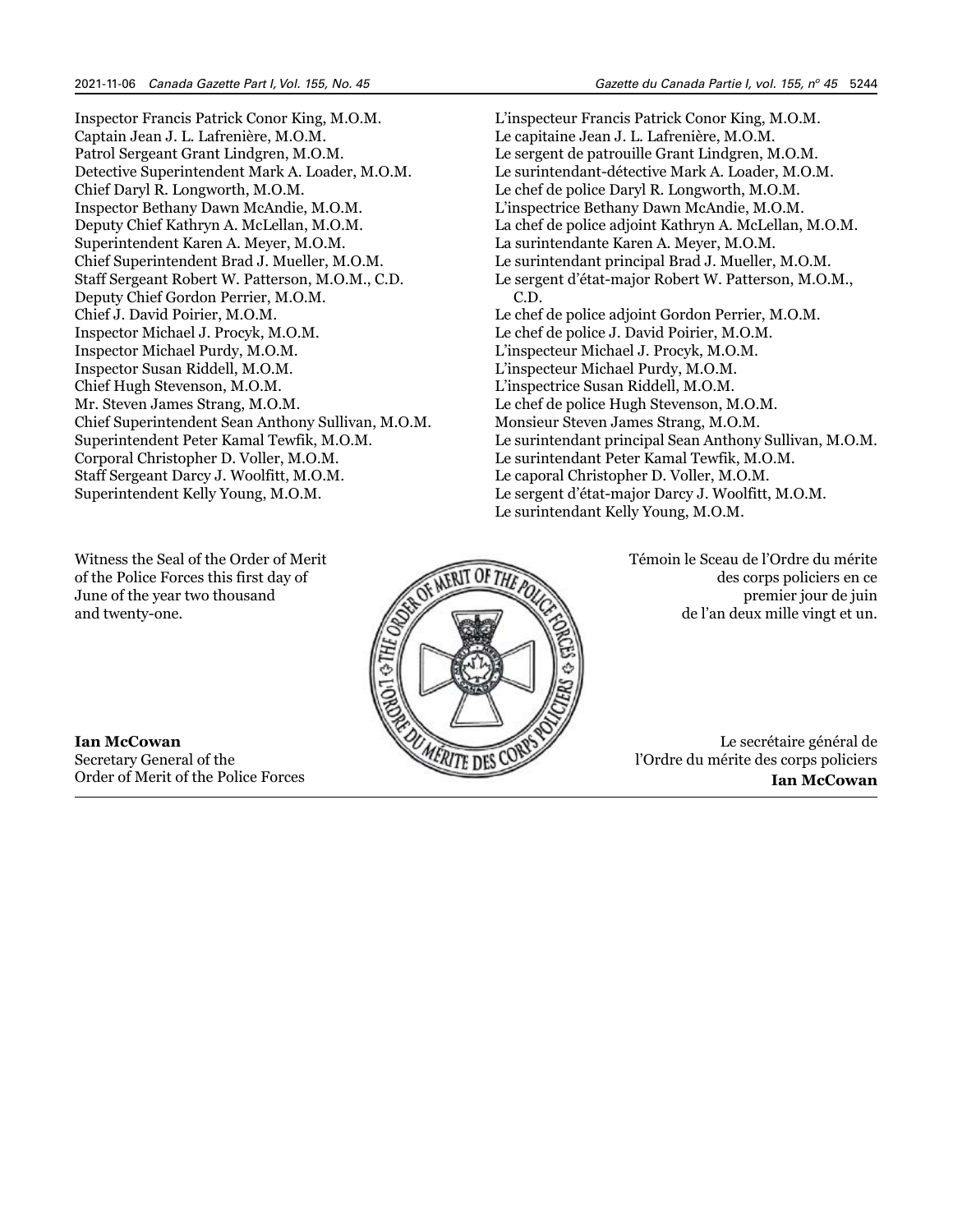#### <span id="page-4-0"></span>**GOVERNMENT NOTICES**

#### **DEPARTMENT OF THE ENVIRONMENT**

#### **DEPARTMENT OF HEALTH**

#### CANADIAN ENVIRONMENTAL PROTECTION ACT, 1999

*Publication after screening assessment of 10 substances of the Flame Retardants Group specified on the* Domestic Substances List *(paragraphs 68(b) and (c) or subsection 77(1) of the*  Canadian Environmental Protection Act, 1999*)*

Whereas BPDP, IDDP, IPPP and TBOEP are substances identified under subsection 73(1) of the *Canadian Environmental Protection Act, 1999*;

Whereas a summary of the draft screening assessment conducted on TPHP, BDMEPPP, TEP, TEHP, BEHP and TDBDPB pursuant to paragraphs 68(b) and (c) of the Act and on the remaining four substances pursuant to section 74 of the Act is annexed hereby;

And whereas it is proposed to conclude that TPHP, BPDP, BDMEPPP, IDDP, IPPP and TEP meet one or more of the criteria set out in section 64 of the Act,

Notice therefore is hereby given that the Minister of the Environment and the Minister of Health (the ministers) propose to recommend to Her Excellency the Governor in Council that these substances be added to Schedule 1 to the Act.

Notice is furthermore given that the ministers have released a risk management scope document for these substances to initiate discussions with stakeholders on the development of risk management actions.

And whereas it is proposed to conclude that TBOEP, TEHP, BEHP and TDBDPB do not meet any of the criteria set out in section 64 of the Act,

Notice therefore is hereby given that the ministers propose to take no further action on TBOEP at this time under section 77 of the Act.

Notice is further given that the ministers propose to take no further action on TEHP, BEHP and TDBDPB at this time.

Notice is hereby given that options are being considered for follow-up activities to track changes in exposure to TBOEP and TDBDPB.

# **AVIS DU GOUVERNEMENT**

#### **MINISTÈRE DE L'ENVIRONNEMENT**

#### **MINISTÈRE DE LA SANTÉ**

#### LOI CANADIENNE SUR LA PROTECTION DE L'ENVIRONNEMENT (1999)

*Publication après évaluation préalable de 10 substances du groupe des substances ignifuges inscrites sur la* Liste intérieure *[alinéas 68b) et c) ou paragraphe 77(1) de la* Loi canadienne sur la protection de l'environnement (1999)*]*

Attendu que le PBPhDPh, le PMNDPh, le PTPPh et le PTBOE sont des substances qui satisfont aux critères du paragraphe 73(1) de la *Loi canadienne sur la protection de l'environnement (1999)*;

Attendu qu'un résumé de l'ébauche d'évaluation préalable des substances réalisée en application des alinéas 68b) et c) de la Loi pour le PTPh, le PBBPhPh, le PTE, le PTEHx, le PBEHx et le TBPhBOBPBBz et en application de l'article 74 de la Loi pour les quatre substances restantes est ci-annexé;

Attendu qu'il est proposé de conclure que le PTPh, le PBPhDPh, le PBBPhPh, le PMNDPh, le PTPPh, et le PTE satisfont à au moins un des critères énoncés à l'article 64 de la Loi,

Avis est par les présentes donné que le ministre de l'Environnement et la ministre de la Santé (les ministres) proposent de recommander à Son Excellence la Gouverneure en conseil que ces substances soient ajoutées à l'annexe 1 de la Loi.

Avis est également donné que les ministres ont publié le cadre de gestion des risques concernant ces substances pour entamer avec les parties intéressées des discussions sur l'élaboration de mesures de gestion des risques.

Attendu qu'il est proposé de conclure que le PTBOE, le PTEHx, le PBEHx et le TBPhBOBPBBz ne satisfont à aucun des critères de l'article 64 de la Loi,

Avis est par les présentes donné que les ministres proposent de ne rien faire pour le moment à l'égard du PTBOE en vertu de l'article 77 de la Loi.

Avis est par les présentes donné que les ministres proposent de ne rien faire pour le moment à l'égard du PTEHx, du PBEHx et du TBPhBOBPBBz.

Avis est par la présente donné que des options seront considérées afin de faire le suivi des changements dans l'exposition au PTBOE et au TBPhBOBPBBz.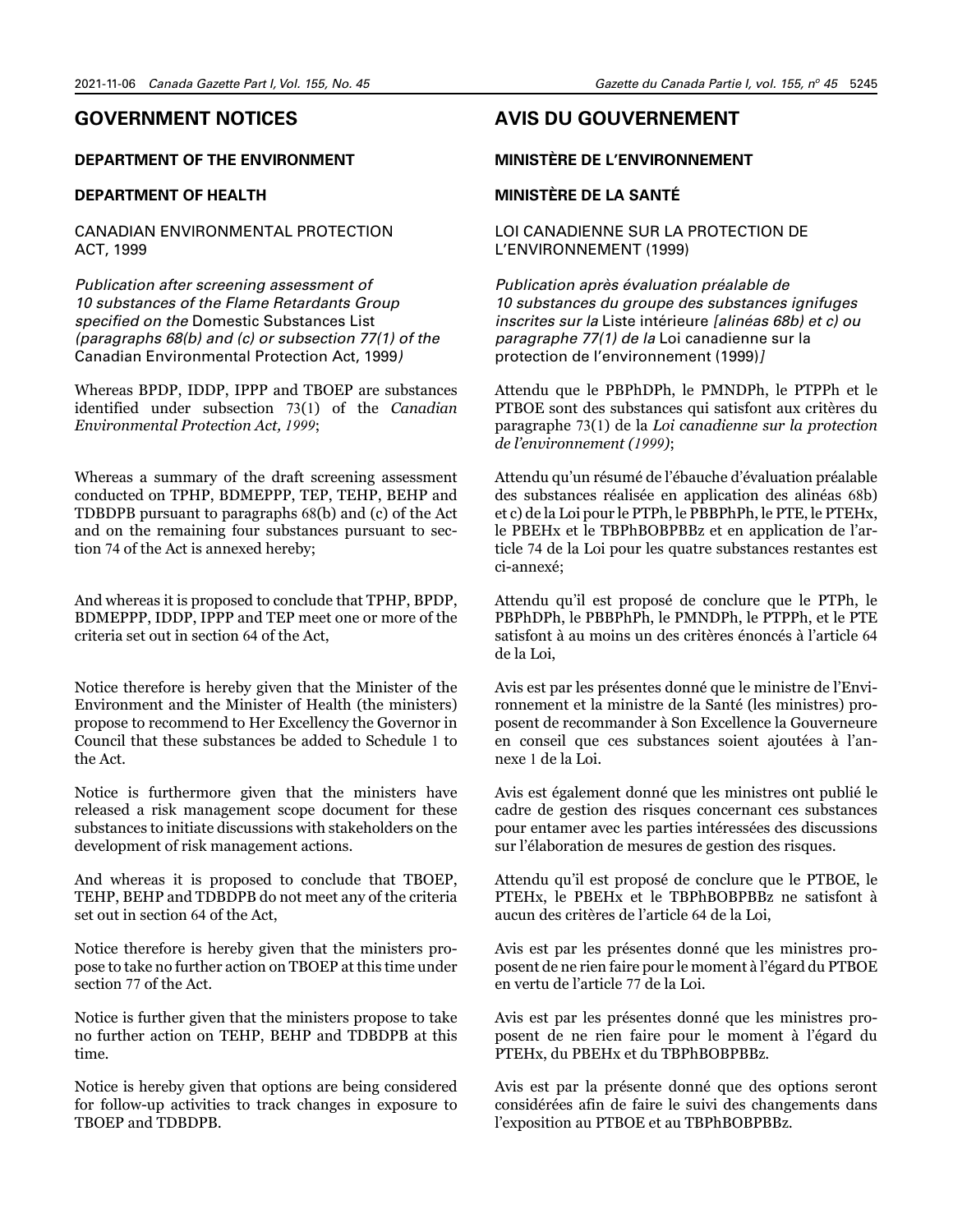Any person may, within 60 days after publication of this notice, file with the Minister of the Environment written comments on the measure the ministers propose to take and on the scientific considerations on the basis of which the measure is proposed. More information regarding the scientific considerations may be obtained from the [Canada.ca \(Chemical Substances\) website.](https://www.canada.ca/en/health-canada/services/chemical-substances/latest-news.html) All comments must cite the *Canada Gazette*, Part I, and the date of publication of this notice and be addressed to the Executive Director, Program Development and Engagement Division, Department of the Environment, Gatineau, Quebec K1A 0H3, by email to [substances@ec.gc.ca](mailto:substances%40ec.gc.ca?subject=), or by using the online reporting system available through [Environment](https://ec.ss.ec.gc.ca/en/cs?&GAURI=https://ec.ss.ec.gc.ca/auth/%7bl2%7d,https://ec.ss.ec.gc.ca/auth/en?&GAREASONCODE=-1&GARESOURCEID=ecssecgccanewp1&Reason=-1&APPID=ecssecgccanewp1&URI=https://ec.ss.ec.gc.ca/auth/en?) [and Climate Change Canada's Single Window](https://ec.ss.ec.gc.ca/en/cs?&GAURI=https://ec.ss.ec.gc.ca/auth/%7bl2%7d,https://ec.ss.ec.gc.ca/auth/en?&GAREASONCODE=-1&GARESOURCEID=ecssecgccanewp1&Reason=-1&APPID=ecssecgccanewp1&URI=https://ec.ss.ec.gc.ca/auth/en?).

In accordance with section 313 of the *Canadian Environmental Protection Act, 1999*, any person who provides information in response to this notice may submit with the information a request that it be treated as confidential.

#### **Jacqueline Gonçalves**

Director General Science and Risk Assessment Directorate On behalf of the Minister of the Environment

#### **Gwen Goodier**

Director General Industrial Sectors and Chemicals Directorate On behalf of the Minister of the Environment

#### **David Morin**

Director General Safe Environments Directorate On behalf of the Minister of Health

#### **ANNEX**

#### **Summary of the draft screening assessment of the Flame Retardants Group**

Pursuant to section 68 or 74 of the *Canadian Environmental Protection Act, 1999* (CEPA), the Minister of the Environment and the Minister of Health have conducted a screening assessment of 10 of 13 substances referred to collectively as the Flame Retardants Group. These 13 substances were identified as priorities for assessment. Of the 13 substances, 3 were determined to be of low concern through a separate approach, and decisions for these

#### **Délai pour recevoir les commentaires du public**

Dans les 60 jours suivant la publication du présent avis, quiconque le souhaite peut soumettre par écrit au ministre de l'Environnement ses commentaires sur la mesure que les ministres se proposent de prendre et sur les considérations scientifiques la justifiant. Des précisions sur celles-ci peuvent être obtenues à partir du [site Web Canada.ca](https://www.canada.ca/fr/sante-canada/services/substances-chimiques/dernieres-nouvelles.html)  [\(Substances chimiques\).](https://www.canada.ca/fr/sante-canada/services/substances-chimiques/dernieres-nouvelles.html) Tous les commentaires doivent mentionner la Partie I de la *Gazette du Canada* et la date de publication du présent avis, et être adressés au Directeur exécutif, Division de la mobilisation et de l'élaboration de programmes, Ministère de l'Environnement, Gatineau (Québec) K1A 0H3, par courriel à [substances@ec.gc.](mailto:substances%40ec.gc.ca?subject=) [ca](mailto:substances%40ec.gc.ca?subject=) ou au moyen du système de déclaration en ligne accessible par l'entremise du [Guichet unique d'Environnement](https://ec.ss.ec.gc.ca/fr/cs?&GAURI=https://ec.ss.ec.gc.ca/auth/%7bl2%7d,https://ec.ss.ec.gc.ca/auth/fr?&GAREASONCODE=-1&GARESOURCEID=ecssecgccanewp1&Reason=-1&APPID=ecssecgccanewp1&URI=https://ec.ss.ec.gc.ca/auth/fr?)  [et Changement climatique Canada](https://ec.ss.ec.gc.ca/fr/cs?&GAURI=https://ec.ss.ec.gc.ca/auth/%7bl2%7d,https://ec.ss.ec.gc.ca/auth/fr?&GAREASONCODE=-1&GARESOURCEID=ecssecgccanewp1&Reason=-1&APPID=ecssecgccanewp1&URI=https://ec.ss.ec.gc.ca/auth/fr?)

Conformément à l'article 313 de la *Loi canadienne sur la protection de l'environnement (1999)*, quiconque fournit des renseignements en réponse au présent avis peut en même temps demander que ceux-ci soient considérés comme confidentiels.

La directrice générale Direction des sciences et de l'évaluation des risques

**Jacqueline Gonçalves**

Au nom du ministre de l'Environnement

La directrice générale

Direction des secteurs industriels et des substances chimiques

#### **Gwen Goodier**

Au nom du ministre de l'Environnement

Le directeur général Direction de la sécurité des milieux

#### **David Morin**

Au nom de la ministre de la Santé

#### **ANNEXE**

#### **Résumé de l'ébauche d'évaluation préalable pour le groupe des substances ignifuges**

En vertu des articles 68 ou 74 de la *Loi canadienne sur la protection de l'environnement (1999)* [LCPE], le ministre de l'Environnement et la ministre de la Santé ont réalisé une évaluation préalable de 10 des 13 substances appelées collectivement « groupe des substances ignifuges ». Ces 13 substances ont été jugées d'intérêt prioritaire pour une évaluation. Une démarche distincte a permis de déterminer que 3 de ces 13 substances étaient peu préoccupantes,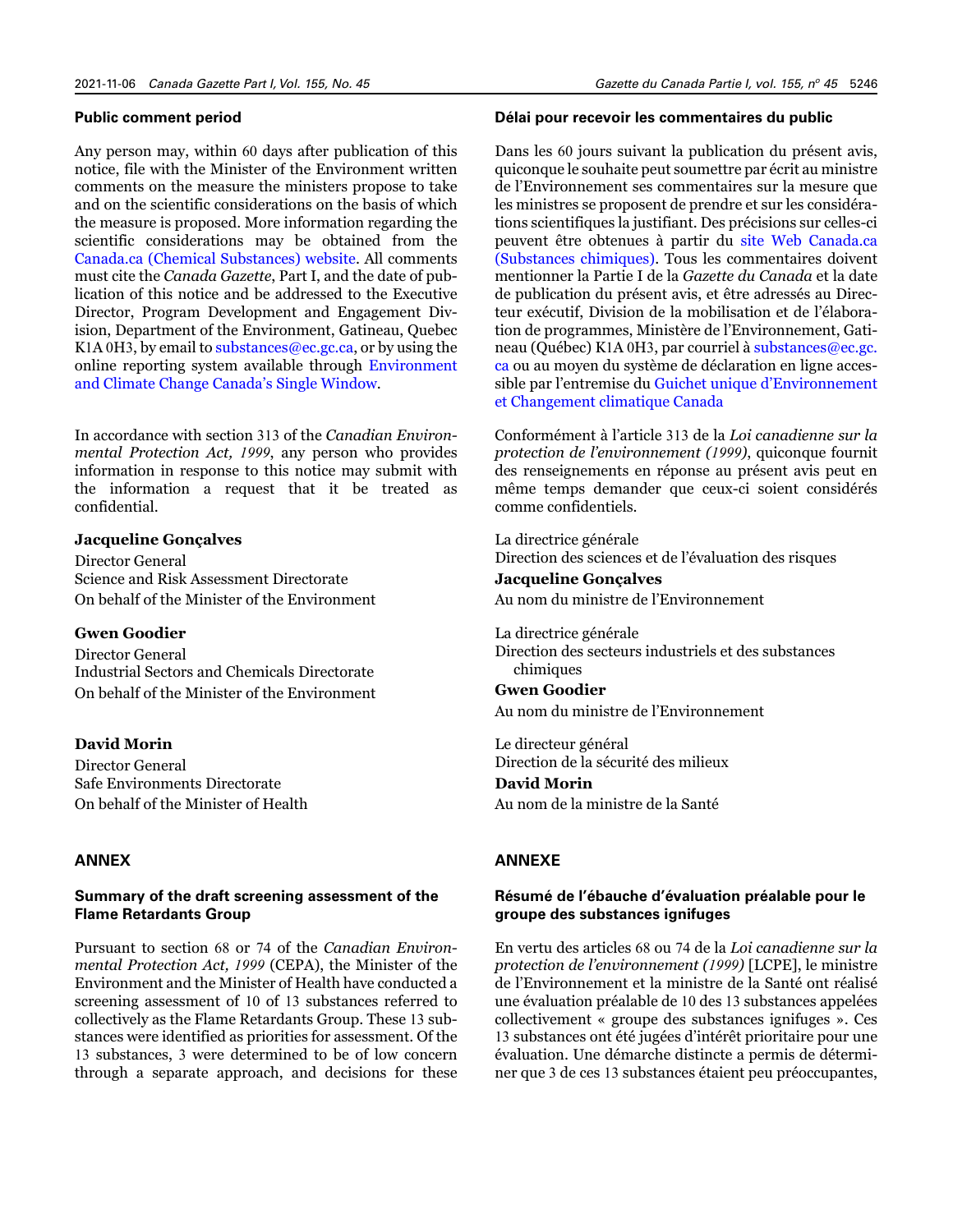Gazette du Canada Partie I, vol. 155, nº 45 5247

substances are provided in a separate report.<sup>1</sup> Accordingly, this screening assessment addresses the 10 substances listed in the table below, which will hereinafter be referred to as the Flame Retardants Group. The Chemical Abstracts Service Registry Numbers (CAS RNs<sup>2</sup>), the *Domestic Substances List* (DSL) names, the common names and abbreviations of these substances are listed in the table below. The substances in this group have been assessed under two subgroups (aryl organophosphates and alkyl organophosphates), with the exception of one substance, which has been assessed as an individual substance, as shown in the table below.

et les décisions relatives à ces substances sont formulées dans un document distinct<sup>1</sup>. En conséquence, la présente évaluation préalable ne vise que les 10 substances mentionnées dans le tableau ci-après, qui seront appelées ciaprès « groupe des substances ignifuges ». Le numéro d'enregistrement du Chemical Abstracts Service (NE CAS<sup>2</sup>), le nom sur la *Liste intérieure* (LI), le nom commun et l'abréviation de ces substances figurent dans le tableau ci-dessous. Les substances de ce groupe ont été évaluées en deux sous-groupes (organophosphates aryliques et organophosphates alkyliques), à l'exception d'une substance qui a été évaluée individuellement, tel qu'il est indiqué dans le tableau ci-dessous.

| <b>CAS RN</b>              | <b>DSL</b> name                                                  | <b>Common names (abbreviation)</b>                                                  | Subgroup              |
|----------------------------|------------------------------------------------------------------|-------------------------------------------------------------------------------------|-----------------------|
| $115 - 86 - 6^a$           | Phosphoric acid, triphenyl ester                                 | Triphenyl phosphate (TPHP)                                                          | Aryl organophosphate  |
| 56803-37-3                 | Phosphoric acid, (1,1-dimethylethyl)<br>phenyl diphenyl ester    | Tert-butylphenyl diphenyl<br>phosphate (BPDP)                                       | Aryl organophosphate  |
| 65652-41-7 <sup>a</sup>    | Phosphoric acid, bis[(1,1-<br>dimethylethyl)phenyl] phenyl ester | Bis(tert-butylphenyl) phenyl<br>phosphate (BDMEPPP)                                 | Aryl organophosphate  |
| 29761-21-5                 | Phosphoric acid, isodecyl diphenyl<br>ester                      | Isodecyl diphenyl phosphate (IDDP)                                                  | Aryl organophosphate  |
| 68937-41-7 <sup>b</sup>    | Phenol, isopropylated, phosphate<br>(3:1)                        | Isopropylated triphenyl phosphate<br>(IPPP)                                         | Aryl organophosphate  |
| $78 - 40 - 0$ <sup>c</sup> | Phosphoric acid, triethyl ester                                  | Triethylphosphate; triethyl<br>phosphate (TEP)                                      | Alkyl organophosphate |
| 78-51-3                    | Ethanol, 2-butoxy-, phosphate (3:1)                              | Tris(2-butoxethyl) phosphate<br>(TBOEP)                                             | Alkyl organophosphate |
| $78-42-2$ <sup>c</sup>     | Phosphoric acid, tris(2-ethylhexyl)<br>ester                     | Tris(2-ethylhexyl) phosphate (TEHP)                                                 | Alkyl organophosphate |
| 298-07-7°                  | Phosphoric acid, bis(2-ethylhexyl)<br>ester                      | Bis(2-ethylhexyl) phosphate;<br>bis(2-ethylhexyl) hydrogen<br>phosphate (BEHP)      | Alkyl organophosphate |
| 58965-66-5 <sup>a</sup>    | Benzene, 1,2,4,5-tetrabromo-3,6-<br>bis(pentabromophenoxy)-      | Tetradecabromo-1,4-<br>diphenoxybenzene; perbromo-1,4-<br>diphenoxybenzene (TDBDPB) | Not applicable        |

#### **Substances in the Flame Retardants Group**

This substance did not meet categorization criteria, but was included in this assessment because it was determined to be a priority as a result of the approach described for Identification of Risk Assessment Priorities.

The substance bearing this CAS RN is a UVCB (unknown or variable composition, complex reaction products, or biological materials).

<sup>c</sup> This substance was not identified under subsection 73(1) of CEPA, but was included in this assessment as it was considered a priority on the basis of other human health concerns.

The conclusions for the substances bearing CAS RNs 26446-73-1, 68527-01-5, and 68527-02-6 are provided in the *Rapid Screening of Substances with Limited General Population* 

*Exposure* screening assessment.<br><sup>2</sup> The Chemical Abstracts Service Registry Number (CAS RN) is the property of the American Chemical Society, and any use or redistribution, except as required in supporting regulatory requirements and/or for reports to the Government of Canada when the information and the reports are required by law or administrative policy, is not permitted without the prior, written permission of the American Chemical Society.

Les conclusions pour les substances portant les NE CAS 26446-73-1, 68527-01-5 et 68527-02-6 sont données dans l'évaluation préalable intitulée *Évaluation préalable rapide des substances* 

*avec une exposition limitée pour la population générale*. <sup>2</sup> Le numéro d'enregistrement du Chemical Abstracts Service (NE CAS) est la propriété de l'American Chemical Society. Toute utilisation ou redistribution, sauf si elle sert à répondre aux besoins législatifs ou si elle est nécessaire pour les rapports destinés au gouvernement du Canada lorsque des renseignements ou des rapports sont exigés par la loi ou une politique administrative, est interdite sans l'autorisation écrite préalable de l'American Chemical Society.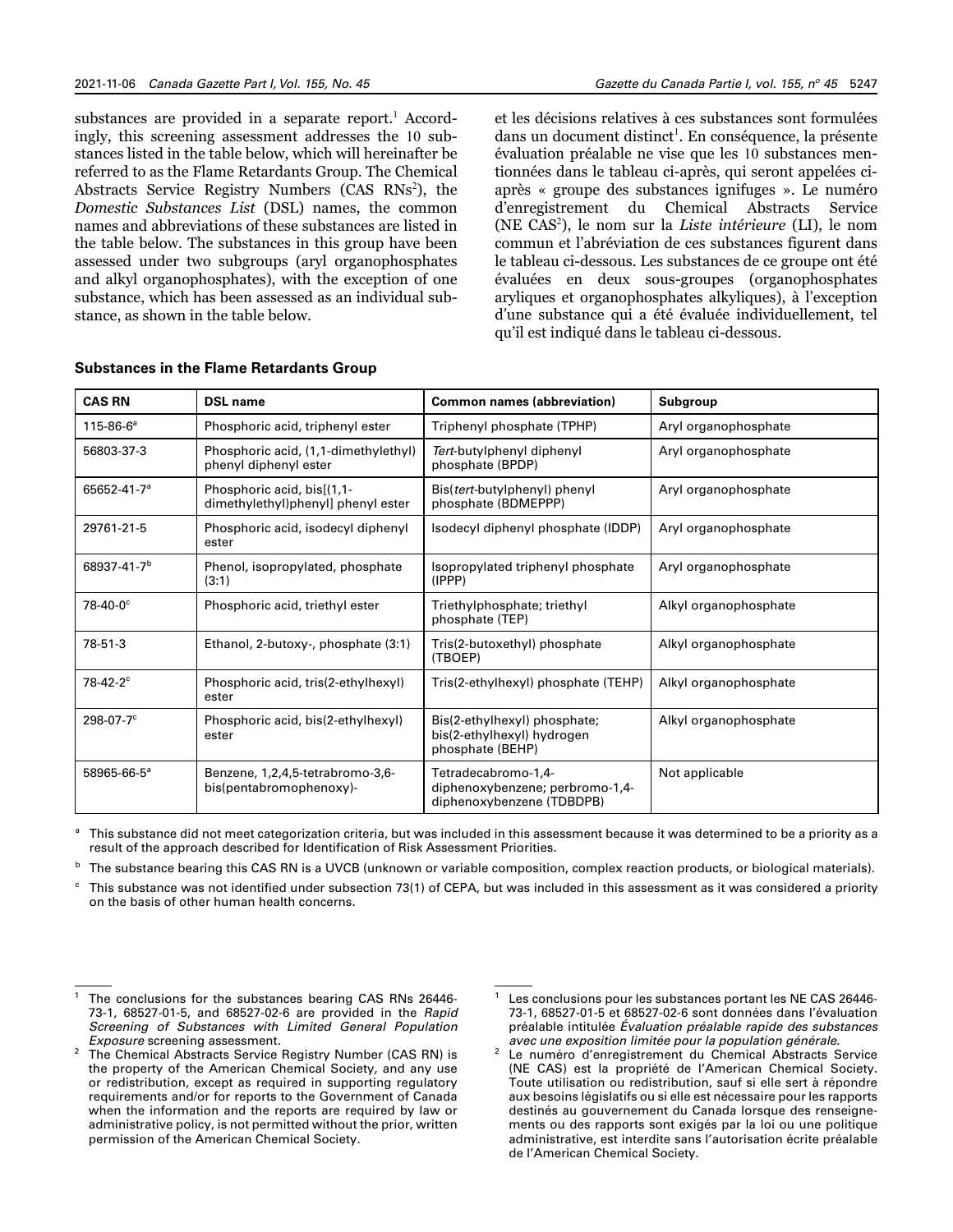| <b>NE CAS</b>           | Nom sur la Ll                                             | Nom commun (abréviation)                                                                         | Sous-groupe               |
|-------------------------|-----------------------------------------------------------|--------------------------------------------------------------------------------------------------|---------------------------|
| $115 - 86 - 6^a$        | Phosphate de triphényle                                   | Phosphate de triphényle (PTPh)                                                                   | Organophosphate arylique  |
| 56803-37-3              | Phosphate de tert-butylphényle et<br>de diphényle         | Phosphate de tert-butylphényle et<br>de diphényle (PBPhDPh)                                      | Organophosphate arylique  |
| 65652-41-7 <sup>a</sup> | Phosphate de di-tert-butyle et de<br>phényle              | Phosphate de bis(tert-butylphényle)<br>et de phényle (PBBPhPh)                                   | Organophosphate arylique  |
| 29761-21-5              | Phosphate d'isodécyle et de<br>diphényle                  | Phosphate de 8-méthylnonyle et de<br>diphényle (PMNDPh)                                          | Organophosphate arylique  |
| 68937-41-7 <sup>b</sup> | Phénol isopropylé, phosphate (3:1)                        | Phosphate de tris(propan-2-<br>ylphényle) [PTPPh]                                                | Organophosphate arylique  |
| $78-40-0^{\circ}$       | Phosphate de triéthyle                                    | Phosphate de triéthyle (PTE)                                                                     | Organophosphate alkylique |
| 78-51-3                 | Phosphate de tris(2-butoxyéthyle)                         | Phosphate de tris(2-butoxyéthyle)<br><b>IPTBOEI</b>                                              | Organophosphate alkylique |
| $78-42-2$ <sup>c</sup>  | Phosphate de tris(2-éthylhexyle)                          | Phosphate de tris(2-éthylhexyle)<br>[PTEHx]                                                      | Organophosphate alkylique |
| $298 - 07 - 7$ °        | Hydrogénophosphate de<br>bis(2-éthylhexyle)               | Hydrogénophosphate de<br>bis(2-éthylhexyle) [PBEHx]                                              | Organophosphate alkylique |
| 58965-66-5 <sup>a</sup> | 1,2,4,5-Tétrabromo-3,6-<br>bis(pentabromophénoxy) benzène | 2,3,5,6-Tétrabromo-1,4-<br>phénylènebisoxy bis(2,3,4,5,6-<br>pentabromobenzène)<br>[TBPhBOBPBBz] | Non applicable            |

#### **Substances du groupe des substances ignifuges**

Cette substance ne satisfaisait pas aux critères de catégorisation, mais a été incluse dans la présente évaluation, car elle a été jugée d'intérêt prioritaire à la suite des résultats de l'approche suivie pour l'identification des priorités d'évaluation des risques.

La substance portant le NE CAS est un UVCB (substances de composition inconnue ou variable, produits de réaction complexes ou matières biologiques).

c Cette substance n'a pas été désignée en vertu du paragraphe 73(1) de la LCPE, mais a été incluse dans la présente évaluation, car elle est considérée comme étant d'intérêt prioritaire en raison d'autres préoccupations pour la santé humaine.

None of the substances in this group occur naturally. According to information submitted in response to surveys issued pursuant to section 71 of CEPA for the reporting years of 2008, 2011, and/or 2015, none of the aryl organophosphates (OP) were manufactured in Canada. The ranges for total imports into Canada during these years were from 100 000 kg to 1 000 000 kg for TPHP, BPDP and IPPP, and from 10 000 kg to 100 000 kg for BDMEPPP and IDDP. For the alkyl OP substances, TBOEP and BEHP were each reported to be manufactured in Canada in a quantity ranging from 1 000 kg to 10 000 kg in 2011. For that same year, reported total TEP imports into Canada ranged from 100 000 kg to 1 000 000 kg, while reported total TBOEP, TEHP and BEHP imports into Canada ranged from 10 000 kg to 100 000 kg. TDBDPB was not reported to be manufactured in Canada, but was imported and used in Canada in 2008 (<10 000 kg). The major North American producer of TDBDPB is reported to have discontinued manufacture of this substance prior to 2012, and TDBDPB is not currently imported or used in Canada.

In Canada, the alkyl and aryl OPs subject to this assessment are primarily used as either additive flame retardants or plasticizers in various applications involving hydraulic Aucune de ces substances de ce groupe n'existe naturellement dans l'environnement. D'après les renseignements divulgués lors d'enquêtes menées en vertu de l'article 71 de la LCPE pour les années de déclaration 2008, 2011 ou 2015, aucun des organophosphates (OP) aryliques n'a été produit au Canada. Les quantités totales de PTPh, de PBPhDPh et de PTPPh importées au Canada durant ces années se situaient entre 100 000 kg et 1 000 000 kg, et les quantités importées de PBBPhPh et de PMNDPh se situaient entre 10 000 et 100 000 kg. Dans le cas des OP alkyliques, l'importation au Canada de PTBOE et de PBEHx a été divulguée, chacun en quantités allant de 1 000 à 10 000 kg en 2011. Pour la même année, les importations totales de PTE au Canada allaient de 100 000 à 1 000 000 kg, alors que celles de PTBOE, de PTEHx et de PBEHx allaient de 10 000 à 100 000 kg. La production de TBPhBOBPBBz au Canada n'a pas été signalée, mais celuici y a été importé et utilisé en 2008 (en quantités inférieures à 10 000 kg). Il a été signalé que le principal producteur nord-américain de TBPhBOBPBBz a cessé cette production avant 2012 et que cette substance n'est ni actuellement importée ni utilisée au Canada.

Au Canada, les OP alkyliques et aryliques visés par la présente évaluation sont surtout ajoutés comme ignifuges ou plastifiants à divers fluides hydrauliques, matières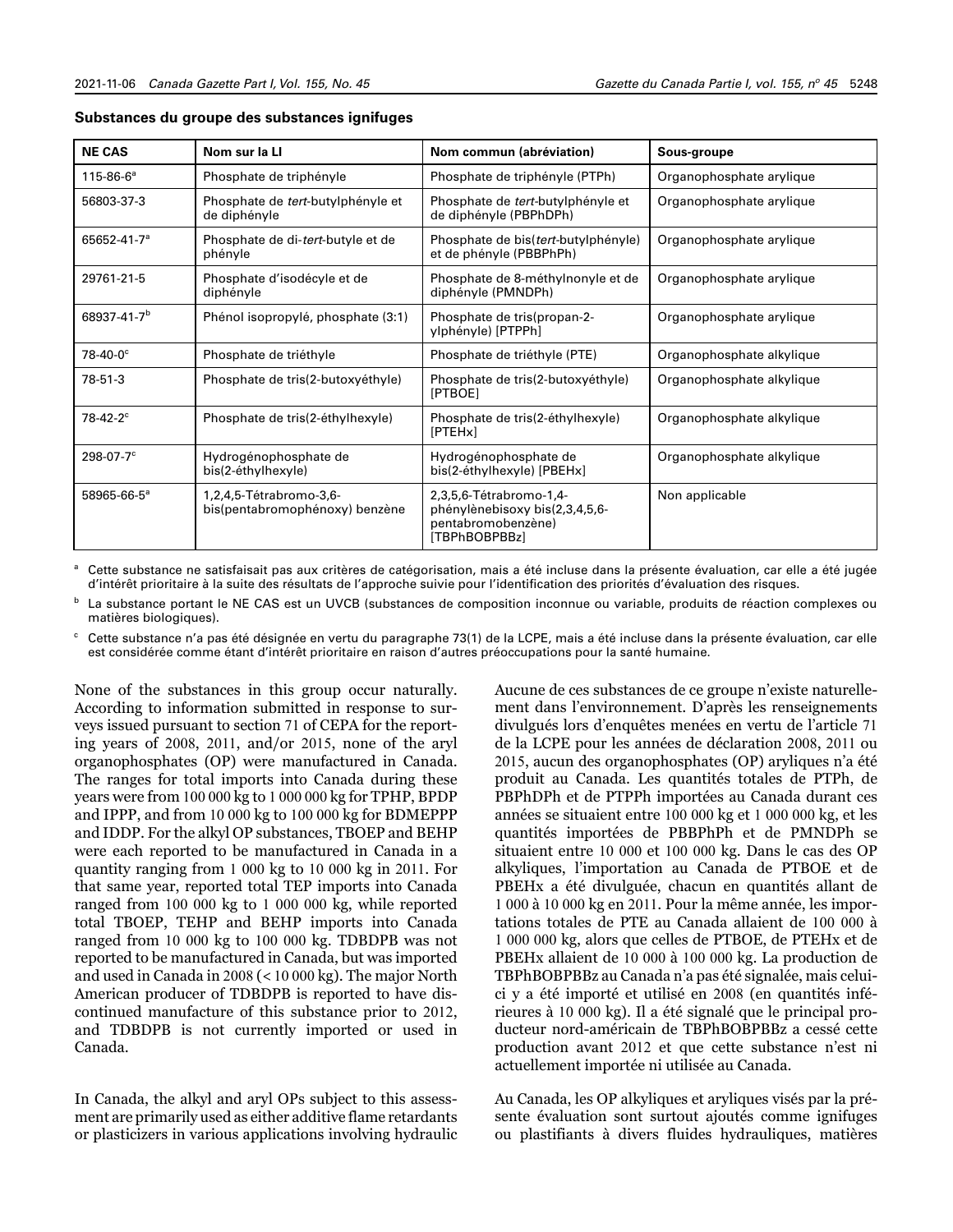fluids, plastics, rubber products, textiles, foam, paints, adhesives and sealants, and building materials. Some of these substances are also used in food packaging applications (TPHP, IDDP, TEP, TEHP, TBOEP) and foam (TEP) and as formulants in pest control products (TPHP, IPPP, TEHP). TPHP is also used in nail care products in Canada. TDBDPB is an additive flame retardant that has been used in plastic and rubber in Canada.

Aryl OP subgroup substances are not expected to be persistent in water, soil, sediment or air based on modelled and experimental data. However, TPHP has been measured in remote locations (e.g. Canadian and European Arctic) possibly due to particle-bound atmospheric transport and is considered persistent in air. Aryl OPs bioconcentration studies, metabolism studies, and bioaccumulation modelling suggest that TPHP, BPDP, and IDDP will have low to moderate bioaccumulation potential. For the more hydrophobic BDMEPPP, and possibly IPPP (depending on UVCB mixture), moderate to high bioaccumulation potential is identified by measured and predicted data.

Based on the available empirical ecotoxicity studies and modelled data, aryl OPs subject to this assessment are considered to be highly toxic to aquatic organisms, with acute and chronic effects demonstrated at less than 1 mg/L. Sediment and soil toxicity data are limited for the individual substances. However, TPHP/BPDP/BDMEPPP mixture and IPPP UVCB tests provide evidence of moderate to high toxicity in those media as well. There are limited toxicity data on terrestrial wildlife that clearly measure organism effect levels for aryl OPs. Recent studies suggest that these substances may induce neurobehavioural and developmental effects in biota, as well as other effects, including disruption to reproductive and endocrine systems.

It is expected that the aryl OPs in this group may be released to the Canadian environment through industrial processing activities, releases from products used by consumers, wastewater discharges to surface waters, and biosolids application to land. Given the likelihood of the substances being used together or interchangeably for the identified uses, and considering their common properties, aryl OP substance quantities were combined into a total quantity for each use to develop combined ecological exposure scenarios. Risk quotient analyses integrating estimates of exposure and toxicity information were performed for scenarios involving industrial releases and releases from products used by consumers. These analyses indicated that there is a risk of harm to aquatic and

plastiques, produits en caoutchouc, textiles, mousses, peintures, adhésifs et produits d'étanchéité, et matériaux de construction. Certaines de ces substances sont aussi utilisées dans des emballages alimentaires (PTPh, PMNDPh, PTE, PTEHx, PTBOE) et des mousses (PTE) et comme formulants dans des produits antiparasitaires (PTPh, PTPPh, PTEHx). Le PTPh est aussi utilisé dans des produits de soins pour les ongles au Canada. Le TBPhBOBPBBz est un additif ignifuge qui a été utilisé dans des matières plastiques et des caoutchoucs au Canada.

D'après des données expérimentales et modélisées, les substances du sous-groupe des OP aryliques ne devraient pas être persistantes dans l'eau, le sol, les sédiments, ni l'air. Toutefois, le PTPh a été mesuré sur des sites éloignés (par exemple dans l'Arctique canadien et européen) possiblement en raison du transport atmosphérique de particules auxquelles il est lié, et il est considéré comme persistant dans l'air. Des études sur la bioconcentration d'OP aryliques, des études du métabolisme et la modélisation de la bioaccumulation suggèrent que le PTPh, le PBPhDPh et le PMNDPh auront un potentiel de bioaccumulation faible à modéré. Pour le PBBPhPh plus hydrophobe, et possiblement le PTPPh (selon l'UVCB), un potentiel de bioaccumulation modéré à élevé a été déterminé à partir de données mesurées et prédites.

D'après les études empiriques sur l'écotoxicité et des données modélisées, les OP aryliques visés par la présente évaluation sont jugés être fortement toxiques pour les organismes aquatiques, avec des effets aigus et chroniques démontrés à des concentrations inférieures à 1 mg/L. Les données sur la toxicité des substances individuelles dans les sédiments et le sol sont limitées. Toutefois, des tests réalisés avec le mélange PTPh-PBPhDPh-PBBPhPh et l'UVCB PTPPh ont mis en évidence une toxicité modérée à élevée dans ces milieux. Il existe des données limitées sur la toxicité pour la faune terrestre qui indiquent les concentrations de OP acryliques ayant un effet sur les organismes. Des études récentes suggèrent que ces substances peuvent induire des effets neurocomportementaux et sur le développement dans le biote, ainsi que d'autres effets dont une perturbation des systèmes reproducteurs et endocriniens.

On prévoit que les OP aryliques de ce groupe puissent se retrouver dans l'environnement au Canada suite à des procédés industriels, à l'utilisation de produits par des consommateurs, au rejet d'effluents de systèmes de traitement des eaux usées dans des eaux de surface et à l'épandage de biosolides sur les terres. Étant donné qu'il est probable que ces substances soient utilisées ensemble ou de manière interchangeable pour les utilisations recensées et étant donné leurs propriétés communes, les quantités d'OP aryliques ont été combinées en une quantité totale pour chaque utilisation pour la production de scénarios d'exposition combinée dans l'environnement. Des analyses du quotient de risque basées sur des estimations de l'exposition et des renseignements sur la toxicité ont été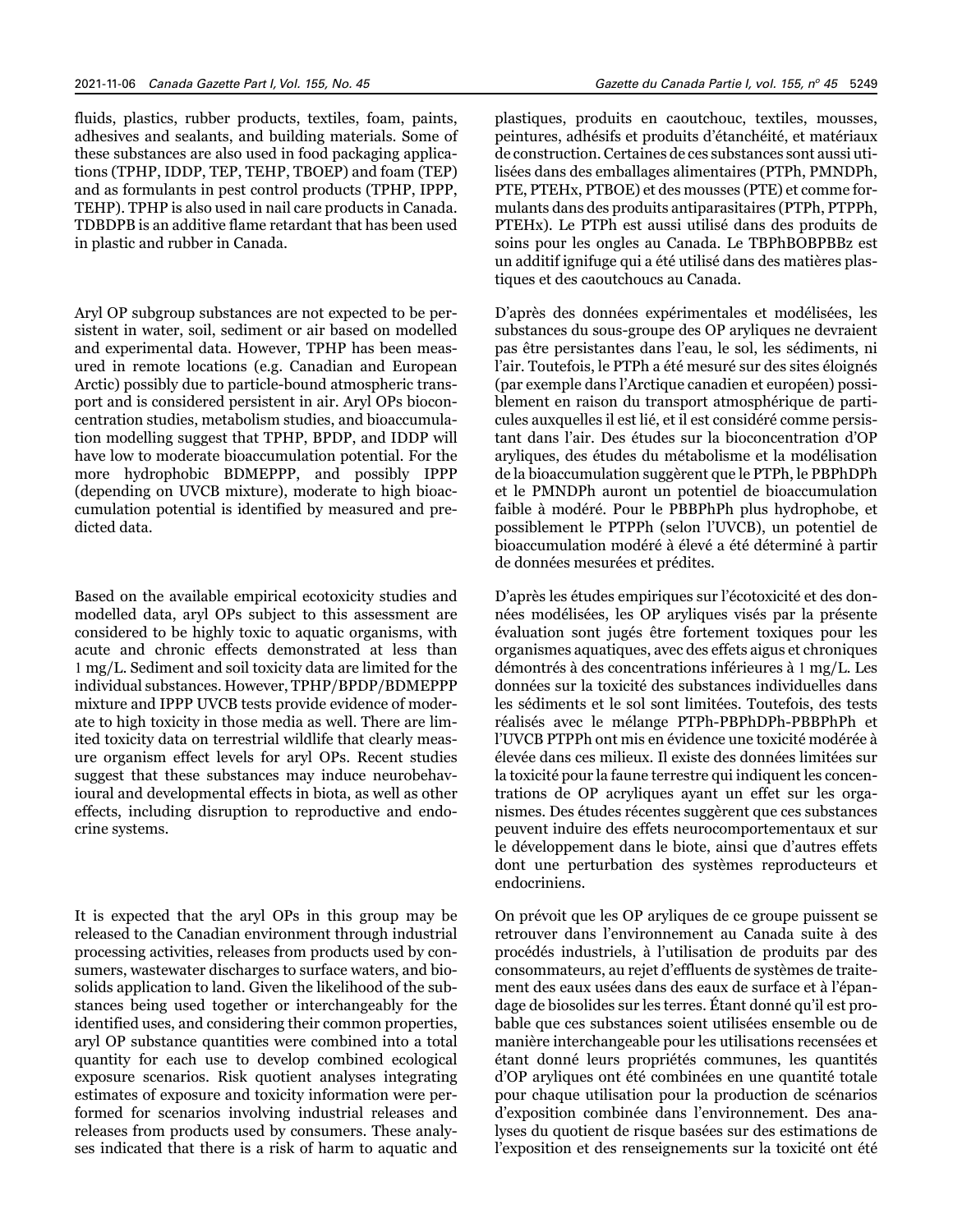sediment organisms and to wildlife consuming aryl OP subgroup substances via fish. Based on current aryl OP uses, the analysis indicated a low risk of harm to soil organisms.

For the ecological assessment of the alkyl OP subgroup, TEP, TEHP, and BEHP were characterized using the ecological risk classification of organic substances (ERC), which is a risk-based approach that employs multiple metrics for both hazard and exposure, with weighted consideration of multiple lines of evidence for determining risk classification. Hazard profiles are based principally on metrics regarding mode of toxic action, chemical reactivity, food web–derived internal toxicity thresholds, bioavailability, and chemical and biological activity. Metrics considered in the exposure profiles include potential emission rate, overall persistence, and long-range transport potential. A risk matrix is used to assign a low, moderate or high level of potential concern about substances on the basis of their hazard and exposure profiles. Based on the outcome of ERC analysis, substances in the alkyl OP subgroup, TEP, TEHP and BEHP, are considered unlikely to be causing ecological harm. Therefore, only TBOEP is addressed in the ecological portion of the alkyl OP assessment.

Based on modelled and limited experimental data, TBOEP is not shown to be persistent in water, soil, sediment or air. However, it has been measured in the Canadian Arctic, indicating sufficient persistence for long-range transport. TBOEP shows a low potential to bioaccumulate or biomagnify in biota and is considered to have a moderate to high level of toxicity to aquatic organisms, with acute and chronic effects demonstrated from approximately less than 1.0 to 100 mg/L and a moderate level of toxicity to soil organisms, based on limited data. Exposure scenarios were developed for releases from industrial activities and to surface water from products available to consumers. Risk quotient analyses, comparing conservative estimates of exposure with the available toxicity information, were performed and showed a low potential for risk to aquatic and soil organisms from TBOEP.

TDBDPB is extremely hydrophobic and persistent, but may be susceptible to photolytic degradation, producing faites pour des scénarios mettant en jeu des rejets industriels et des rejets dus à des produits utilisés par des consommateurs. Ces analyses ont mis en évidence qu'il existe un risque d'effets nocifs pour les organismes aquatiques et ceux vivant dans les sédiments et pour la faune consommant des poissons contenant des substances du sous-groupe des OP aryliques. En se basant sur les utilisations actuelles des OP aryliques, l'analyse a indiqué que le risque d'effets nocifs sur les organismes endogés est faible.

Quant à l'évaluation des effets du sous-groupe des OP alkyliques sur l'environnement, le risque posé par le PTE, le PTEHx et le PBEHx a été caractérisé au moyen de la Classification des risques écologiques des substances organiques (CRE). La CRE est une approche basée sur les risques qui tient compte de plusieurs paramètres liés au danger et à l'exposition et d'une pondération des éléments de preuve pour classer le risque. Les profils de danger sont basés principalement sur des paramètres liés au mode d'action toxique, à la réactivité chimique, aux seuils de toxicité interne dérivés du réseau alimentaire, à la biodisponibilité et à l'activité chimique et biologique. Les profils d'exposition sont basés sur la vitesse d'émission potentielle, la persistance globale et le potentiel de transport à grande distance. Une matrice des risques est utilisée pour classer comme étant faibles, modérés ou élevés les risques potentiels posés par chaque substance en fonction de ses classifications relatives au danger et à l'exposition. D'après les résultats de la CRE, il est improbable que les substances du sous-groupe des OP alkyliques, PTE, PTEHx et PBEHx, aient des effets nocifs sur l'environnement. En conséquence, seul le PTBOE a été considéré dans la partie ayant trait à l'environnement de l'évaluation des OP alkyliques.

Des données expérimentales limitées et des données modélisées portent à croire que le le PTBOE n'est pas persistant dans l'eau, le sol, les sédiments ni dans l'air. Toutefois, cette substance a été mesurée dans l'Arctique canadien, indiquant une persistance suffisante pour permettre le transport à grande distance. Le PTBOE a un faible potentiel de bioaccumulation ou de bioamplification dans le biote et est considéré avoir une toxicité modérée à élevée pour les organismes aquatiques, avec des effets aigus et chroniques mis en évidence par environ moins de 1,0 à 100 mg/L de la concentration, et une toxicité modérée pour les organismes endogés, basée sur des données limitées. Des scénarios d'exposition ont été développés pour des rejets dus à des activités industrielles et pour des rejets dans les eaux de surface dus à l'utilisation de produits de consommation. Des analyses de quotient de risque basées sur une comparaison d'estimations prudentes avec les renseignements disponibles sur la toxicité ont été faites et ont mis en évidence un faible potentiel de risque pour les organismes aquatiques ou endogés.

Le TBPhBOBPBBz est extrêmement hydrophobe et persistant, mais peut être susceptible à une dégradation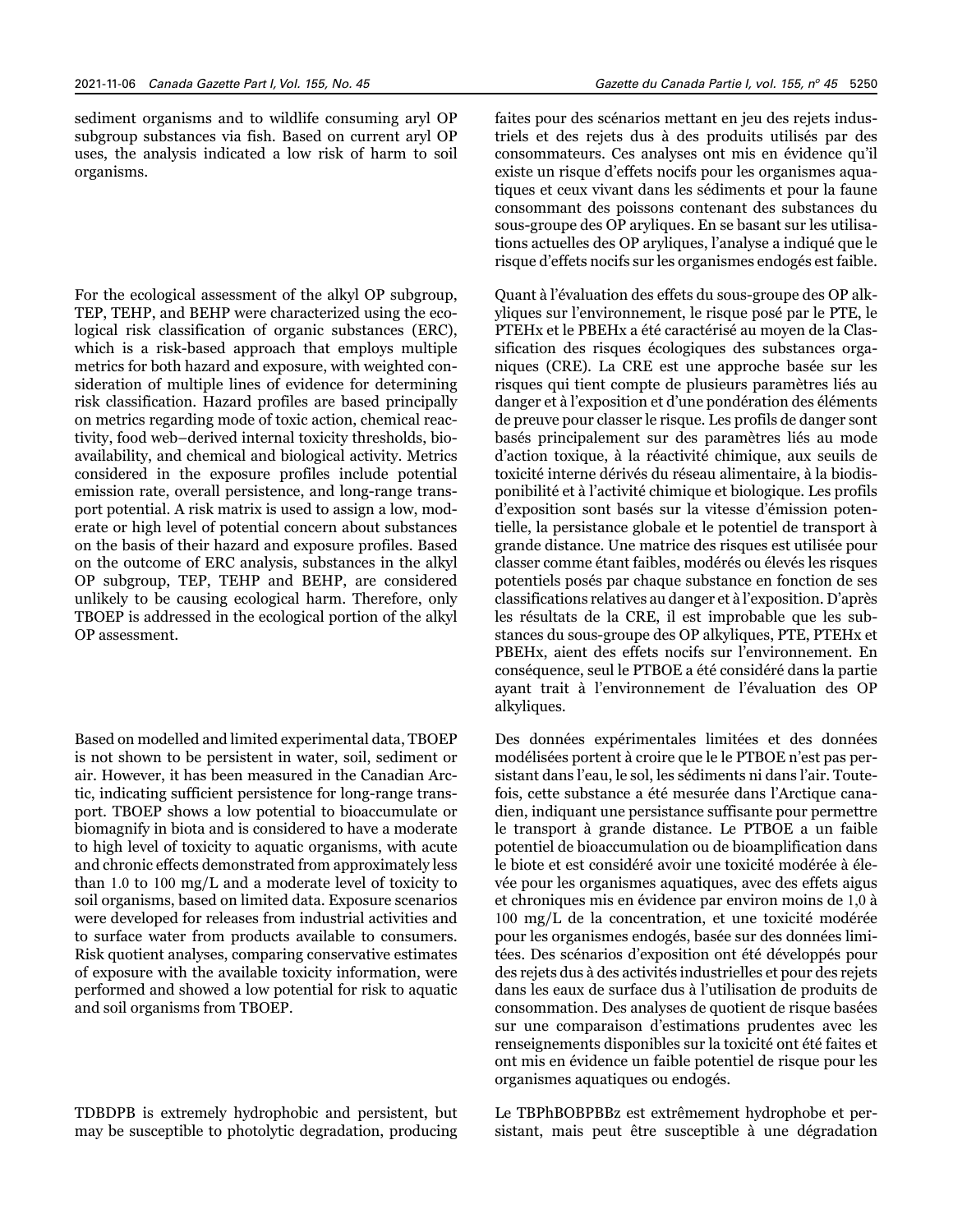lower brominated polybrominated diphenoxybenzenes (PBDPBs). TDBDPB is considered to have limited bioavailability and bioaccumulation potential. However, model-based bioconcentration and bioaccumulation factors for two phototransformation products of TDBDPB (PBDPBs with four and five bromine atoms) indicate a very high potential to bioaccumulate in aquatic organisms. The bioavailable/bioaccumulative products of debromination (e.g. PBDPBs with four and five bromine atoms) of TDBDPB are expected to have a much higher potential for inherent toxicity. There is a low potential for risk to the Canadian environment from TDBDPB given that there is no known importation or use of this substance in Canada at this time.

Considering all available lines of evidence presented in this draft screening assessment, there is a risk of harm to the environment from TPHP, BPDP, BDMEPPP, IDDP and IPPP. It is proposed to conclude that TPHP, BPDP, BDMEPPP, IDDP and IPPP meet the criteria under paragraph 64(a) of CEPA as they are entering or may enter the environment in a quantity or concentration or under conditions that have or may have an immediate or long-term harmful effect on the environment or its biological diversity. However, it is proposed to conclude that TPHP, BPDP, BDMEPPP, IDDP and IPPP do not meet the criteria under paragraph 64(b) of CEPA, as they are not entering the environment in a quantity or concentration or under conditions that constitute or may constitute a danger to the environment on which life depends. Further, it is proposed to conclude that TBOEP, TEP, TEHP, BEHP and TDBDPB do not meet the criteria under paragraph 64(a) or (b) of CEPA, as they are not entering the environment in a quantity or concentration or under conditions that may have an immediate or long-term harmful effect on the environment or its biological diversity or that constitute or may constitute a danger to the environment on which life depends.

For the human health assessment, BDMEPPP was evaluated using the approach applied in the Rapid Screening of Substances with Limited General Population Exposure. The potential for exposure of the general population to BDMEPPP was considered to be negligible. Therefore, BDMEPPP is considered to be a low concern for human health at current levels of exposure.

Based on laboratory studies, the critical health effects for the aryl OP subgroup include decreased body weight gain for TPHP, organ weight changes for BPDP, adverse adrenal gland and liver effects for IPPP, and liver effects for IDDP. No reproductive or developmental effects were observed for TPHP, BPDP or IDDP. Reproductive effects were observed after exposure to IPPP. The general population in Canada is exposed to TPHP and IPPP from photolytique produisant des polybromophénylènebisoxybis (polybromobenzène)s (PBPhBOBPBBz) faiblement bromés. On considère que le TBPhBOBPBBz a un potentiel limité de biodisponibilité et de bioaccumulation. Toutefois, les facteurs de bioconcentration et de bioaccumulation basés sur des modèles de deux produits de la phototransformation du TBPhBOBPBBz (des PBPhBOBPBBz à quatre ou cinq atomes de brome) indiquent un potentiel très élevé de bioaccumulation dans les organismes aquatiques. Les produits de la débromation (par exemple des PBPhBOBPBBz à quatre ou cinq atomes de brome) biodisponibles ou bioaccumulables du TBPhBOBPBBz devraient avoir un potentiel de toxicité intrinsèque bien plus élevé. Le potentiel de risques pour l'environnement au Canada occasionnés par le TBPhBOBPBBz est faible puisqu'actuellement, cette substance ne serait ni importée ni produite au Canada.

En tenant compte de tous les éléments de preuve avancés dans la présente ébauche d'évaluation préalable, le PTPh, le PBPhDPh, le PBBPhPh, le PMNDPh et le PTPPh posent un risque d'effets nocifs sur l'environnement. Il est proposé de conclure que ces substances satisfont aux critères de l'alinéa 64a) de la LCPE, car elles pénètrent ou peuvent pénétrer dans l'environnement en une quantité ou concentration ou dans des conditions qui ont ou qui peuvent avoir un effet nocif immédiat ou à long terme sur l'environnement ou sa diversité biologique. Toutefois, il est proposé de conclure que ces mêmes substances ne satisfont pas aux critères de l'alinéa 64b) de la LCPE, car elles ne pénètrent pas dans l'environnement en une quantité ou concentration ni dans des conditions qui constituent ou peuvent constituer un danger pour l'environnement essentiel à la vie. De plus, il est proposé de conclure que le PTBOE, le PTE, le PTEHx, le PBEHx et le TBPHBOBPBBz ne satisfont pas aux critères des alinéas 64a) et 64b) de la LCPE, car ils ne pénètrent pas dans l'environnement en une quantité ou concentration ni dans des conditions qui peuvent avoir un effet nocif immédiat ou à long terme sur l'environnement ou sa diversité biologique ou qui constituent ou peuvent constituer un danger pour l'environnement essentiel à la vie.

En ce qui a trait au danger pour la santé humaine, le PBBPhPh a été évalué en suivant l'approche suivie pour l'Évaluation préalable rapide des substances pour lesquelles l'exposition de la population générale est limitée. Le potentiel d'exposition de la population générale au PBBPhPh était considéré négligeable. Le PBBPhPh est donc considéré peu préoccupant pour la santé humaine aux degrés actuels d'exposition.

D'après des études en laboratoire, les effets critiques sur la santé des substances du sous-groupe des OP aryliques comprennent un gain de poids corporel moindre pour le PTPh, des modifications du poids des organes pour le PBPhDPh, des effets nocifs sur le foie et les glandes surrénales pour le PTPPh et des effets sur le foie pour le PMNDPh. Aucun effet sur la reproduction ou le développement n'a été observé avec le PTPh, le PBPhDPh ou le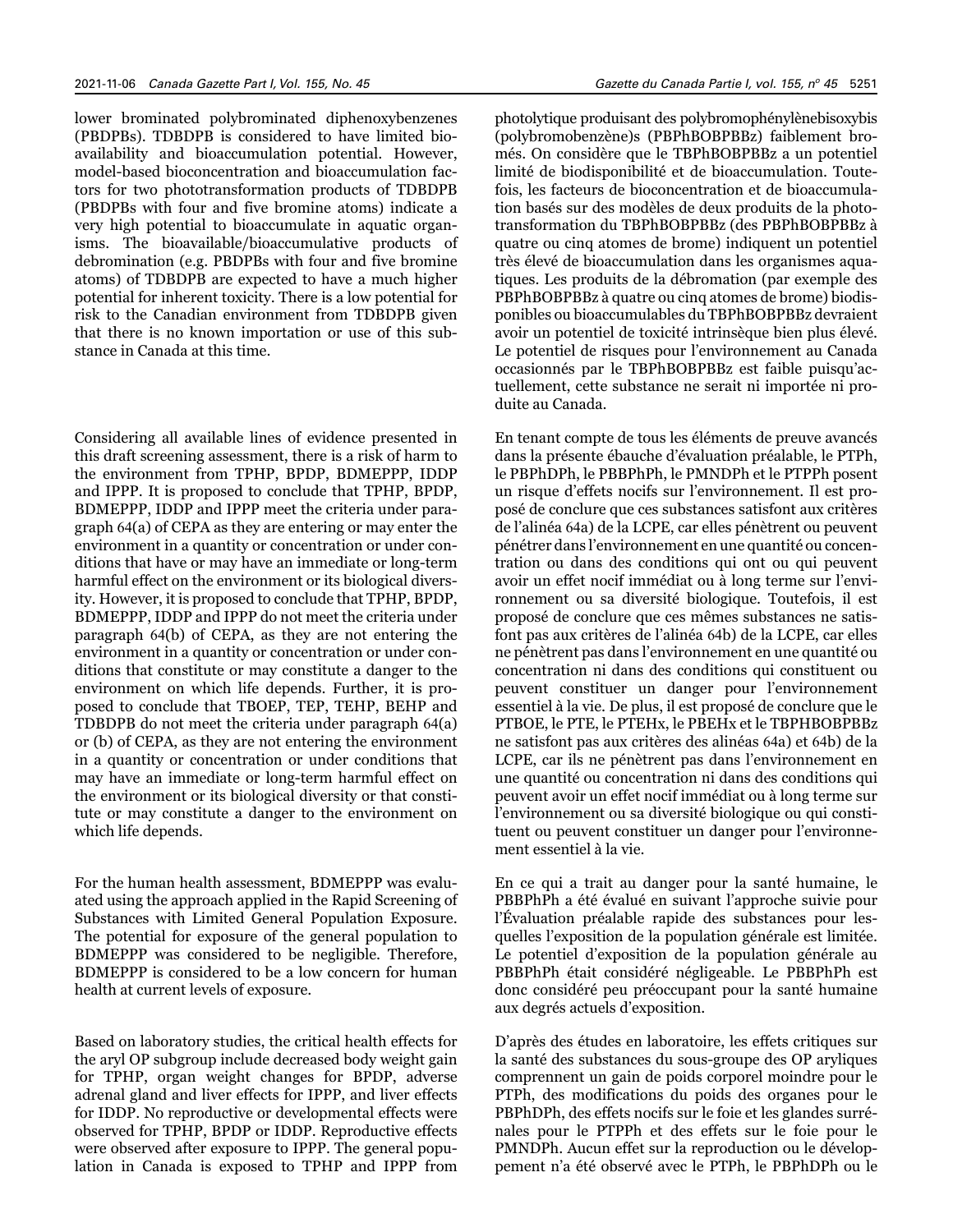environmental media and food, to BPDP from environmental media, and to all three of these substances from lying on foam-containing mattresses or furniture. Children may also be exposed to these substances while mouthing toys and foam in products such as nap mats and changing table pads. For IDDP, Canadians are expected to be exposed from environmental media only. TPHP is also present in various nail care products such as nail polish. Comparisons of estimated levels of exposure to TPHP, BPDP and IDDP and critical effect levels result in margins that are considered to be adequate to address uncertainties in the exposure and health effects databases. For IPPP, the resulting margins associated with exposure from contact with environmental media and food, as well as from mouthing certain foam-containing products, such as foam toys, and from sitting in infant or child restraint seats, are considered adequate. However, the margins associated with prolonged skin contact to IPPP for infants and children lying on foam-containing mattresses or furniture are considered potentially inadequate to account for uncertainties in the exposure and health effects databases.

For the alkyl OP subgroup, based on laboratory studies, the critical health effects include liver effects for TEP, liver effects in males for TBOEP, thyroid effects for TEHP, and liver effects for BEHP. The general population in Canada may be exposed to these substances from dust (TEP, TBOEP, TEHP), indoor air (TEP, TBOEP, TEHP), drinking water (TEP, TBOEP, BEHP), food (TBOEP), and breast milk (TBOEP), and from the use of products available to consumers, including foam-containing mattresses or furniture (TEP, TBOEP), infant and child restraint seats (TEP, TBOEP), and all-purpose remover for oven cleaning (TEP), floor sealant (TEHP) and gear oil (BEHP). Children may also be exposed from mouthing foam in toys or products containing TEP or TBOEP that are available to consumers. A comparison of estimated levels of exposure to TBOEP, TEHP and BEHP and critical effect levels results in margins of exposure that are considered adequate to address uncertainties in the exposure and health effects databases. For TEP, the resulting margins of exposure associated with exposure to environmental media and food as well as to all-purpose remover and foam sealant are considered adequate. However, the margins associated with prolonged skin contact to TEP from lying on foam-containing mattresses or furniture (all ages) and from sitting in infant or child restraint seats are considered potentially inadequate to account for uncertainties in the exposure and health effects databases.

PMNDPh. Des effets sur la reproduction ont été observés après une exposition à du PTPPh. La population générale du Canada est exposée au PTPh et au PTPPh dans des milieux environnementaux et par les aliments, au PBPhDPh dans des milieux environnementaux et à ces trois substances en étant couché sur un matelas ou un meuble contenant de la mousse. Les enfants peuvent aussi être exposés à ces substances en portant à la bouche des jouets et des produits contenant de la mousse, comme des tapis de sieste ou de table à langer. Dans le cas du PMNDPh, les Canadiens ne devraient y être exposés que dans les milieux environnementaux. Le PTPh est aussi présent dans divers produits de soins pour les ongles, comme du vernis à ongles. Les comparaisons des degrés estimés d'exposition au PTPh, au PBPhDPh et au PMNDPh et des niveaux d'effet critiques ont conduit à calculer des marges d'exposition qui sont considérées adéquates pour tenir compte des incertitudes des bases de données sur l'exposition et les effets sur la santé. Pour le PTPPh, les marges calculées associées à l'exposition due au contact avec des milieux environnementaux et aux aliments, ainsi qu'à la mise en bouche de certains produits contenant de la mousse, comme des jouets, et au contact dans un siège pour enfant, sont considérées adéquates. Toutefois, les marges associées à un contact prolongé avec le PTPPh dans le cas des tout-petits et des enfants couchés sur un matelas contenant de la mousse sont considérées potentiellement inadéquates pour tenir compte des incertitudes des bases de données sur l'exposition et les effets sur la santé.

Pour le sous-groupe des OP alkyliques, d'après des études en laboratoire, les effets critiques sur la santé incluent des effets sur le foie pour le PTE, des effets sur le foie chez les mâles pour le PTBOE, des effets sur la thyroïde pour le PTEHx et des effets sur le foie pour le PBEHx. L'exposition de la population générale du Canada à ces substances peut être due à la poussière (PTE, PTBOE, PTEHx), à l'air intérieur (PTE, PTBOE, PTEHx), à l'eau potable (PTE, PTBOE, PBEHx), aux aliments (PTBOE), au lait maternel (PTBOE) et à l'utilisation de produits de consommation, dont des matelas ou des meubles contenant de la mousse (PTE, PTBOE), des sièges pour enfant (PTE, PTBOE), des nettoyants tout usage pour four (PTE), des enduits de lissage (PTEHx) et des huiles pour engrenages (PBEHx). Les enfants peuvent aussi être exposés lors de la mise en bouche de jouets contenant de la mousse ou de produits de consommation contenant du PTE ou du PTBOE. Une comparaison des niveaux estimés d'exposition au PTBOE, au PTEHx et au PBEHx et des niveaux d'effet critiques a conduit à calculer des marges d'exposition considérées adéquates pour tenir compte des incertitudes des bases de données sur l'exposition et les effets sur la santé. Pour le PTE, les marges d'exposition calculées associées à une exposition aux milieux environnementaux et aux aliments, ainsi qu'aux nettoyants tout usage et aux enduits de lissage, sont considérées adéquates. Toutefois, les marges associées à un contact cutané prolongé avec le PTE en étant allongé sur un matelas ou un meuble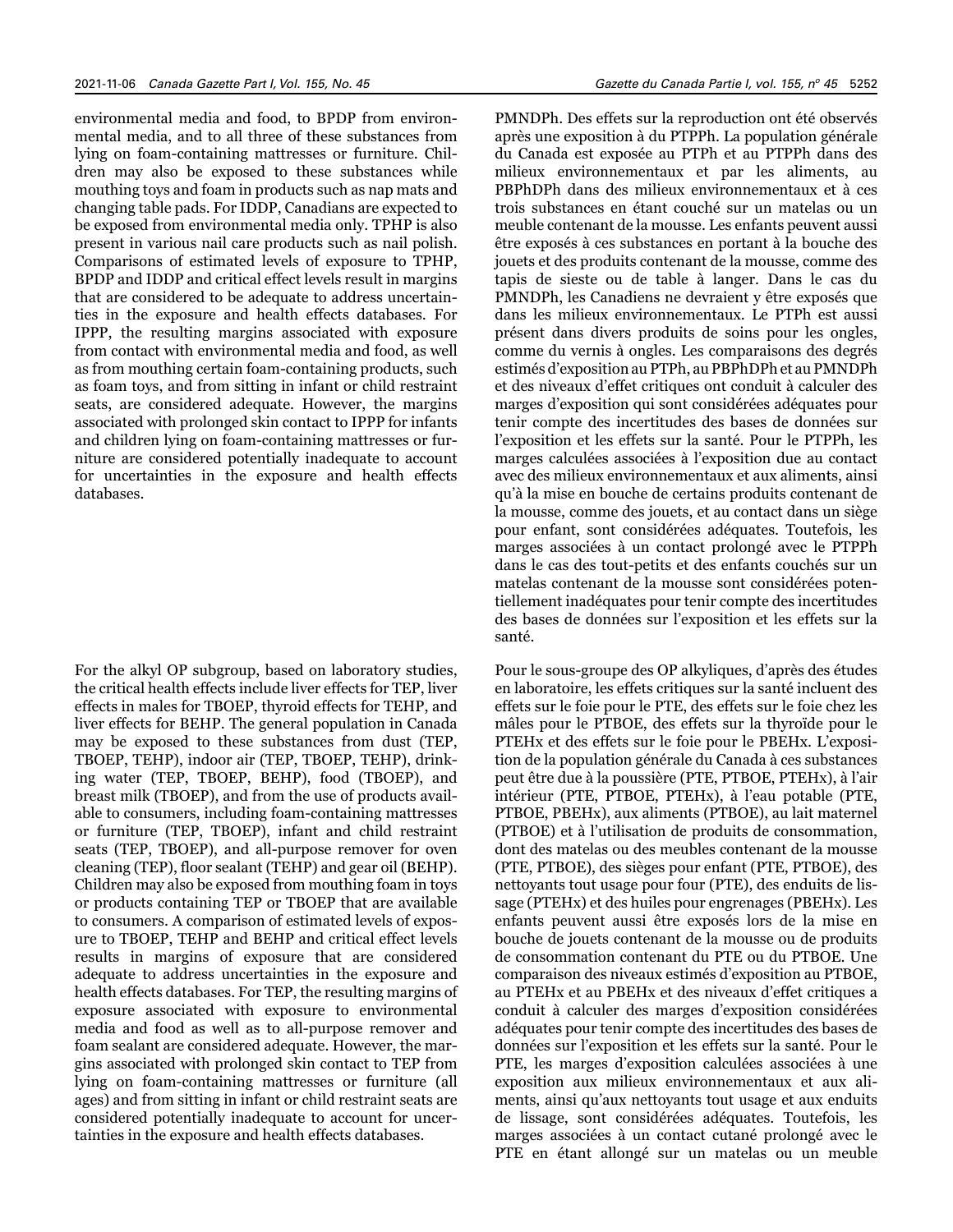Exposure of the general population to TDBDPB through environmental media, food, or the use of products available to consumers is not expected. Accordingly, the potential risk to human health is considered to be low.

Considering all the information presented in this draft screening assessment, it is proposed to conclude that IPPP and TEP meet the criteria under paragraph 64(c) of CEPA as they are entering or may enter the environment in a quantity or concentration or under conditions that constitute or may constitute a danger in Canada to human life or health.

Considering all the information presented in the draft screening assessment, it is proposed to conclude that TPHP, BPDP, BDMEPPP, IDDP, TBOEP, TEHP, BEHP and TDBDPB do not meet the criteria under paragraph 64(c) of CEPA, as they are not entering the environment in a quantity or concentration or under conditions that constitute or may constitute a danger in Canada to human life or health.

#### **Proposed overall conclusion**

It is therefore proposed to conclude that TPHP, BPDP, BDMEPPP, IDDP, IPPP and TEP meet one or more of the criteria set out in section 64 of CEPA, and that TBOEP, TEHP, BEHP and TDBDPB do not meet any of the criteria set out in section 64 of CEPA. It is also proposed to conclude that TPHP and TEP meet the persistence criteria but do not meet the bioaccumulation criteria; BPDP and IDDP do not meet the persistence criteria or the bioaccumulation criteria; and BDMEPPP and IPPP do not meet the persistence criteria, but do meet the bioaccumulation criteria as set out in the *Persistence and Bioaccumulation Regulations* of CEPA.

#### Consideration for follow-up

While exposure of the environment to TBOEP and TDBDPB is not of concern at current levels, these substances are associated with ecological effects of concern. Therefore, there may be concern if exposure were to increase. Follow-up activities to track changes in exposure or commercial use patterns are under consideration.

Stakeholders are encouraged to provide, during the 60-day public comment period on the draft screening assessment, any information pertaining to these substances that may help inform the choice of follow-up activity. This could

contenant de la mousse (tous les âges) ou assis dans un siège pour enfant sont considérées potentiellement inadéquates pour tenir compte de ces incertitudes.

Il ne devrait pas y avoir d'exposition de la population générale au TBPhBOBPBBz due aux milieux environnementaux, aux aliments ou à l'utilisation de produits de consommation. Le risque pour la santé humaine est donc considéré faible.

En tenant compte de tous les renseignements présentés dans la présente ébauche d'évaluation préalable, il est proposé de conclure que le PTPPh et le PTE satisfont aux critères de l'alinéa 64c) de la LCPE, car ils pénètrent ou peuvent pénétrer dans l'environnement en une quantité ou concentration ou dans des conditions qui constituent ou peuvent constituer un danger au Canada pour la vie ou la santé humaines.

En tenant compte de tous les renseignements présentés dans la présente ébauche d'évaluation préalable, il est proposé de conclure que le PTPh, le PBPhDPh, le PBBPhPh, le PMNDPh, le PTBOE, le PTEHx, le PBEHx et le TBPhBOBPBBz ne satisfont pas aux critères de l'alinéa 64c) de la LCPE, car ils ne pénètrent pas dans l'environnement en une quantité ou concentration ni dans des conditions qui constituent ou peuvent constituer un danger au Canada pour la vie ou la santé humaines.

#### **Conclusion générale proposée**

Il est donc proposé de conclure que le PTPh, le PBPhDPh, le PBBPhPh, le PMNDPh, le PTPPh et le PTE satisfont à un ou plusieurs des critères de l'article 64 de la LCPE, et que le PTBOE, le PTEHx, le PBEHx et le TBPHBOBPBBz ne satisfont à aucun de ces critères. Il est aussi proposé de conclure que le PTPh et le PTE satisfont aux critères de persistance, mais pas à ceux de bioaccumulation, que le PBPhDPh et le PMNDPh ne satisfont pas aux critères de persistance et de bioaccumulation, que le PBBPhPh et le PTPPh ne satisfont pas aux critères de persistance, mais satisfont à ceux de bioaccumulation du *Règlement sur la persistance et la bioaccumulation* de la LCPE*.*

Considérations dans le cadre d'un suivi

Bien que l'exposition de l'environnement au PTBOE et au TBPHBOBPBBz ne soit pas une source d'inquiétude aux niveaux actuels, ces substances sont associées à des effets préoccupants. Par conséquent, il pourrait y avoir des préoccupations si l'exposition augmentait. Des mesures sont actuellement considérées pour faire le suivi des changements dans les tendances en matière d'exposition ou d'utilisation commerciale.

Les intervenants sont encouragés à fournir, pendant la période de commentaires du public de 60 jours sur l'ébauche d'évaluation préalable, toute information concernant les substances qui pourrait aider dans le choix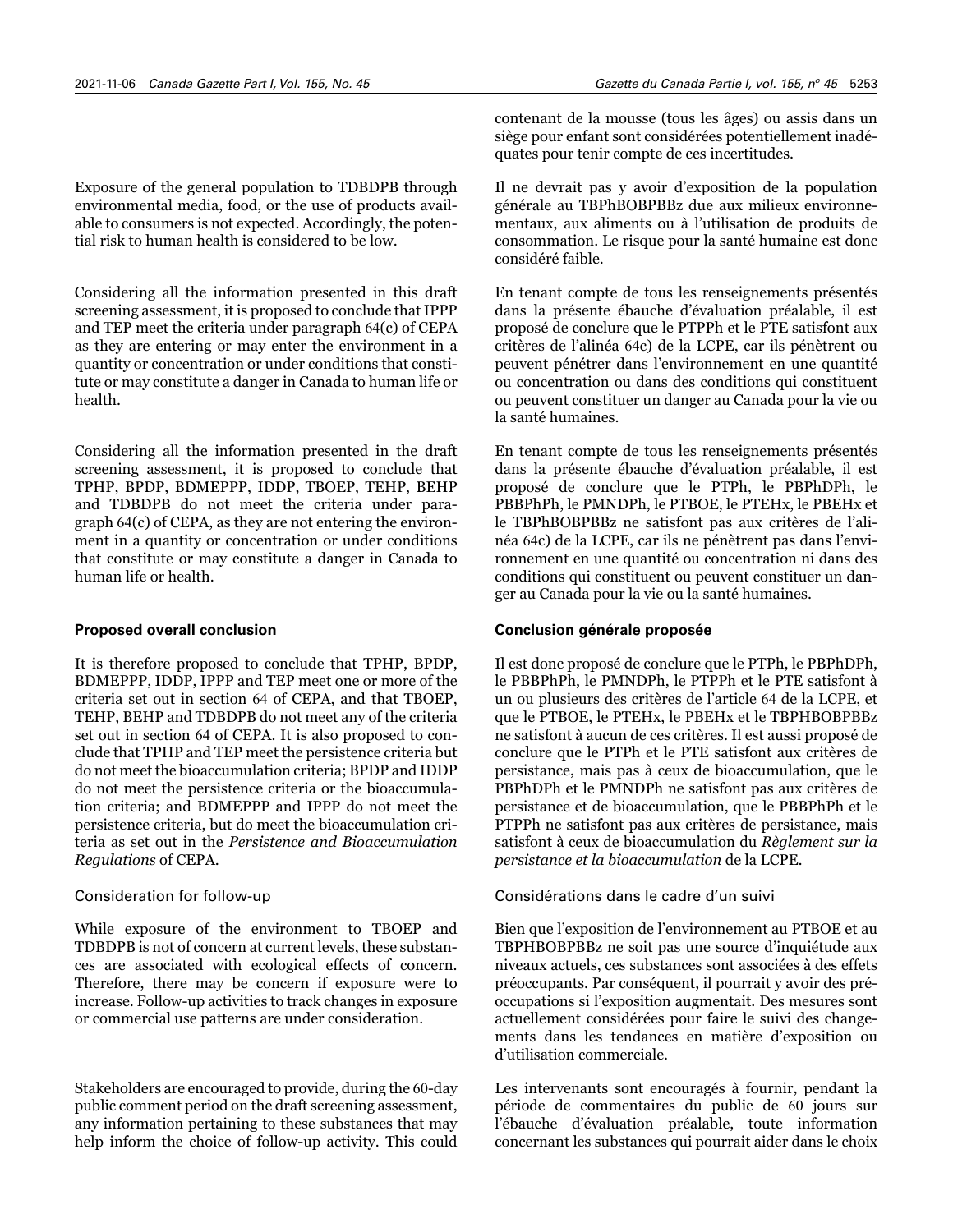include information on new or planned import, manufacture or use of these substances, if the information has not previously been submitted to the ministers.

The draft screening assessment and the risk management scope document for these substances are available on the [Canada.ca \(Chemical Substances\) website.](https://www.canada.ca/en/health-canada/services/chemical-substances/latest-news.html)

#### **DEPARTMENT OF THE ENVIRONMENT**

#### **DEPARTMENT OF HEALTH**

CANADIAN ENVIRONMENTAL PROTECTION ACT, 1999

*Publication of results of investigations and recommendations for a substance — phenol, methylstyrenated (MSP), CAS RN*<sup>1</sup>  *68512-30-1 specified on the* Domestic Substances List *(paragraphs 68(b) and (c) of the* Canadian Environmental Protection Act, 1999*)*

Whereas a summary of the draft screening assessment conducted on MSP pursuant to paragraphs 68(b) and (c) of the Act is annexed hereby;<sup>1</sup>

And whereas it is proposed to conclude that the substance meets one or more of the criteria set out in section 64 of the Act;

Notice therefore is hereby given that the Minister of the Environment and the Minister of Health (the ministers) propose to recommend to Her Excellency the Governor in Council that this substance be added to Schedule 1 to the Act,

Notice is furthermore given that the ministers have released a risk management scope document for this substance to initiate discussions with stakeholders on the development of risk management options.

#### **Public comment period**

Any person may, within 60 days after publication of this notice, file with the Minister of the Environment written comments on the measure the ministers propose to take and on the scientific considerations on the basis of which the measure is proposed. More information regarding the

de l'activité de suivi appropriée. L'information peut inclure celle sur de nouvelles importations, fabrications ou utilisations, réelles ou planifiées, de ces substances, si cette information n'a pas préalablement été soumise aux ministres.

L'ébauche d'évaluation préalable et le document sur le cadre de gestion des risques pour ces substances sont accessibles sur le [site Web Canada.ca \(Substances](https://www.canada.ca/fr/sante-canada/services/substances-chimiques/dernieres-nouvelles.html)  [chimiques\).](https://www.canada.ca/fr/sante-canada/services/substances-chimiques/dernieres-nouvelles.html)

#### **MINISTÈRE DE L'ENVIRONNEMENT**

#### **MINISTÈRE DE LA SANTÉ**

LOI CANADIENNE SUR LA PROTECTION DE L'ENVIRONNEMENT (1999)

*Publication des résultats des enquêtes et des recommandations sur une substance — phénols ayant réagi avec du méthylstyrène (PMS), NE CAS*<sup>1</sup>  *68512-30-1 — inscrite sur la* Liste intérieure *[alinéas 68b) et c) de la* Loi canadienne sur la protection de l'environnement (1999)*]*

Attendu qu'un résumé de l'ébauche d'évaluation préalable des PMS réalisée en application des alinéas 68b) et c) de la Loi est ci-annexé;

Attendu qu'il est proposé de conclure que la substance satisfait à au moins un des critères énoncés à l'article 64 de la Loi;

Avis est par les présentes donné que le ministre de l'Environnement et la ministre de la Santé (les ministres) proposent de recommander à Son Excellence la Gouverneure en conseil que cette substance soit ajoutée à l'annexe 1 de la Loi,

Avis est également donné que les ministres ont publié le cadre de gestion des risques concernant cette substance pour entamer avec les parties intéressées des discussions sur l'élaboration de mesures de gestion des risques.

#### **Délai pour recevoir les commentaires du public**

Dans les 60 jours suivant la publication du présent avis, quiconque le souhaite peut soumettre par écrit au ministre de l'Environnement ses commentaires sur la mesure que les ministres se proposent de prendre et sur les considérations scientifiques la justifiant. Des précisions sur celles-ci

The Chemical Abstracts Service Registry Number (CAS RN) is the property of the American Chemical Society, and any use or redistribution, except as required in supporting regulatory requirements and/or for reports to the Government of Canada when the information and the reports are required by law or administrative policy, is not permitted without the prior, written permission of the American Chemical Society.

<sup>1</sup> Le numéro d'enregistrement du Chemical Abstracts Service (NE CAS) est la propriété de l'American Chemical Society. Toute utilisation ou redistribution, sauf si elle sert à répondre aux besoins législatifs ou si elle est nécessaire à des rapports destinés au gouvernement du Canada lorsque des renseignements ou des rapports sont exigés par la loi ou une politique administrative, est interdite sans l'autorisation écrite préalable de l'American Chemical Society.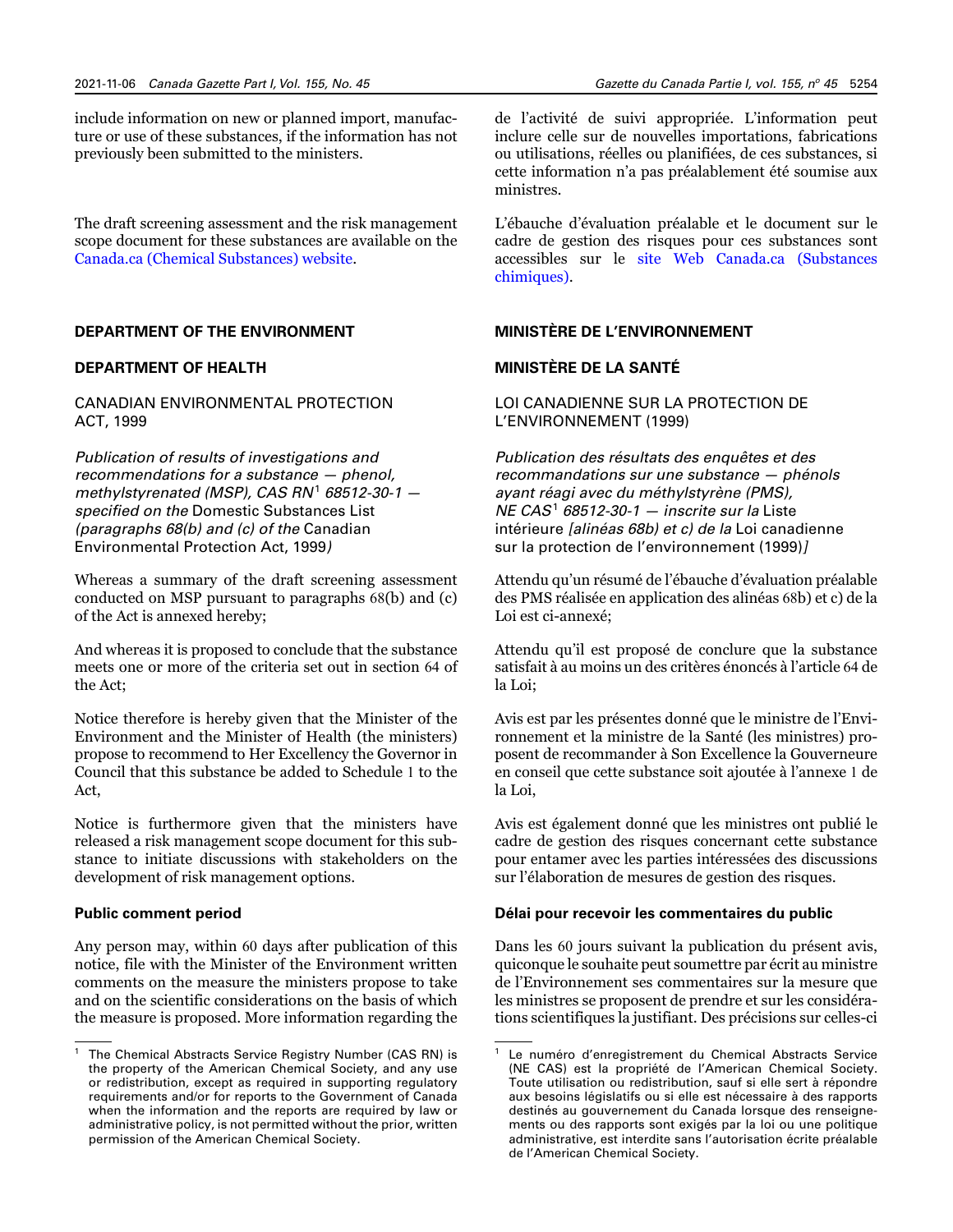scientific considerations may be obtained from the [Canada.ca \(Chemical Substances\) website.](https://www.canada.ca/en/health-canada/services/chemical-substances.html) All comments must cite the *Canada Gazette*, Part I, and the date of publication of this notice and be addressed to the Executive Director, Program Development and Engagement Division, Department of the Environment, Gatineau, Quebec K1A 0H3 by email to [substances@ec.gc.ca](mailto:substances%40ec.gc.ca?subject=), or by using the online reporting system available through [Environment](https://ec.ss.ec.gc.ca/en/cs?&GAURI=https://ec.ss.ec.gc.ca/auth/%7bl2%7d,https://ec.ss.ec.gc.ca/auth/en?&GAREASONCODE=-1&GARESOURCEID=ecssecgccanewp1&Reason=-1&APPID=ecssecgccanewp1&URI=https://ec.ss.ec.gc.ca/auth/en?) [and Climate Change Canada's Single Window](https://ec.ss.ec.gc.ca/en/cs?&GAURI=https://ec.ss.ec.gc.ca/auth/%7bl2%7d,https://ec.ss.ec.gc.ca/auth/en?&GAREASONCODE=-1&GARESOURCEID=ecssecgccanewp1&Reason=-1&APPID=ecssecgccanewp1&URI=https://ec.ss.ec.gc.ca/auth/en?).

In accordance with section 313 of the *Canadian Environmental Protection Act, 1999*, any person who provides information in response to this notice may submit with the information a request that it be treated as confidential.

#### **Jacqueline Gonçalves**

Director General Science and Risk Assessment Directorate On behalf of the Minister of the Environment

#### **Cécile Siewe**

Director General Industrial Sectors and Chemicals Directorate On behalf of the Minister of the Environment

#### **David Morin**

Director General Safe Environments Directorate On behalf of the Minister of Health

#### **ANNEX**

#### **Summary of the draft screening assessment of phenol, methylstyrenated**

Pursuant to section 68 of the *Canadian Environmental Protection Act, 1999* (CEPA), the Minister of the Environment and the Minister of Health have conducted a screening assessment of phenol, methylstyrenated (CAS RN 68512-30-1), hereinafter referred to as MSP.

MSP was previously assessed as part of the *Final Screening Assessment Report for Potentially Toxic Substances* in 2008. As no exposure to humans or the environment was expected based on information available at the time, it was concluded that MSP did not meet any of the criteria set out in section 64 of CEPA, as it was not posing a risk to humans or the environment. However, it was determined that new activities could result in exposure to humans or the environment, potentially causing a risk. Therefore, this substance has been subject to the Significant New Activity (SNAc) provisions specified under subsection 81(3) of CEPA since 2008.

peuvent être obtenues à partir du [site Web Canada.ca](https://www.canada.ca/fr/sante-canada/services/substances-chimiques/dernieres-nouvelles.html)  [\(Substances chimiques\).](https://www.canada.ca/fr/sante-canada/services/substances-chimiques/dernieres-nouvelles.html) Tous les commentaires doivent mentionner la Partie I de la *Gazette du Canada* et la date de publication du présent avis, et être adressés au Directeur exécutif, Division de la mobilisation et de l'élaboration de programmes, Ministère de l'Environnement, Gatineau (Québec) K1A 0H3, par courriel à [substances@ec.gc.](mailto:substances%40ec.gc.ca?subject=) [ca](mailto:substances%40ec.gc.ca?subject=) ou au moyen du système de déclaration en ligne accessible par l'entremise du [Guichet unique d'Environnement](https://ec.ss.ec.gc.ca/fr/cs?&GAURI=https://ec.ss.ec.gc.ca/auth/%7bl2%7d,https://ec.ss.ec.gc.ca/auth/fr?&GAREASONCODE=-1&GARESOURCEID=ecssecgccanewp1&Reason=-1&APPID=ecssecgccanewp1&URI=https://ec.ss.ec.gc.ca/auth/fr?)  [et Changement climatique Canada](https://ec.ss.ec.gc.ca/fr/cs?&GAURI=https://ec.ss.ec.gc.ca/auth/%7bl2%7d,https://ec.ss.ec.gc.ca/auth/fr?&GAREASONCODE=-1&GARESOURCEID=ecssecgccanewp1&Reason=-1&APPID=ecssecgccanewp1&URI=https://ec.ss.ec.gc.ca/auth/fr?).

Conformément à l'article 313 de la *Loi canadienne sur la protection de l'environnement (1999)*, quiconque fournit des renseignements en réponse au présent avis peut en même temps demander que ceux-ci soient considérés comme confidentiels.

La directrice générale Direction des sciences et de l'évaluation des risques **Jacqueline Gonçalves**

Au nom du ministre de l'Environnement

La directrice générale Direction des secteurs industriels et des substances chimiques

**Cécile Siewe**  Au nom du ministre de l'Environnement

Le directeur général Direction de la sécurité des milieux **David Morin**

Au nom de la ministre de la Santé

#### **ANNEXE**

#### **Résumé de l'ébauche d'évaluation préalable pour les phénols ayant réagi avec du méthylstyrène**

En vertu de l'article 68 de la *Loi canadienne sur la protection de l'environnement (1999)* [LCPE], le ministre de l'Environnement et la ministre de la Santé ont procédé à l'évaluation préalable des phénols ayant réagi avec du méthylstyrène (NE CAS 68512-30-1), ci-après désignés par le sigle PMS.

Les PMS ont déjà été évalués dans le cadre du *Rapport final d'évaluation préalable sur les substances potentiellement toxiques* en 2008. Comme aucune exposition des humains ou de l'environnement n'était prévue d'après les données disponibles à l'époque, il avait été conclu que les PMS ne satisfaisaient à aucun des critères énoncés à l'article 64 de la LCPE, car ils ne présentaient aucun risque pour les humains ou l'environnement. Toutefois, il a été déterminé que de nouvelles activités pourraient entraîner une exposition des humains et de l'environnement, ce qui pourrait causer un risque. Par conséquent, les PMS sont soumis aux dispositions relatives à une nouvelle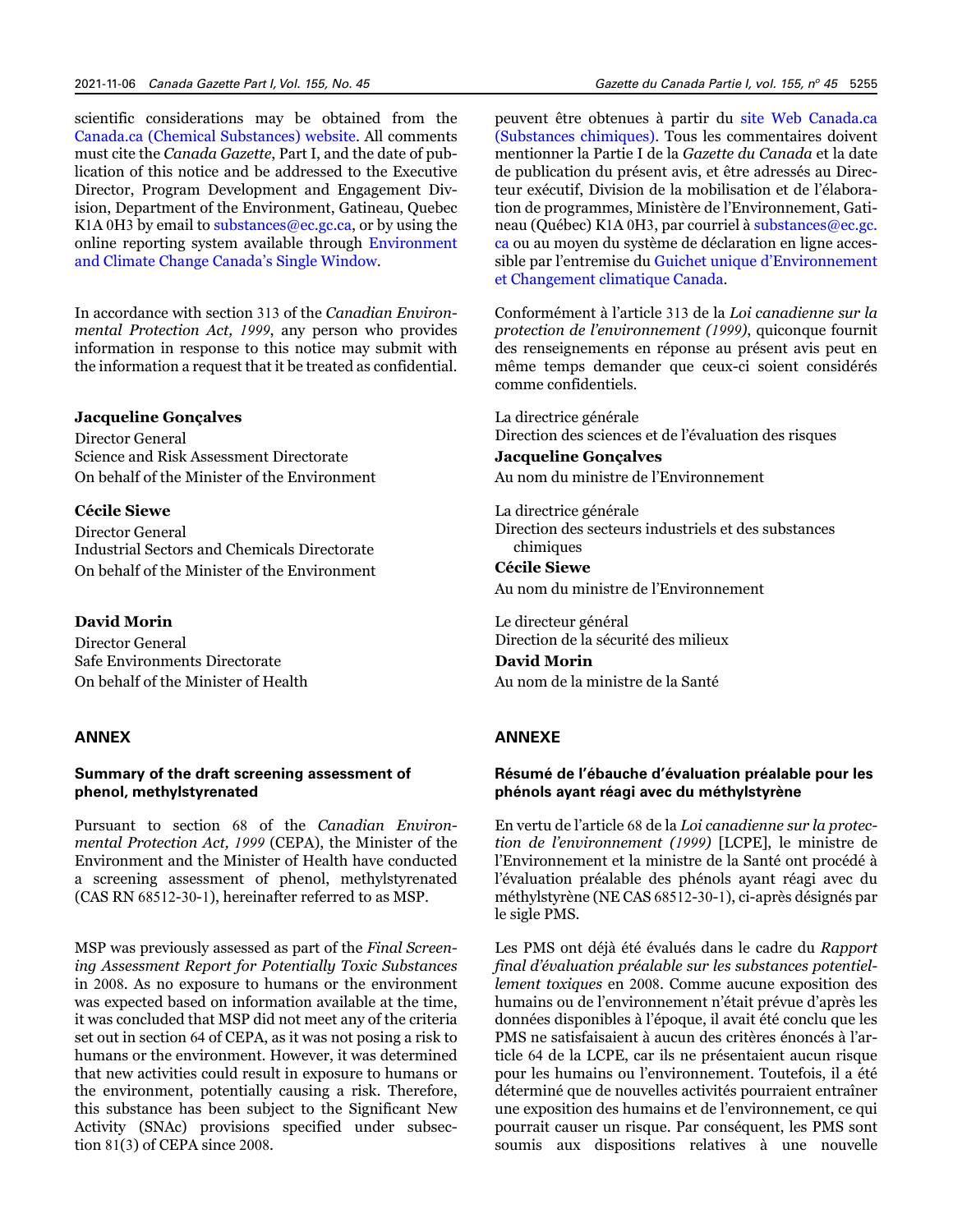From 2015 to 2018, there were multiple Significant New Activity Notifications (SNANs) received in response to the SNAc provisions applied to MSP. These notifications have not indicated intent to manufacture this substance in Canada, but the total notified imports are in the range of 10 000 kg to 100 000 kg per year. The major proposed use of this substance specified in these notifications is for paints and coatings on ships and large equipment. Outcomes from evaluation of the SNANs suggest that releases of MSP may pose a risk to the environment. Given indication of increasing use in Canada, it was determined that potential risk to the environment and human health should be further evaluated in a screening assessment, pursuant to section 68 of the Act.

MSP is an organic substance of unknown or variable composition, complex reaction products and biological material (UVCB), which consists of oligomerization and alkylation reaction products of 2-phenylpropene (C9 monomer) and phenol. More significant components of MSP are expected to be a phenol with 1 to 3 methylstyrenated substituents, and dimers and trimers of C9 monomer. The proportions of these components can vary in commercially manufactured MSP under the same CAS RN. In MSP imported into Canada, the composition is dominated by three major components: mono- and dimethylstyrenated phenol and dimers of C9 monomer.

On the basis of empirical data and model predictions, the major components of MSP are not expected to degrade rapidly in the environment; dimethylstyrenated phenol and dimers of C9 monomer are also expected to bioaccumulate in organisms. Empirical effects data suggest that these major components are highly toxic to aquatic organisms. Some components are also associated with endocrine estrogenic activity and endocrine effects on organisms. Environmental exposure associated with the notified uses was predicted based on data submitted in notifications. Outcomes from the ecological risk characterization for MSP indicate that releases of this substance from notified uses may pose a risk to aquatic organisms.

Considering all available lines of evidence presented in this draft screening assessment, there is a risk of harm to the environment from MSP. It is proposed to conclude that MSP meets the criteria under paragraph 64(a) of CEPA, as it is entering or may enter the environment in a quantity or concentration or under conditions that have

activité (NAc) précisées au paragraphe 81(3) de la LCPE depuis 2008.

Entre 2015 et 2018, de multiples déclarations de NAc ont été reçues en réponse aux dispositions relatives aux NAc pour les PMS. Dans ces déclarations, on n'indiquait pas l'intention de fabriquer les PMS au Canada, mais les importations totales déclarées étaient de l'ordre de 10 000 à 100 000 kg par année. La principale utilisation proposée des PMS, mentionnée dans ces déclarations, était dans les peintures et les revêtements destinés aux navires et aux gros équipements. Les résultats de l'évaluation des déclarations de NAc permettent de croire que les rejets de PMS peuvent présenter un risque pour l'environnement. Étant donné que l'utilisation des PMS semble croître au Canada, il a été déterminé que leur risque pour l'environnement et la santé humaine devrait être évalué de façon plus approfondie dans le cadre d'une évaluation préalable, conformément à l'article 68 de la Loi.

Les PMS sont un groupe de substances organiques de composition inconnue ou variable, de produits de réaction complexes ou de matières biologiques (UVCB), qui consistent en produits de réaction d'oligomérisation et d'alkylation du 2-phénylpropène (monomère C9) et du phénol. Les composants les plus importants des PMS devraient être un phénol comportant 1 à 3 constituants de méthylstyrène, ainsi que des dimères et trimères du monomère C9. Les proportions de ces composants peuvent varier dans les PMS fabriqués commercialement sous le même NE CAS. Les PMS importés au Canada ont trois composants principaux : le 4-(2-phénylpropan-2-yl)phénol, le 2,4 bis(2-phénylpropan-2-yl)phénol et les dimères du monomère C9.

D'après les données empiriques et les prévisions des modèles, les principaux composants des PMS ne devraient pas se dégrader rapidement dans l'environnement. Le 2,4-bis(2-phénylpropan-2-yl)phénol et les dimères du monomère C9 devraient également s'accumuler dans les organismes. Les données empiriques sur les effets semblent indiquer que ces importants composants sont très toxiques pour les organismes aquatiques. Certains composants sont également associés à une activité œstrogénique endocrine et à des effets endocriniens sur les organismes. L'exposition environnementale associée aux utilisations déclarées était prévue, d'après les données présentées dans les déclarations. Les résultats de la caractérisation des risques environnementaux dus aux PMS indiquent que les rejets de ceux-ci provenant des utilisations déclarées peuvent présenter un risque pour les organismes aquatiques.

Compte tenu de tous les éléments de preuve contenus dans la présente ébauche d'évaluation préalable, les PMS présentent un risque d'effets nocifs sur l'environnement. Il est proposé de conclure que les PMS satisfont aux critères énoncés à l'alinéa 64a) de la LCPE, car ils pénètrent ou peuvent pénétrer dans l'environnement en une quantité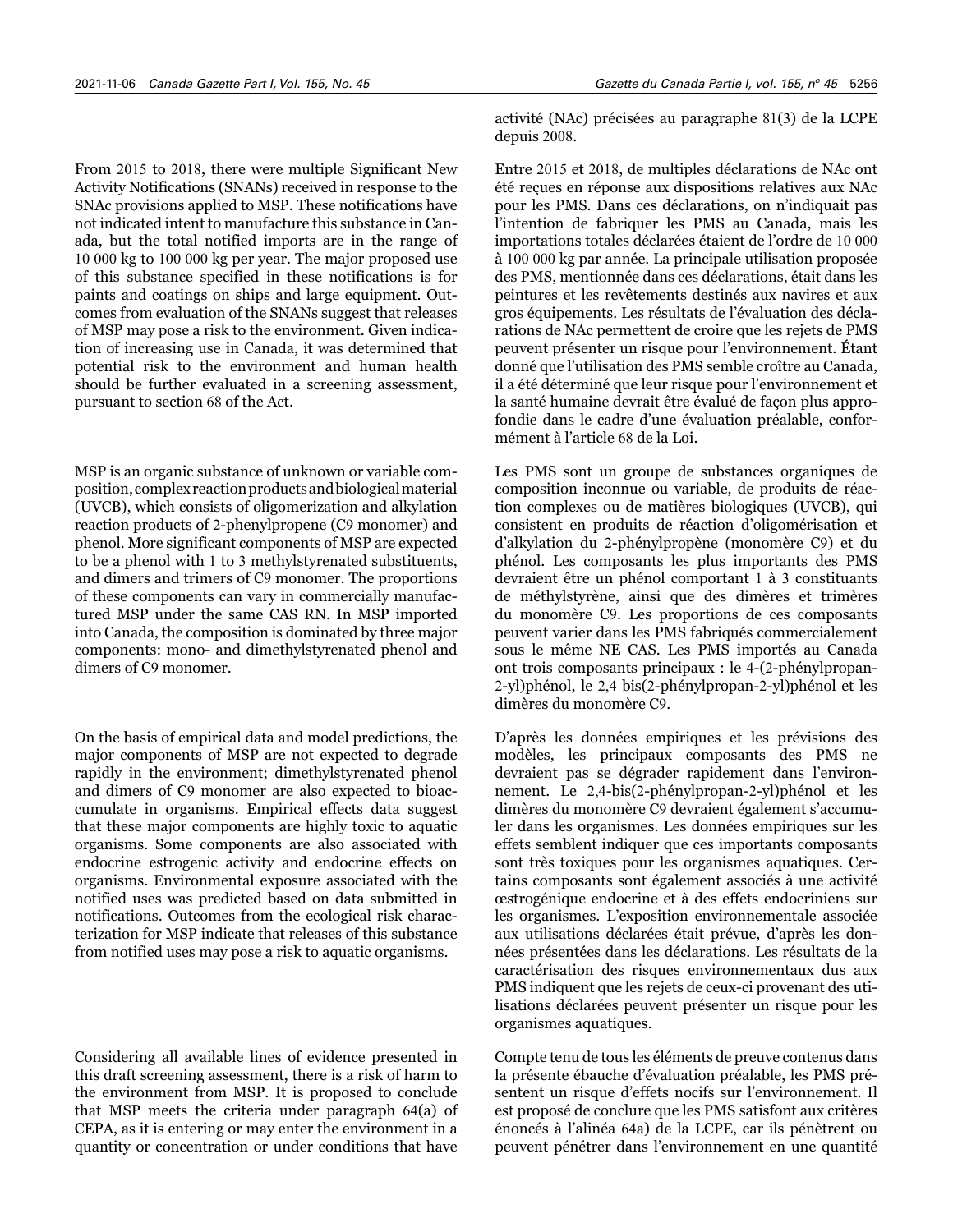or may have an immediate or long-term harmful effect on the environment or its biological diversity. However, it is proposed to conclude that MSP does not meet the criteria under paragraph 64(b) of CEPA, as it is not entering the environment in a quantity or concentration or under conditions that constitute or may constitute a danger to the environment on which life depends.

The general population is not directly exposed to MSP from its use in industrial applications; however, the substance may be released to surface water and the general population may be exposed via drinking water consumption. A comparison of the estimated exposure to MSP from drinking water and critical effect levels results in margins of exposure that are considered adequate to address uncertainties in the health effects and exposure databases.

Considering all the information presented in this draft screening assessment, it is proposed to conclude that MSP does not meet the criteria under paragraph 64(c) of CEPA, as it is not entering the environment in a quantity or concentration or under conditions that constitute or may constitute a danger in Canada to human life or health.

#### **Proposed overall conclusion**

It is therefore proposed to conclude that MSP meets one or more of the criteria set out in section 64 of CEPA. It is also proposed that MSP meets the criteria for persistence and bioaccumulation as set out in the *Persistence and Bioaccumulation Regulations* of CEPA.

The draft screening assessment and the risk management scope document for this substance are available on the [Canada.ca \(Chemical Substances\) website.](https://www.canada.ca/en/health-canada/services/chemical-substances/latest-news.html)

#### **DEPARTMENT OF TRANSPORT**

CANADA SHIPPING ACT, 2001

#### *Notice of exemption from the* Collision Regulations

Notice is hereby given, pursuant to subsection 10(4) of the *Canada Shipping Act, 2001* (the "Act"), that the Minister of Transport has issued the following exemption letter pursuant to subsection 10(2.1) of the Act.

#### **Aaron McCrorie**

Associate Assistant Deputy Minister Safety and Security

ou concentration ou dans des conditions de nature à avoir, immédiatement ou à long terme, un effet nocif sur l'environnement ou sur la diversité biologique. Toutefois, il est proposé de conclure que les PMS ne satisfont pas aux critères énoncés à l'alinéa 64b) de la LCPE, car ils ne pénètrent pas dans l'environnement en une quantité ou concentration ou dans des conditions de nature à mettre en danger l'environnement essentiel pour la vie.

La population générale n'est pas directement exposée aux PMS par leur utilisation dans des applications industrielles. Toutefois, les PMS peuvent être rejetés dans les eaux de surface et la population générale peut être exposée par la consommation d'eau potable. Une comparaison de l'exposition estimée aux PMS par l'eau potable et des concentrations entraînant un effet critique donne lieu à des marges d'exposition qui sont jugées suffisantes pour tenir compte des incertitudes dans les bases de données sur les effets sur la santé et sur l'exposition.

À la lumière des renseignements contenus dans la présente ébauche d'évaluation préalable, il est proposé de conclure que les PMS ne satisfont pas aux critères énoncés à l'alinéa 64c) de la LCPE, car ils ne pénètrent pas dans l'environnement en une quantité ou concentration ou dans des conditions de nature à constituer un danger au Canada pour la vie ou la santé humaines.

#### **Conclusion générale proposée**

Il est proposé de conclure que les PMS satisfont à au moins un des critères énoncés à l'article 64 de la LCPE. Il est également proposé de conclure que les PMS répondent aux critères de persistance et de bioaccumulation énoncés dans le *Règlement sur la persistance et la bioaccumulation* de la LCPE.

L'ébauche d'évaluation préalable et le document sur le cadre de gestion des risques pour cette substance sont accessibles sur le [site Web Canada.ca \(Substances](https://www.canada.ca/fr/sante-canada/services/substances-chimiques/dernieres-nouvelles.html)  [chimiques\).](https://www.canada.ca/fr/sante-canada/services/substances-chimiques/dernieres-nouvelles.html)

#### **MINISTÈRE DES TRANSPORTS**

LOI DE 2001 SUR LA MARINE MARCHANDE DU CANADA

*Avis de dispense du* Règlement sur les abordages

Avis est par les présentes donné, en vertu du paragraphe 10(4) de la *Loi de 2001 sur la marine marchande du Canada* (la « Loi »), que le ministre des Transports a délivré la lettre de dispense suivante en vertu du paragraphe 10(2.1) de la Loi.

Le sous-ministre adjoint associé Sécurité et sûreté **Aaron McCrorie**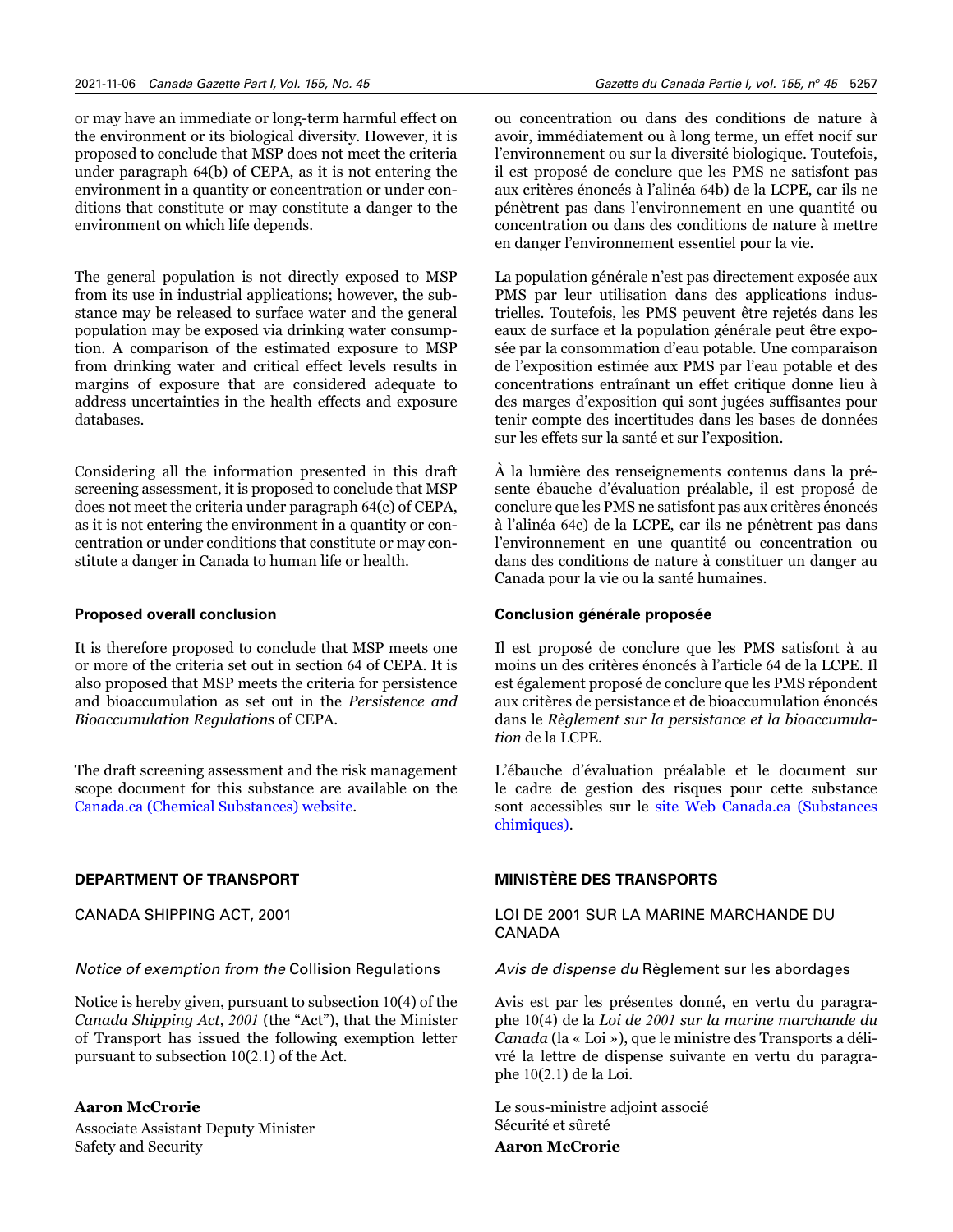#### **Exemption from the** *Collision Regulations*

**Classes of vessels:** Vessels from Algoma, Canada Steamship Lines, Groupe Desgagnés and Fednav voluntarily participating in the Marine Acoustic Research Station Project.

**Effective Date:** September 22, 2021

**Expiry Date:** November 7, 2021

This Exemption letter authorizes vessels from Algoma, Canada Steamship Lines, Groupe Desgagnés and Fednav voluntarily participating in the Marine Acoustic Research Station Project to fulfill their obligations under the *Canada Shipping Act, 2001*, in a manner that does not comply with Rule 10 of the *Collision Regulations*.

#### **CONDITIONS**

(a) Vessels must not participate in the project during restricted visibility (2 nautical miles or less) or between sunset and sunrise;

(b) Vessels must refrain from participating if vessels are fishing in the area of the project;

(c) Vessels must plan their passage through the project zone in a manner to avoid any meeting/crossing situation or overtaking of another vessel from the moment that the vessel enters the separation zone until the vessel rejoins the traffic lane;

(d) Vessels must report by radio to the Marine Communications and Traffic Services (MCTS) "Escoumins Traffic" prior to their entry in the separation zone to confirm that all the conditions above are respected and to obtain an authorization from MCTS to proceed with the manoeuvre.

Note: This Exemption letter in no way reduces the vessel's, the applicant's or any other person's responsibility to comply with any other requirements of the *Canada Shipping Act, 2001* and regulations made under it that are not specifically addressed in this letter.

#### **Dispense du** *Règlement sur les abordages*

**Catégorie de bâtiments :** Bâtiments d'Algoma, de Canada Steamship Lines, du Groupe Desgagnés et de Fednav participant de manière volontaire au Projet de station de recherche en acoustique marine.

**Date d'effet :** Le 22 septembre 2021

**Date d'expiration :** Le 7 novembre 2021

Cette lettre de dispense autorise les bâtiments d'Algoma, de Canada Steamship Lines, du Groupe Desgagnés et de Fednav participant de manière volontaire au Projet de station de recherche en acoustique marine à exécuter leurs obligations en vertu de la *Loi de 2001 sur la marine marchande du Canada* d'une façon non conforme à la règle 10 du *Règlement sur les abordages*.

#### **CONDITIONS**

a) Les bâtiments ne doivent pas participer au projet lors de conditions de visibilité réduite (2 milles nautiques ou moins) ou durant la période du coucher au lever du soleil;

b) Les bâtiments ne doivent pas participer lorsque des bâtiments sont en train de pêcher dans la zone du projet;

c) Les bâtiments planifieront le passage dans la zone du projet de manière à ce qu'aucune rencontre ou dépassement ne survienne à partir du moment où le bâtiment s'engage dans la zone de séparation jusqu'à ce qu'il soit de retour dans la voie de circulation.

d) Avant de s'engager dans la zone de séparation, les bâtiments confirmeront par radio que les conditions ci-dessus sont respectées et devront obtenir l'autorisation des Services de communications et de trafic maritimes « Trafic Les Escoumins » pour effectuer cette manœuvre.

Note : La présente lettre de dispense ne réduit en rien la responsabilité du bâtiment, du demandeur ou de toute autre personne de se conformer à toute autre exigence de la *Loi de 2001 sur la marine marchande du Canada* et de ses règlements non précisée dans la présente lettre.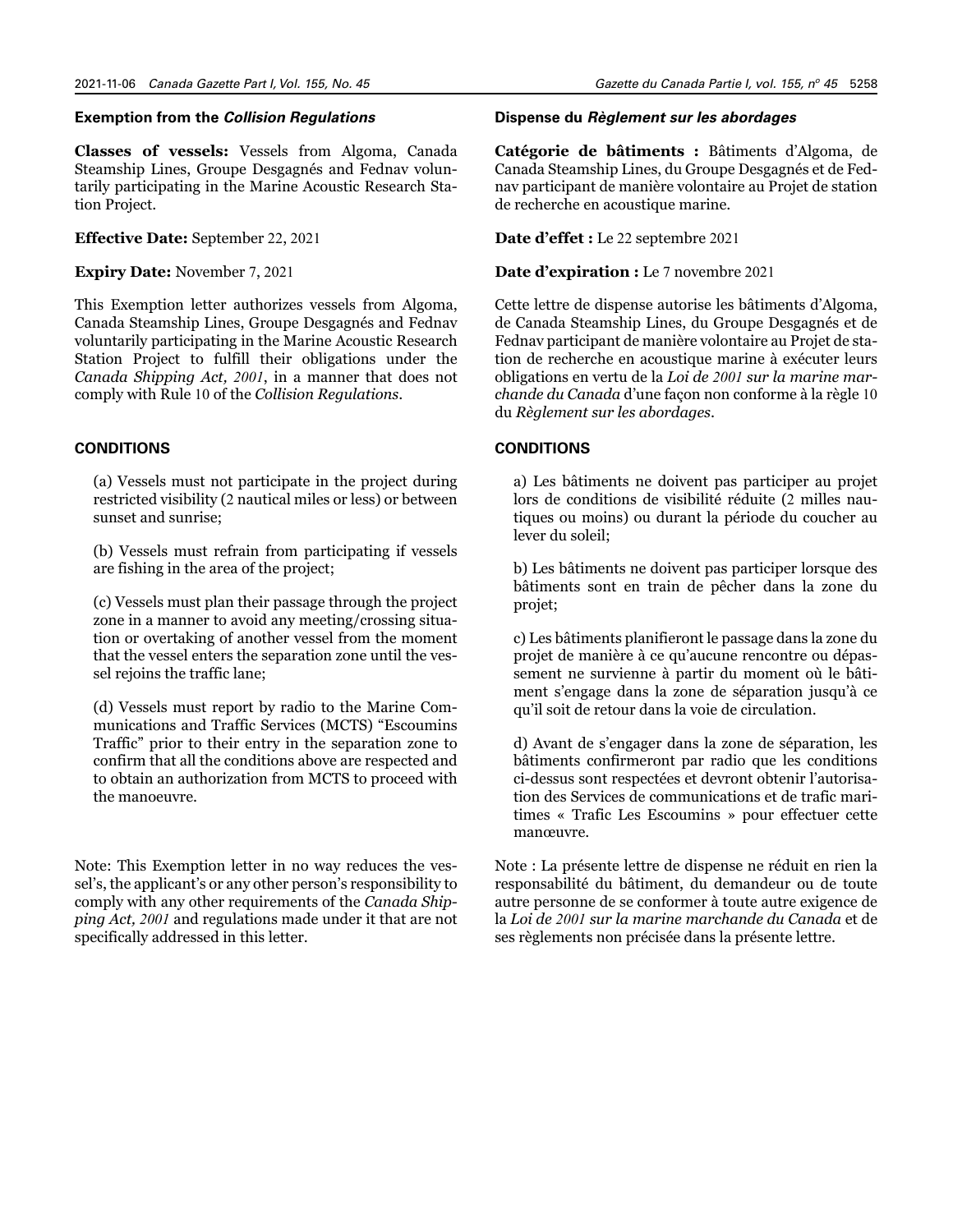#### **INNOVATION, SCIENCE AND ECONOMIC DEVELOPMENT CANADA**

#### RADIOCOMMUNICATION ACT

*Notice No. SMSE-014-21 — Extension to the reply comment period:* Consultation on Updates to the Licensing and Fee Framework for Earth Stations and Space Stations in Canada

Notice No. SMSE-009-21, *[Consultation on Updates to the](https://www.ic.gc.ca/eic/site/smt-gst.nsf/eng/sf11723.html)  [Licensing and Fee Framework for Earth Stations and](https://www.ic.gc.ca/eic/site/smt-gst.nsf/eng/sf11723.html)  [Space Stations in Canada](https://www.ic.gc.ca/eic/site/smt-gst.nsf/eng/sf11723.html)*, was published on Innovation, Science and Economic Development Canada's (ISED) [Spectrum Management and Telecommunications website](http://www.ic.gc.ca/eic/site/smt-gst.nsf/eng/home) on August 4, 2021. The deadline for submitting reply comments was November 8, 2021.

The purpose of the present notice is to advise all interested parties that the deadline for submitting reply comments has been extended to November 22, 2021. All comments received will be posted on ISED's [Spectrum](http://www.ic.gc.ca/eic/site/smt-gst.nsf/eng/home)  [Management and Telecommunications website.](http://www.ic.gc.ca/eic/site/smt-gst.nsf/eng/home)

#### **Obtaining copies**

Copies of this notice and of documents referred to herein are available electronically on ISED's [Spectrum Manage](http://www.ised.gc.ca/spectrum)[ment and Telecommunications](http://www.ised.gc.ca/spectrum) website.

Official versions of notices can be viewed on the *[Canada](http://www.gazette.gc.ca/rp-pr/publications-eng.html) [Gazette](http://www.gazette.gc.ca/rp-pr/publications-eng.html)* [website](http://www.gazette.gc.ca/rp-pr/publications-eng.html).

October 27, 2021

#### **Martin Proulx**

Director General Engineering, Planning and Standards Branch

#### **INNOVATION, SCIENCE AND ECONOMIC DEVELOPMENT CANADA**

TELECOMMUNICATIONS ACT

*Notice No. SMSE-011-21 — Release of REC-LAB, issue 7, REC-CB, issue 1, and DES-LAB, issue 8*

Notice is hereby given that Innovation, Science and Economic Development Canada (ISED) has published the following documents:

• REC-LAB, issue 7, *[Procedure for the Recognition of](https://www.ic.gc.ca/eic/site/smt-gst.nsf/eng/sf05259.html) [Testing Laboratories to Test/Assess to Canadian](https://www.ic.gc.ca/eic/site/smt-gst.nsf/eng/sf05259.html)  [Requirements](https://www.ic.gc.ca/eic/site/smt-gst.nsf/eng/sf05259.html)*, which specifies the criteria and procedure for recognition by ISED of testing laboratories,

#### **INNOVATION, SCIENCES ET DÉVELOPPEMENT ÉCONOMIQUE CANADA**

#### LOI SUR LA RADIOCOMMUNICATION

*Avis no SMSE-014-21 — Prolongation de la période de réception des réponses aux commentaires :*  Consultation sur la mise à jour du cadre de délivrance des licences et des droits pour les stations terriennes et les stations spatiales au Canada

L'avis n° SMSE-009-21, *[Consultation sur la mise à jour du](https://www.ic.gc.ca/eic/site/smt-gst.nsf/fra/sf11723.html)  [cadre de délivrance des licences et des droits pour les sta](https://www.ic.gc.ca/eic/site/smt-gst.nsf/fra/sf11723.html)[tions terriennes et les stations spatiales au Canada](https://www.ic.gc.ca/eic/site/smt-gst.nsf/fra/sf11723.html)*, a été publié sur le [site Web de Gestion du spectre et télécom](http://www.ic.gc.ca/eic/site/smt-gst.nsf/fra/accueil)[munications](http://www.ic.gc.ca/eic/site/smt-gst.nsf/fra/accueil) d'Innovation, Sciences et Développement économique Canada (ISDE) le 4 août 2021. La date limite de présentation des réponses aux commentaires était le 8 novembre 2021.

Le présent avis a pour objet d'informer toutes les parties intéressées que la date limite de présentation des réponses aux commentaires a été prolongée jusqu'au 22 novembre 2021. Tous les commentaires reçus seront publiés sur le [site Web de Gestion du spectre et télécommunications](http://www.ic.gc.ca/eic/site/smt-gst.nsf/fra/accueil).

#### **Obtention de copies**

Le présent avis ainsi que les documents cités sont affichés sur le [site Web de Gestion du spectre et télécommunica](https://www.ic.gc.ca/eic/site/smt-gst.nsf/fra/accueil)[tions](https://www.ic.gc.ca/eic/site/smt-gst.nsf/fra/accueil) d'ISDE.

On peut consulter la version officielle des avis sur le site [Web de la](http://www.gazette.gc.ca/rp-pr/publications-fra.html) *[Gazette du Canada](http://www.gazette.gc.ca/rp-pr/publications-fra.html)*.

Le 27 octobre 2021

Le directeur général Direction générale du génie, de la planification et des normes **Martin Proulx**

#### **INNOVATION, SCIENCES ET DÉVELOPPEMENT ÉCONOMIQUE CANADA**

#### LOI SUR LES TÉLÉCOMMUNICATIONS

*Avis no SMSE-011-21 — Publication des documents REC-LAB, 7<sup>e</sup> édition, REC-OC, 1re édition, et DES-LAB, 8e édition*

Avis est par la présente donné qu'Innovation, Sciences et Développement économique Canada (ISDE) a publié les documents suivants :

• REC-LAB, 7<sup>e</sup> édition, *[Procédure de reconnaissance](https://www.ic.gc.ca/eic/site/smt-gst.nsf/fra/sf05259.html) accordée aux laboratoires d'essais pour effectuer des [essais et des évaluations conformément aux exigences](https://www.ic.gc.ca/eic/site/smt-gst.nsf/fra/sf05259.html) [canadiennes](https://www.ic.gc.ca/eic/site/smt-gst.nsf/fra/sf05259.html)*, qui décrit la procédure et les critères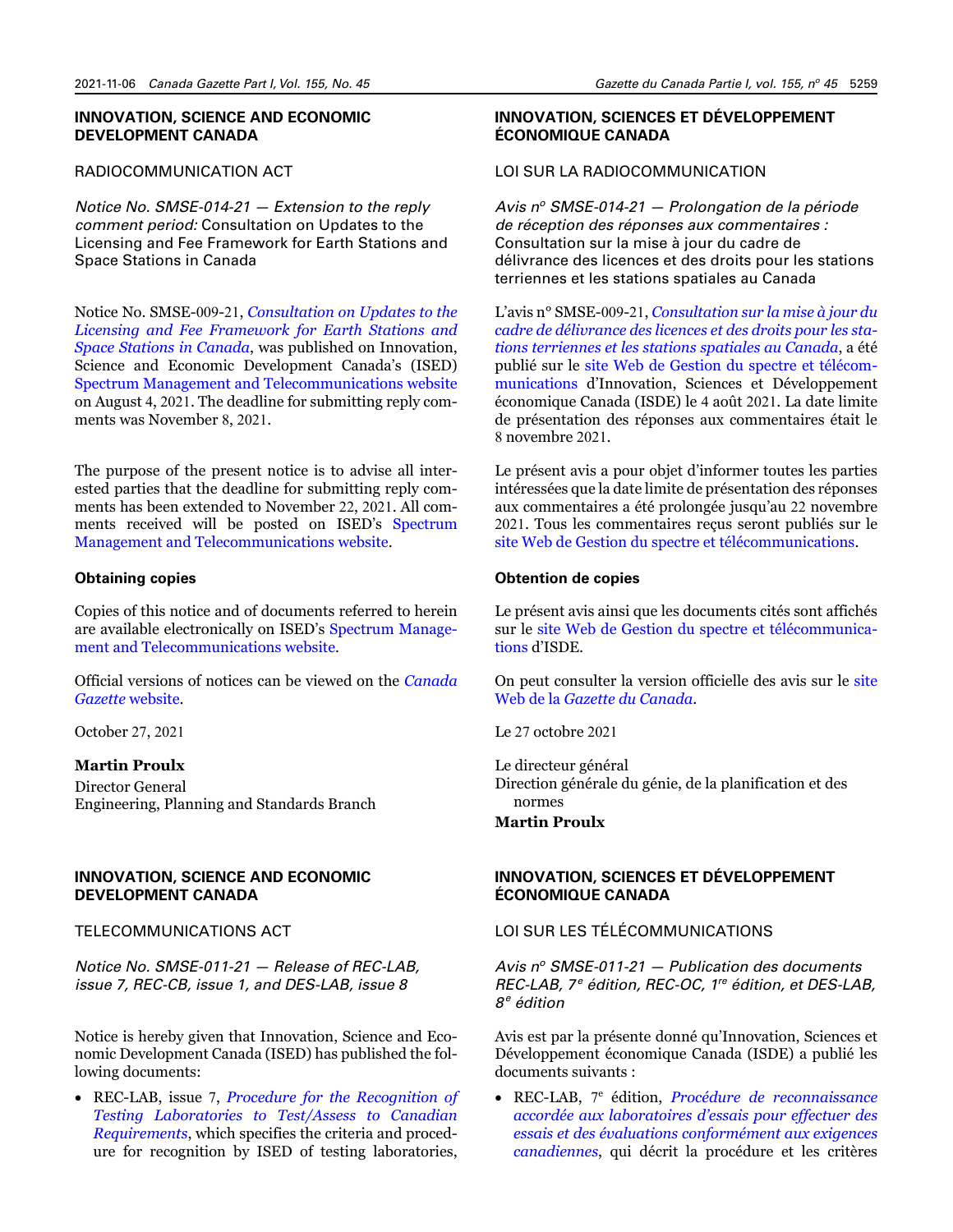either Canadian or foreign, to test/assess to Canadian requirements for telecommunications terminal equipment, radio apparatus and broadcasting equipment standards.

- REC-CB, issue 1, *[Recognition Procedure and Require](https://www.ic.gc.ca/eic/site/smt-gst.nsf/eng/sf05616.html)[ments for Certification Bodies](https://www.ic.gc.ca/eic/site/smt-gst.nsf/eng/sf05616.html)*, which specifies the recognition criteria and procedures used by ISED in the recognition of Canadian and foreign entities as certification bodies (CBs), under the terms of mutual recognition agreements / arrangements (MRAs) or any other equivalent agreement or arrangement, to certify products to Canadian regulatory requirements. The administrative and operational requirements that CBs must meet in order to maintain their recognition are also specified.
- DES-LAB, issue 8, *[Procedure for the Designation of](https://www.ic.gc.ca/eic/site/smt-gst.nsf/eng/sf01750.html)  [Canadian Testing Laboratories](https://www.ic.gc.ca/eic/site/smt-gst.nsf/eng/sf01750.html)*, which specifies the procedure applicable to Canadian testing laboratories for ISED designation to test telecommunications equipment, information technology equipment and radio apparatus (including testing for electromagnetic compatibility [EMC]), as applicable under the terms of the relevant mutual recognition agreements / arrangements (MRAs), to the requirements of foreign regulatory authorities.

These documents are now official and available on the [Published documents page](https://www.ic.gc.ca/eic/site/smt-gst.nsf/eng/h_sf10780.html) of the [Spectrum management](https://www.ic.gc.ca/eic/site/smt-gst.nsf/eng/home)  [and telecommunications website.](https://www.ic.gc.ca/eic/site/smt-gst.nsf/eng/home)

#### **Submitting comments**

Comments and suggestions for improving these documents may be submitted online using the [Standard](http://www.ic.gc.ca/eic/site/ceb-bhst.nsf/frm-eng/EABV-9VCLQJ) [Change Request form](http://www.ic.gc.ca/eic/site/ceb-bhst.nsf/frm-eng/EABV-9VCLQJ).

October 21, 2021

**Martin Proulx** Director General Engineering, Planning and Standards Branch

utilisés par ISDE pour reconnaître les laboratoires d'essais, canadiens ou étrangers, qui veulent mettre à l'essai et évaluer de l'équipement terminal de télécommunications, des appareils radio et l'application des normes de matériel de radiodiffusion, et ce, conformément aux exigences canadiennes.

- REC-OC, 1re édition, *[Procédure de reconnaissance et](https://www.ic.gc.ca/eic/site/smt-gst.nsf/fra/sf05616.html) [exigences s'appliquant aux organismes de certifica](https://www.ic.gc.ca/eic/site/smt-gst.nsf/fra/sf05616.html)[tion](https://www.ic.gc.ca/eic/site/smt-gst.nsf/fra/sf05616.html)*, qui spécifie les critères de reconnaissance et les procédures utilisés par ISDE visant à reconnaître les organismes canadiens et étrangers en tant qu'organismes de certification (OC), conformément aux modalités des accords / arrangements de reconnaissance mutuelle (ARM) ou de tout autre accord ou arrangement équivalent, pour certifier des produits conformes aux exigences réglementaires canadiennes. Il définit aussi les exigences administratives et opérationnelles que les OC doivent respecter pour maintenir leur reconnaissance.
- DES-LAB, 8<sup>e</sup> édition, *[Procédure de désignation des](https://www.ic.gc.ca/eic/site/smt-gst.nsf/fra/sf01750.html)  [laboratoires d'essais canadiens](https://www.ic.gc.ca/eic/site/smt-gst.nsf/fra/sf01750.html)*, qui décrit la procédure applicable aux laboratoires d'essais canadiens qui veulent être désignés par ISDE pour effectuer la mise à l'essai de l'équipement de télécommunications, de l'équipement de technologie de l'information et des appareils radio (dont des essais de compatibilité électromagnétique [CEM]), selon les modalités des accords / arrangements de reconnaissance mutuelle (ARM), conformément aux exigences des autorités de réglementation étrangères.

Ces documents sont maintenant officiels et disponibles sur la [page Documents publiés](https://www.ic.gc.ca/eic/site/smt-gst.nsf/fra/h_sf10780.html) du [site Web de Gestion du](https://www.ic.gc.ca/eic/site/smt-gst.nsf/fra/accueil)  [spectre et télécommunications.](https://www.ic.gc.ca/eic/site/smt-gst.nsf/fra/accueil)

#### **Présentation de commentaires**

Les commentaires et suggestions pour améliorer ces documents peuvent être soumis en ligne en utilisant le [formu](http://www.ic.gc.ca/changement_nmr)[laire Demande de changement à la norme](http://www.ic.gc.ca/changement_nmr).

Le 21 octobre 2021

Le directeur général Direction générale du génie, de la planification et des normes **Martin Proulx**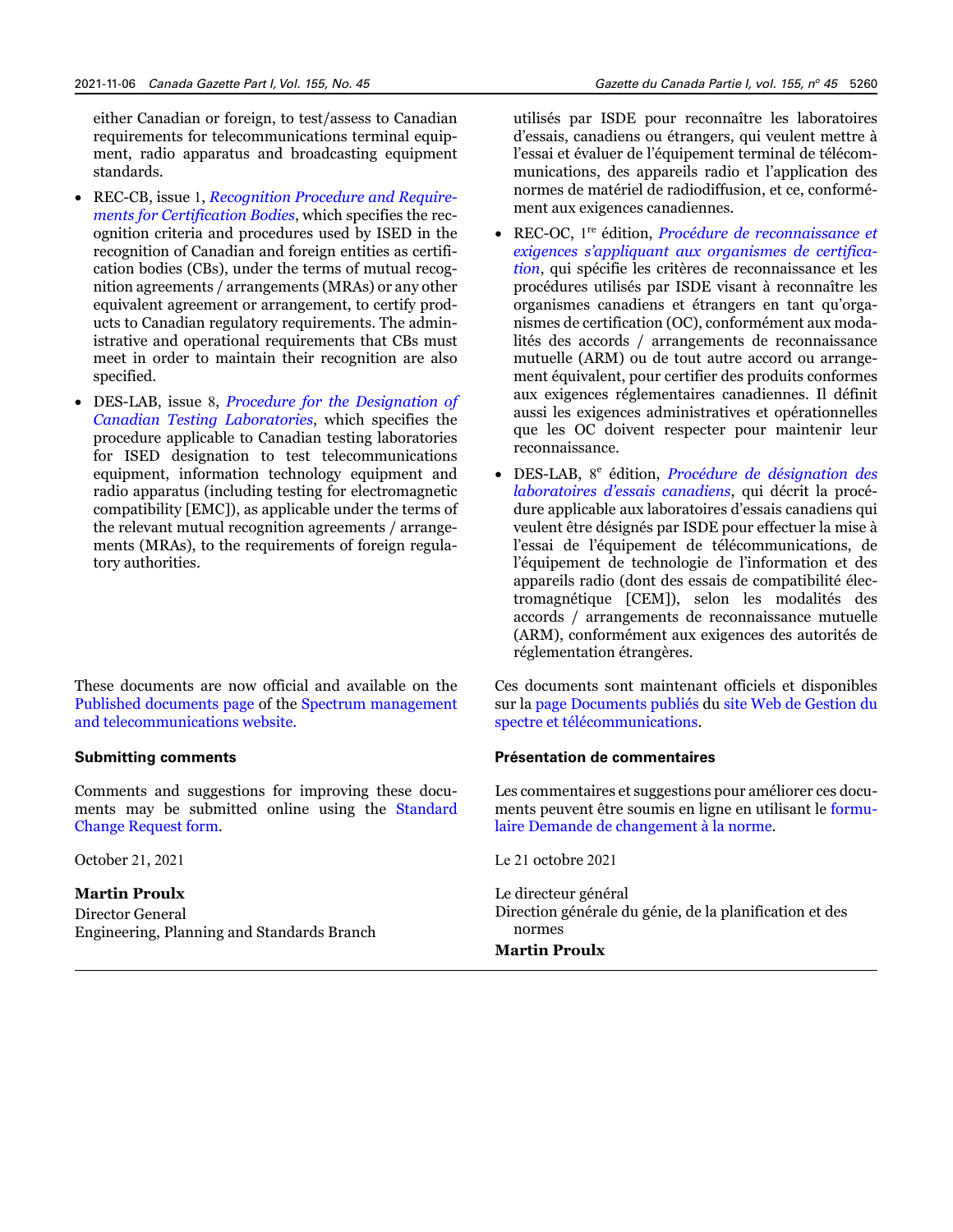# <span id="page-20-0"></span>**PARLIAMENT**

#### **OFFICE OF THE CHIEF ELECTORAL OFFICER**

#### CANADA ELECTIONS ACT

#### *Return of members elected at the 44th general election*

Notice is hereby given that the above-mentioned notice was published as [Extra Vol.](https://gazette.gc.ca/rp-pr/p1/2021/2021-11-02-x8/html/extra8-eng.html) 155, No. 8, on Tuesday, November 2, 2021.

# **PARLEMENT**

#### **BUREAU DU DIRECTEUR GÉNÉRAL DES ÉLECTIONS**

LOI ÉLECTORALE DU CANADA

*Rapport de députées et députés élus à la 44e élection générale*

Avis est par les présentes donné que l'avis susmentionné a été publié dans l['édition spéciale vol.](https://gazette.gc.ca/rp-pr/p1/2021/2021-11-02-x8/html/extra8-fra.html) 155, n° 8, le mardi 2 novembre 2021.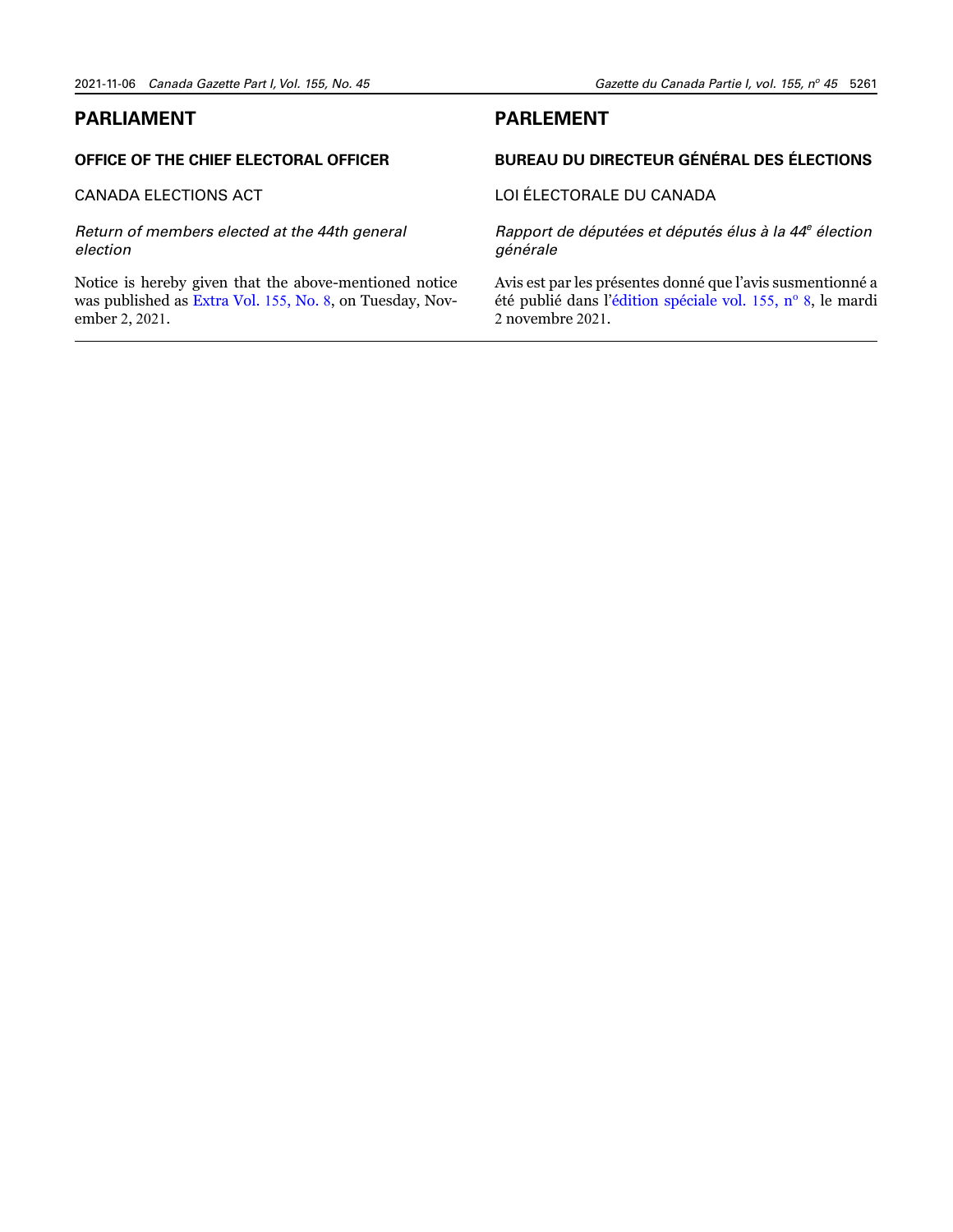#### <span id="page-21-0"></span>**COMMISSIONS**

#### **CANADA BORDER SERVICES AGENCY**

SPECIAL IMPORT MEASURES ACT

*Oil country tubular goods — Decision*

On October 25, 2021, pursuant to subsection 38(1) of the *Special Import Measures Act* (SIMA), the Canada Border Services Agency (CBSA) made a preliminary determination of dumping respecting certain oil country tubular goods from Austria.

The subject goods are usually imported under the following tariff classification numbers:

| 7304.29.00.51 | 7306.29.00.21 |
|---------------|---------------|
| 7304.29.00.59 | 7306.29.00.31 |
| 7304.29.00.61 | 7306.29.00.29 |
| 7304.29.00.69 | 7306.29.00.39 |
| 7304.29.00.71 | 7306.29.00.61 |
| 7304.29.00.79 | 7306.29.00.69 |
| 7306.29.00.11 |               |
| 7306.29.00.19 |               |
|               |               |

The above-listed tariff classifications cover both subject and non-subject goods.

The Canadian International Trade Tribunal (CITT) will conduct a full inquiry into the question of injury to the Canadian industry and will make an order or finding no later than 120 days after its receipt of the notice of the preliminary determination of dumping.

Pursuant to section 8 of SIMA, provisional duty is payable on the subject goods that are released from the CBSA during the period commencing October 25, 2021, and ending on the earlier of the day the investigation is terminated, the day on which the CITT makes an order or finding, or the day an undertaking is accepted.

The amount of provisional duty payable is not greater than the estimated margin of dumping. The *Customs Act* applies with respect to the accounting and payment of provisional duty. Therefore, failure to pay duties within the prescribed time will result in the application of the interest provisions of the *Customs Act*.

#### **COMMISSIONS**

#### **AGENCE DES SERVICES FRONTALIERS DU CANADA**

LOI SUR LES MESURES SPÉCIALES D'IMPORTATION

#### *Fournitures tubulaires pour puits de pétrole — Décision*

Le 25 octobre 2021, conformément au paragraphe 38(1) de la *Loi sur les mesures spéciales d'importation* (LMSI), l'Agence des services frontaliers du Canada (ASFC) a rendu une décision provisoire de dumping à l'égard de certaines fournitures tubulaires pour puits de pétrole en provenance d'Autriche.

Les marchandises en cause sont habituellement importées sous les numéros de classement tarifaire suivants :

| 7304.29.00.11 | 7304.29.00.51 | 7306.29.00.21 |
|---------------|---------------|---------------|
| 7304.29.00.19 | 7304.29.00.59 | 7306.29.00.31 |
| 7304.29.00.21 | 7304.29.00.61 | 7306.29.00.29 |
| 7304.29.00.29 | 7304.29.00.69 | 7306.29.00.39 |
| 7304.29.00.31 | 7304.29.00.71 | 7306.29.00.61 |
| 7304.29.00.39 | 7304.29.00.79 | 7306.29.00.69 |
| 7304.29.00.41 | 7306.29.00.11 |               |
| 7304.29.00.49 | 7306.29.00.19 |               |

Les classifications tarifaires énumérées ci-dessus couvrent à la fois les marchandises en cause et les marchandises non en cause.

Le Tribunal canadien du commerce extérieur (TCCE) mènera une enquête complète sur la question du dommage causé à l'industrie canadienne et rendra une ordonnance ou des conclusions au plus tard 120 jours après avoir reçu l'avis de la décision provisoire en dumping.

Conformément à l'article 8 de la LMSI, des droits provisoires sont exigibles sur les marchandises en cause dédouanées par l'ASFC au cours de la période commençant le 25 octobre 2021 et se terminant à la première des dates suivantes : le jour où l'on met fin à l'enquête, le jour où le TCCE rend une ordonnance ou des conclusions, ou le jour où un engagement est accepté.

Le montant des droits provisoires exigibles n'est pas supérieur à la marge de dumping estimative. La *Loi sur les douanes* s'applique en ce qui a trait à la déclaration en détail et au paiement des droits provisoires. À ce titre, le non-paiement des droits exigibles dans le délai prescrit donnera lieu à l'application des dispositions de la *Loi sur les douanes* concernant les intérêts.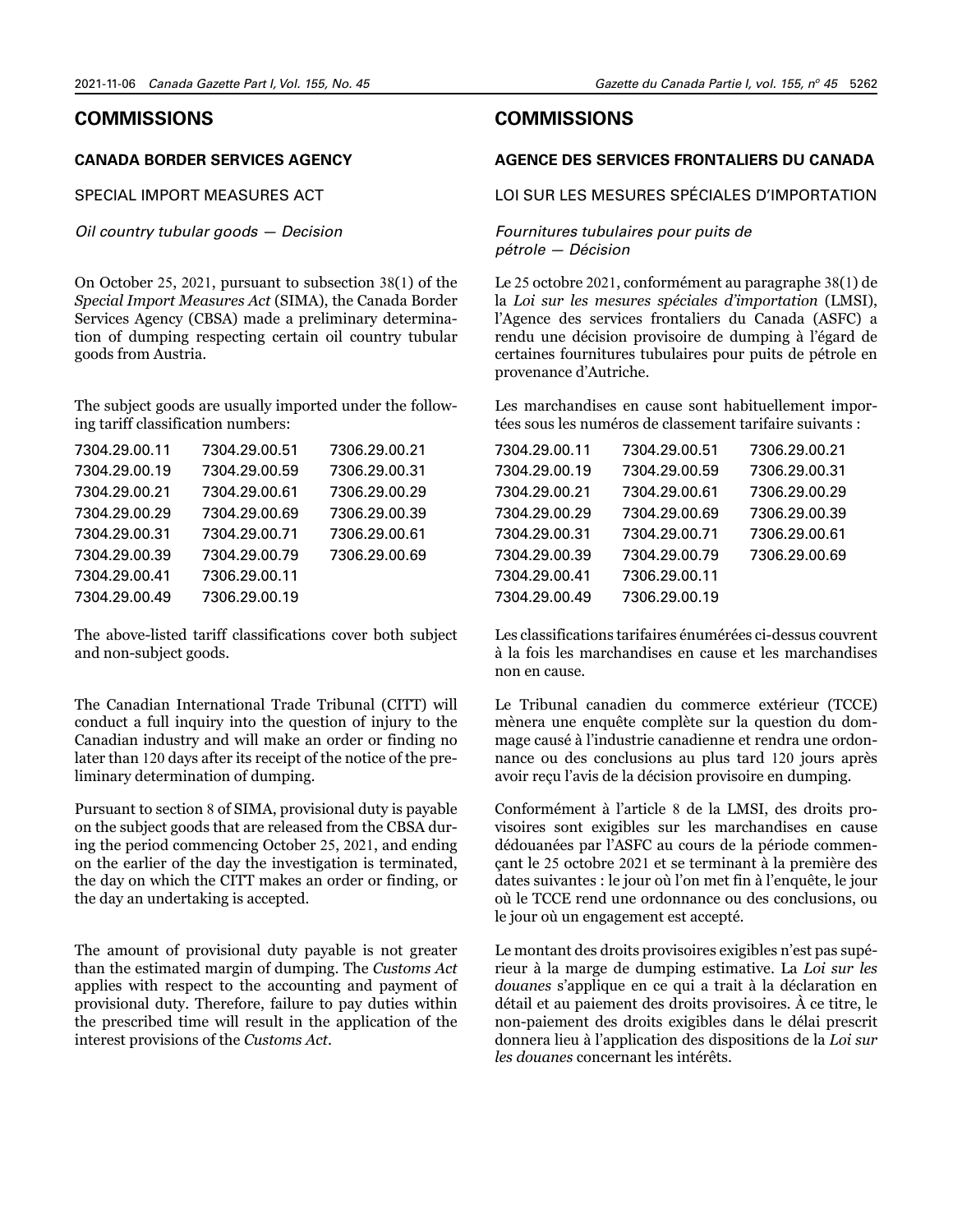#### **Information**

The *Statement of Reasons* regarding the preliminary determination will be issued within 15 days following the decision and will be available on the [CBSA website.](https://www.cbsa-asfc.gc.ca/sima-lmsi/)

Ottawa, October 25, 2021

#### **Doug Band**

Director General Trade and Anti-dumping Programs Directorate

#### **CANADA REVENUE AGENCY**

#### INCOME TAX ACT

*Revocation of registration of charities*

The following notice of intention to revoke was sent to the charities listed below because they have not met the filing requirements of the *Income Tax Act*:

"Notice is hereby given, pursuant to paragraph 168(1)(c) of the *Income Tax Act*, that I propose to revoke the registration of the charity listed below and that by virtue of subsection 168(2) thereof, the revocation of the registration is effective on the date of publication of this notice in the *Canada Gazette*."

#### **Renseignements**

L'*Énoncé des motifs* concernant la décision provisoire sera émis dans les 15 jours suivant la décision et affiché sur le [site Web de l'ASFC.](https://www.cbsa-asfc.gc.ca/sima-lmsi/menu-fra.html)

Ottawa, le 25 octobre 2021

Le directeur général Direction des programmes commerciaux et antidumping **Doug Band**

#### **AGENCE DU REVENU DU CANADA**

#### LOI DE L'IMPÔT SUR LE REVENU

#### *Révocation de l'enregistrement d'organismes de bienfaisance*

L'avis d'intention de révocation suivant a été envoyé aux organismes de bienfaisance indiqués ci-après parce qu'ils n'ont pas présenté leur déclaration tel qu'il est requis aux termes de la *Loi de l'impôt sur le revenu* :

« Avis est donné par les présentes que, conformément à l'alinéa 168(1)c) de la *Loi de l'impôt sur le revenu*, j'ai l'intention de révoquer l'enregistrement de l'organisme de bienfaisance mentionné ci-dessous, et qu'en vertu du paragraphe 168(2) de cette loi, la révocation de l'enregistrement entre en vigueur à la date de publication du présent avis dans la *Gazette du Canada*. »

| <b>Business number</b><br>Numéro d'entreprise | Name / Nom<br>Address / Adresse                                           |
|-----------------------------------------------|---------------------------------------------------------------------------|
| 107887697RR0001                               | RÉSIDENCE LA JÉROMIENNE INC., SAINT-JÉRÔME (QC)                           |
| 107910259RR0007                               | CANADIAN MARTYRS PARISH, TORONTO, ONT.                                    |
| 107910259RR0050                               | HOLY ANGELS PARISH, TORONTO, ONT.                                         |
| 107910259RR0103                               | ST. PHILIP NERI PARISH, TORONTO, ONT.                                     |
| 107910275RR0006                               | ST. PATRICK PARISH, YELLOWKNIFE, N.W.T.                                   |
| 107965295RR0001                               | SECOND UNITED BAPTIST CHURCH, NEW GLASGOW, N.S.                           |
| 107994469RR0001                               | SOURIS HILLCREST COMMUNITY CORPORATION INC., SOURIS, MAN.                 |
| 108030990RR0001                               | ST. MARY'S RIVER MARINE CENTRE, SAULT STE. MARIE, ONT.                    |
| 108037003RR0001                               | ST. PAUL'S PRESBYTERIAN CHURCH, SCOTSTOWN, QUE.                           |
| 108045402RR0001                               | ST. VLADIMIR'S UKRAINIAN ORTHODOX CATHEDRAL OF WINDSOR, WINDSOR, ONT.     |
| 108071390RR0001                               | THE CORPORATION OF THE ANGLICAN PARISH OF PENNFIELD, PENNFIELD, N.B.      |
| 108073396RR0001                               | BIBLE WAY PENTECOSTAL CHURCH, MONTRÉAL, QUE.                              |
| 108134669RR0001                               | WAINFLEET TOWNSHIP PUBLIC LIBRARY BOARD, WAINFLEET, ONT.                  |
| 108148263RR0059                               | UKRAINIAN ORTHODOX CHURCH OF ST. ELIAS, SPIRIT RIVER, SPIRIT RIVER, ALTA. |
| 108223363RR0001                               | WYCHWOOD TIGERS DAYCARE CENTRE, TORONTO, ONT.                             |
| 118793074RR0013                               | NORWOOD SEVENTH-DAY ADVENTIST CHURCH, SAINT-LAURENT, QUE.                 |
| 118822410RR0001                               | CADILLAC COMMUNITY HALL COMMITTEE, CADILLAC, SASK.                        |
| 118827666RR0001                               | CAMP PIVABISKA, HEARST, ONT.                                              |
| 118832633RR0001                               | CANADIAN FRIENDS OF YESHIVA AIX-LES-BAINS, TORONTO, ONT.                  |
| 118866771RR0001                               | CHUKUNI UNITED CHURCH, RED LAKE, ONT.                                     |
| 118878115RR0001                               | COVENANT PRODUCTIONS (CANADA) INC., RICHMOND, B.C.                        |
| 118878370RR0001                               | COWICHAN VALLEY CRIME STOPPERS SOCIETY, DUNCAN, B.C.                      |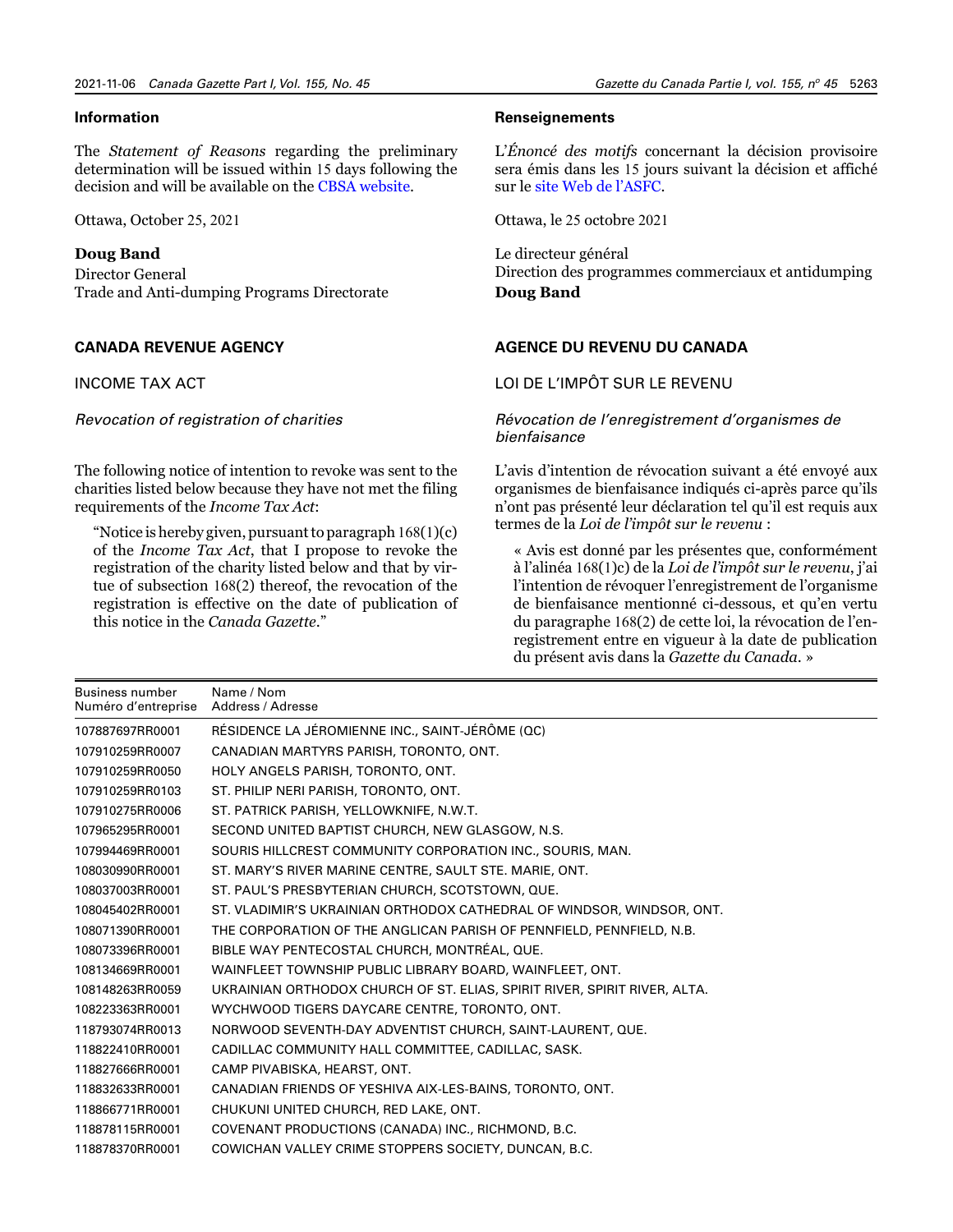| Business number<br>Numéro d'entreprise | Name / Nom<br>Address / Adresse                                                                                        |
|----------------------------------------|------------------------------------------------------------------------------------------------------------------------|
| 118890052RR0001                        | DUVAL FAMILY FOUNDATION INC., SASKATOON, SASK.                                                                         |
| 118897834RR0001                        | WALTER THOMAS ELLIOTT CHARITABLE FOUNDATION, BELLEVILLE, ONT.                                                          |
| 118899566RR0001                        | EMMAUS LUTHERAN CHURCH OF CALAHOO, STURGEON COUNTY, ALTA.                                                              |
| 118907674RR0001                        | FABRIQUE DE LA PAROISSE NOTRE-DAME DU ROSAIRE ST-HYACINTHE, SAINT-HYACINTHE (QC)                                       |
| 118938919RR0001                        | GLACE BAY SENIOR CITIZENS & PENSIONERS CLUB, GLACE BAY, N.S.                                                           |
| 118942309RR0001                        | GOSPEL FELLOWSHIP CHURCH, IRON BRIDGE, ONT.                                                                            |
| 118955657RR0001                        | HELEN S. HENDERSON MEMORIAL TRUST, LUNENBURG, N.S.                                                                     |
| 118970763RR0001                        | INTERNATIONAL LAW ASSOCIATION CANADIAN BRANCH ASSOCIATION DE DROIT INTERNATIONAL<br>BRANCHE CANADIENNE, MONTRÉAL, QUE. |
| 118978246RR0001                        | KAYVILLE CO-OPERATIVE COMMUNITY HOSPITALITY CENTRE, KAYVILLE, SASK.                                                    |
| 119000743RR0001                        | LA FONDATION DOCTEUR CAMILLE MARCOUX, LOURDES-DE-BLANC-SABLON (QC)                                                     |
| 119011542RR0001                        | LE CIMETIÈRE AGUDATH ACHIM INC. - THE AGUDATH ACHIM CEMETERY INC., MONTRÉAL (QC)                                       |
| 119012540RR0001                        | LEGGATT'S POINT PRESBYTERIAN CHURCH, GRAND-MÉTIS, QUE.                                                                 |
| 119018059RR0001                        | LESTER B. PEARSON PEACE PARK INC., TWEED, ONT.                                                                         |
| 119029353RR0001                        | MAITLAND AND BEAVER RIVER CEMETERY COMPANY, PORT MAITLAND, N.S.                                                        |
| 119052181RR0001                        | NATIVE NEW LIFE CHURCH AND ITS BRANCHES FOR MISSIONS AND BIBLE SCHOOL, DESERONTO, ONT.                                 |
| 119069441RR0001                        | ORCHARD PARK BIBLE CHURCH OF THE MENNONITE BRETHREN, NIAGARA-ON-THE-LAKE, ONT.                                         |
| 119085579RR0001                        | COMMUNAUTÉ CHRÉTIENNE ST-PAUL DE RIVIÈRE-HÉVA, RIVIÈRE-HÉVA (QC)                                                       |
| 119091759RR0001                        | PARD THERAPEUTIC RIDING, DOURO-DUMMER, ONT.                                                                            |
| 119098358RR0001                        | PRESBYTERIAN WOMEN'S MISSIONARY SOCIETY, WESTERN DIVISION, HAMILTON, ONT.                                              |
| 119102457RR0001                        | PRESERVE OUR WRECKS (KINGSTON), KINGSTON, ONT.                                                                         |
| 119103224RR0001                        | PRINCE EDWARD ISLAND WILDLIFE FEDERATION, MOUNT STEWART, P.E.I.                                                        |
| 119110385RR0064                        | THE ROMAN CATHOLIC EPISCOPAL CORPORATION OF PEMBROKE, OUR LADY OF THE SNOWS' PARISH,<br>STONECLIFFE, STONECLIFFE, ONT. |
| 119138998RR0001                        | SANDY LAKE RECREATIONAL ASSOCIATION INC., SANDY LAKE, MAN.                                                             |
| 119166361RR0001                        | ST. ANDREW'S UNITED CHURCH, SCHREIBER, ONT.                                                                            |
| 119168466RR0001                        | ST. AUGUSTINE ROMAN CATHOLIC PARISH, SAINT-AUGUSTIN, QUE.                                                              |
| 119168904RR0002                        | ST. BARNABAS ANGLICAN CHURCH, SANGUDO, ALTA.                                                                           |
| 119174282RR0001                        | ST. GEORGE GREEK ORTHODOX CHURCH, EDMONTON, ALTA.                                                                      |
| 119177103RR0001                        | ST. JAMES' CHURCH, TROIS-RIVIÈRES, QUE.                                                                                |
| 119179687RR0002                        | ST. JOHN'S CHURCH, GARDEN RIVER, ONTARIO, GARDEN RIVER, ONT.                                                           |
| 119194702RR0001                        | ST. PAUL'S CHURCH, MARBLETON, QUE.                                                                                     |
| 119195543RR0001                        | ST. PAUL'S ESTONIAN LUTHERAN CHURCH, LONDON, ONT.                                                                      |
| 119197465RR0001                        | ST. PETER AND PAUL UKRAINIAN CATHOLIC CHURCH OF FRASERWOOD, MANITOBA, FRASERWOOD, MAN.                                 |
| 119198091RR0001                        | ST. PETER'S CHURCH, QUÉBEC, QUE.                                                                                       |
| 119199321RR0002                        | ST. PHILIP'S ANGLICAN CHURCH, WINNIPEG, MAN.                                                                           |
| 119215333RR0001                        | THE BC LIONS ALUMNI ASSOCIATION FOUNDATION, NORTH VANCOUVER, B.C.                                                      |
| 119217461RR0001                        | THE BROOKFIELD FIRE COMMISSIONERS, BROOKFIELD, N.S.                                                                    |
| 119232122RR0001                        | THE FABRIQUE OF THE PARISH OF HOLY CROSS, BOIS-DES-FILION, QUE.                                                        |
| 119234904RR0001                        | BRITISH COLUMBIA YOUTH IN AGRICULTURE FOUNDATION, VANCOUVER, B.C.                                                      |
| 119246635RR0017                        | NAVY LEAGUE OF CANADA - LUNENBURG BRANCH, LUNENBURG, N.S.                                                              |
| 119246635RR0060                        | NAVY LEAGUE OF CANADA, THUNDER BAY BRANCH, THUNDER BAY, ONT.                                                           |
| 119254084RR0001                        | THE SIKH SOCIAL AND EDUCATIONAL SOCIETY, MARKHAM, ONT.                                                                 |
| 119262848RR0001                        | SASKATCHEWAN WOMEN'S MISSIONARY SOCIETY, SASKATOON, SASK.                                                              |
| 119265643RR0001                        | TORAH UMESORAH CANADA, TORONTO, ONT.                                                                                   |
| 119276996RR0001                        | UNITÉ DOMREMY DE RIMOUSKI INC., RIMOUSKI (QC)                                                                          |
| 119277390RR0001                        | UNITED PENTECOSTAL CHURCH OF HARCOURT, HARCOURT, N.B.                                                                  |
| 119302131RR0001                        | WOMANS CHRISTIAN TEMPERANCE UNION, TORONTO, ONT.                                                                       |
| 119309516RR0001                        | WEXFORD HEIGHTS UNITED CHURCH, SCARBOROUGH, ONT.                                                                       |
| 119309565RR0001                        | ZOAR MENNONITE CHURCH, WALDHEIM, SASK.                                                                                 |
| 129892659RR0092                        | COMMUNITY OF CHRIST MCGOWAN'S LAKE, KANATA, ONT.                                                                       |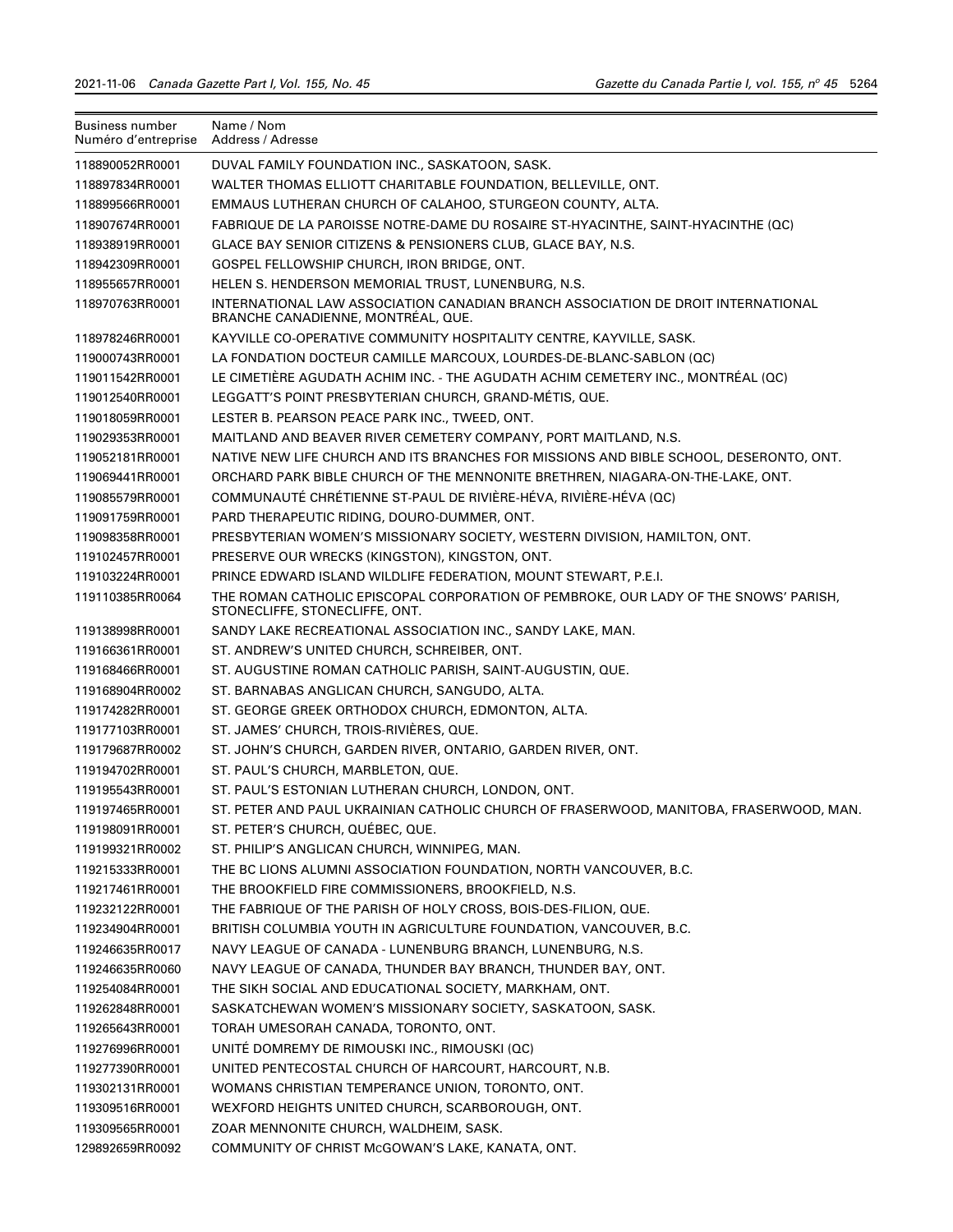| Business number<br>Numéro d'entreprise | Name / Nom<br>Address / Adresse                                                                                         |
|----------------------------------------|-------------------------------------------------------------------------------------------------------------------------|
| 130332620RR0001                        | CHURCH OF ST. JOHN THE DIVINE, THETFORD MINES, QUE.                                                                     |
| 131449829RR0001                        | THE ARTS COUNCIL OF SAULT STE. MARIE AND DISTRICT, SAULT STE. MARIE, ONT.                                               |
| 131637936RR0001                        | ST. ALBERT DAY CARE SOCIETY, ST. ALBERT, ALTA.                                                                          |
| 132564055RR0001                        | L'ÎLE DES AMIS, PIERREFONDS (QC)                                                                                        |
| 133065060RR0001                        | LONDON CITIZENS FOR MEDICAL RESEARCH, LONDON, ONT.                                                                      |
| 133137679RR0001                        | LA FABRIQUE DE LA PAROISSE DE SAINT-NOËL-CHABANEL ARCHIDIOCÈSE DE MONTRÉAL, LAVAL (QC)                                  |
| 133593954RR0001                        | COVENANT CHRISTIAN COMMUNITY CHURCH, PENETANGUISHENE, ONT.                                                              |
| 134667385RR0001                        | NORTHSIDE BAPTIST CHURCH OF WATERLOO INC., WATERLOO, ONT.                                                               |
| 134812023RR0001                        | THE DUFFERIN PLAYERS THEATRE INC., BRANTFORD, ONT.                                                                      |
| 134970698RR0001                        | THE CANADIAN ROMANIAN SOCIETY OF ALBERTA, EDMONTON, ALTA.                                                               |
| 136121795RR0001                        | WEST COAST SPAY & NEUTER SOCIETY, QUESNEL, B.C.                                                                         |
| 136745064RR0001                        | FONDATION DES AMIS DE L'ART CULINAIRE, MONTRÉAL (QC)                                                                    |
| 136765476RR0001                        | ALLIANCE ISRAÉLITE UNIVERSELLE (CANADA), MONTRÉAL (QC)                                                                  |
| 136968930RR0001                        | CENTRE PASSAGE PARALLÈLE DES RESSOURCES FAMILIALES DU NIPISSING INC., NORTH BAY (ONT.)                                  |
| 137761862RR0001                        | MCPHERSON MUNICIPAL LIBRARY, RYLEY, ALTA.                                                                               |
| 138660915RR0001                        | KELOWNA SUMMER THEATRE FESTIVAL SOCIETY, KELOWNA, B.C.                                                                  |
| 139363394RR0001                        | YARMOUTH CENTRE UNITED CHURCH, ST. THOMAS, ONT.                                                                         |
| 140011404RR0001                        | RÉSIDENCE SAINT-ÉTIENNE-DE-LAUZON, LÉVIS (QC)                                                                           |
| 141450486RR0001                        | PARISH OF GASPÉ, GASPÉ, QUE.                                                                                            |
| 144471968RR0001                        | LES AMIS DU PARC SAINT-NICOLAS, MONTMAGNY (QC)                                                                          |
| 709877690RR0001                        | ISLAMIC CENTERS TRUST (I.C.T.), TORONTO, ONT.                                                                           |
| 712710292RR0001                        | THE REDEEMED CHRISTIAN CHURCH OF GOD - HOUSE OF MIRACLES, WOODBRIDGE, ONT.                                              |
| 725943724RR0001                        | THE HUGH AND ILENE LAWSON CHARITABLE ORGANIZATION, TORONTO, ONT.                                                        |
| 728797119RR0001                        | GOAL INITIATIVE CULTURE DEVELOPMENT FOUNDATION / LA FONDATION DÉVELOPPEMENT CULTUREL<br>INITIATIVE GOAL, MONTRÉAL, QUE. |
| 729357723RR0001                        | DESTINY VOCATIONAL TRAINING CENTRE, BRAMPTON, ONT.                                                                      |
| 729427096RR0001                        | FONDATION LOUIS GARNEAU / LOUIS GARNEAU FOUNDATION, SAINT-AUGUSTIN-DE-DESMAURES (QC)                                    |
| 735308298RR0001                        | FREEDOMS GATE EQUINE RESCUE SOCIETY, SALMON ARM, B.C.                                                                   |
| 735954091RR0001                        | LUCKY PAWS DOG RESCUE INC., REGINA, SASK.                                                                               |
| 741075493RR0001                        | THE MAUM CHURCH OF TORONTO, TORONTO, ONT.                                                                               |
| 743309924RR0001                        | WESTVILLAGE CHURCH INCORPORATED, OTTAWA, ONT.                                                                           |
| 744626292RR0001                        | FONDATION DÉFI IRIS CHALLENGE FOUNDATION, LAVAL (QC)                                                                    |
| 754559722RR0001                        | CENTRE-MONSIEUR-NYMOUS, SAINTE-BÉATRIX (QC)                                                                             |
| 757751292RR0001                        | FONDATION KETTÖ, QUÉBEC (QC)                                                                                            |
| 760534891RR0001                        | MILLSTREAM FIREFIGHTER'S ASSOCIATION, BERWICK, N.B.                                                                     |
| 763381498RR0001                        | TRULIFE MINISTRIES CORP., WINNIPEG, MAN.                                                                                |
| 766274716RR0001                        | THE K.S. CHARITABLE FOUNDATION, ROCKLAND, ONT.                                                                          |
| 771240298RR0001                        | CEDAR HILLS ANIMAL SANCTUARY, PRICEVILLE, ONT.                                                                          |
| 775297088RR0001                        | LA FONDATION D.K.I.D.S. / THE D.K.I.D.S. FOUNDATION, MONTREAL (QC)                                                      |
| 775574718RR0001                        | SAINT HIERARCH NICHOLAS ROMANIAN ORTHODOX CHURCH, AURORA, ONT.                                                          |
| 782109110RR0001                        | VANCOUVER UNIDA CHRISTIAN CHURCH, VANCOUVER, B.C.                                                                       |
| 783994890RR0001                        | LA MUSIQUE À LA PORTÉE DE LA JEUNESSE, RIVIÈRE-DU-LOUP (QC)                                                             |
| 784590515RR0001                        | BAIS YAAKOV MOTHER'S ASSOCIATION, TORONTO, ONT.                                                                         |
| 785440298RR0001                        | FOUNDATION 12, TORONTO, ONT.                                                                                            |
| 797678885RR0001                        | FONDATION "JE MARCHE VERS MON AVENIR" / FOUNDATION NIKANIK NIT ICI MATCAN, OPITCIWAN (QC)                               |
| 799768494RR0001                        | JESUS OUR SHEPHERD MINISTRIES, TORONTO, ONT.                                                                            |
| 800463994RR0001                        | TURKEY OUTREACH TORONTO, TORONTO, ONT.                                                                                  |
| 800505158RR0001                        | NEW HOPE WORSHIP CENTRE, ST. CATHARINES, ONT.                                                                           |
| 800578809RR0001                        | EASTSIDE VICTORY OUTREACH, CALGARY, ALTA.                                                                               |
| 800906455RR0001                        | AWKWARD STAGE PRODUCTIONS SOCIETY, VANCOUVER, B.C.                                                                      |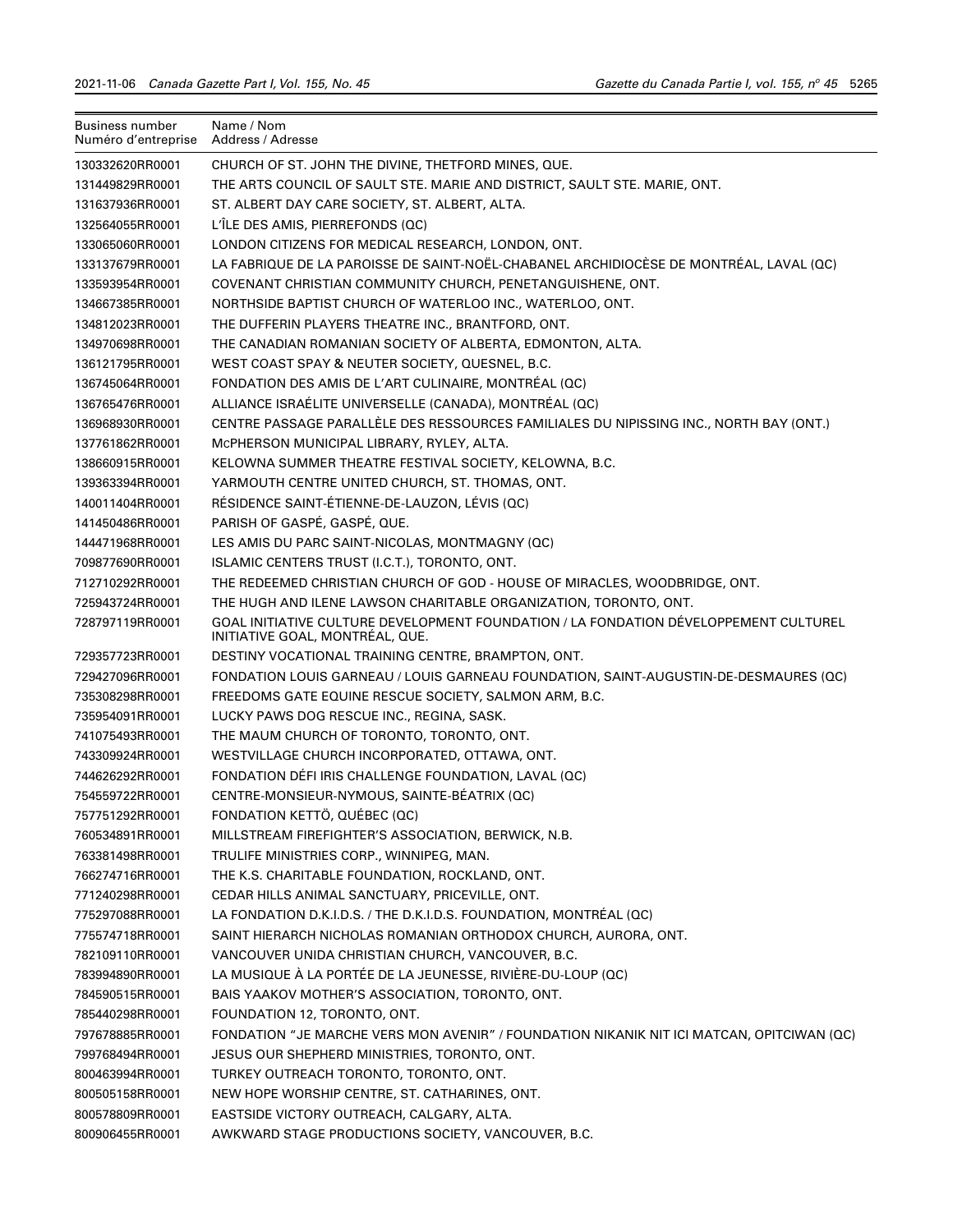| <b>Business number</b><br>Numéro d'entreprise | Name / Nom<br>Address / Adresse                                                                                            |
|-----------------------------------------------|----------------------------------------------------------------------------------------------------------------------------|
| 801031006RR0001                               | FATHER'S PLACE NIAGARA, ST. CATHARINES, ONT.                                                                               |
| 801429556RR0001                               | GURU NANAK MISSION CENTRE (BRAMPTON), BRAMPTON, ONT.                                                                       |
| 801462540RR0001                               | MAJI MAZURI CANADA, BURLINGTON, ONT.                                                                                       |
| 802694141RR0001                               | THE WARREN THOMAS AND DON TALLIS FOUNDATION, MARKHAM, ONT.                                                                 |
| 803959550RR0001                               | TROUT LAKE IMPROVEMENT DISTRICT, TROUT LAKE, B.C.                                                                          |
| 804138477RR0001                               | ASSOCIATION OF CANADIAN ARCHIVISTS FOUNDATION / FONDATION D'ASSOCIATION DES ARCHIVISTES<br>CANADIENNES, OTTAWA, ONT.       |
| 804870087RR0001                               | BARK LAKE CULTURAL DEVELOPMENTS, IRONDALE, ONT.                                                                            |
| 805535812RR0001                               | LES AUXILIAIRES BÉNÉVOLES DU CENTRE D'HÉBERGEMENT DE WINDSOR, WINDSOR (QC)                                                 |
| 806216230RR0001                               | FONDATION HÉRITAGE SAINT-JOSEPH, SAINT-JOSEPH-DU-LAC (QC)                                                                  |
| 807461926RR0001                               | TUTORING 4 CHANGE F.D.N., PORT MOODY, B.C.                                                                                 |
| 808137673RR0001                               | OKANAGAN ARCHIVE TRUST SOCIETY, PENTICTON, B.C.                                                                            |
| 808307490RR0001                               | ARIEL'S LEGACY FOUNDATION, TORONTO, ONT.                                                                                   |
| 808759476RR0001                               | SHANE MCMULLEN LEGACY FOUNDATION, CALGARY, ALTA.                                                                           |
| 809284961RR0001                               | CANADIAN JEWISH EXPERIENCE - A TRIBUTE TO CANADA 150, OTTAWA, ONT.                                                         |
| 809524804RR0001                               | HEPATITIS C GLOBAL INITIATIVES, DELTA, B.C.                                                                                |
| 809607658RR0001                               | DRESS FOR SUCCESS OTTAWA NATIONAL CAPITAL REGION, OTTAWA, ONT.                                                             |
| 810146332RR0001                               | I AM SOMEONE ENDING BULLYING SOCIETY, PORT COQUITLAM, B.C.                                                                 |
| 811495399RR0001                               | AGAPE KINGDOM ASSEMBLY, NORTH YORK, ONT.                                                                                   |
| 811705672RR0001                               | CANADA'S TELECOMMUNICATIONS HALL OF FAME / TEMPLE DE LA RENOMMÉE DES<br>TÉLÉCOMMUNICATIONS DU CANADA, OTTAWA, ONT.         |
| 812391845RR0001                               | OHR CHAYA CHARITABLE ORGANIZATION, THORNHILL, ONT.                                                                         |
| 812492833RR0001                               | MASJID-E-MOHAMMAD, NORTH YORK, ONT.                                                                                        |
| 812772788RR0001                               | 360 STAND INC., SAINT JOHN, N.B.                                                                                           |
| 813542925RR0001                               | E & E HOPS FOUNDATION INC., STEINBACH, MAN.                                                                                |
| 814173464RR0001                               | BETHEL COMMUNITY, MARKHAM, ONT.                                                                                            |
| 815097571RR0001                               | GLORY ASSEMBLY CHURCH, SURREY, B.C.                                                                                        |
| 815509583RR0001                               | LE PROJET VAINQUEUR / THE CONQUEROR PROJECT, POINTE-CLAIRE (QC)                                                            |
| 815540323RR0001                               | EXCEL TORONTO FINANCIAL SUPPORT FOR POST-SECONDARY STUDIES, NORTH YORK, ONT.                                               |
| 815596309RR0001                               | FAR AND ABOVE MINISTRIES FELLOWSHIP, RED DEER, ALTA.                                                                       |
| 815729520RR0001                               | WILL FOR RIDING FOUNDATION, CALGARY, ALTA.                                                                                 |
| 816675193RR0001                               | HABITATIONS HESTIA, COATICOOK (QC)                                                                                         |
| 816767735RR0001                               | RÉSIDENCE SAINT-THOMAS, SAINT-THOMAS (QC)                                                                                  |
| 818517278RR0001                               | HWA-PYEONG CHURCH, SCARBOROUGH, ONT.                                                                                       |
| 818534307RR0001                               | GLOBAL DISABILITY NETWORK SOCIETY, VANCOUVER, B.C.                                                                         |
| 819804857RR0001                               | SAI SEWA CANADA, NORTH YORK, ONT.                                                                                          |
| 820138337RR0001                               | JESUS' DISCIPLES CHRISTIAN CHURCH (J.D.C.C.), NORTH YORK, ONT.                                                             |
| 820174902RR0001                               | ADAM BEACH FILM INSTITUTE INC., WINNIPEG, MAN.                                                                             |
| 820362713RR0001                               | CRAIG MATTHEW PERSIA FOUNDATION, THOROLD, ONT.                                                                             |
| 820520443RR0001                               | THE GREGG ZAUN FOUNDATION, TORONTO, ONT.                                                                                   |
| 820993822RR0001                               | SUNSHINE CRUISES FOR KIDS, ST. CATHARINES, ONT.                                                                            |
| 821655875RR0001                               | QUALITY DEER MANAGEMENT ASSOCIATION - CANADA, MONTRÉAL, QUE.                                                               |
| 822293213RR0001                               | LOVING ROSE MISSION, TORONTO, ONT.                                                                                         |
| 822388724RR0001                               | CARE TO SHARE COMMUNITY CENTRE, CARLINGFORD, N.B.                                                                          |
| 822558953RR0001                               | WALPOLE ISLAND LAND TRUST, WALLACEBURG, ONT.                                                                               |
| 822649661RR0001                               | HILTON COLLEGE FOUNDATION OF CANADA, TORONTO, ONT.                                                                         |
| 822658068RR0001                               | MY ARMS WIDE OPEN, TORONTO, ONT.                                                                                           |
| 822781266RR0001                               | THE FOUNDATION OF THE AIR CADET LEAGUE OF CANADA / LA FONDATION DE LA LIGUE DES CADETS DE<br>L'AIR DU CANADA, OTTAWA, ONT. |
| 823043484RR0001                               | THE SELA FAMILY FOUNDATION / LA FONDATION FAMILIALE SELA, MOUNT ROYAL, QUE.                                                |
| 823179304RR0001                               | MINISTÈRE PENTECÔTISTE LE CHEMIN / MINISTERIO PENTECOSTAL EL CAMINO, MONTRÉAL (QC)                                         |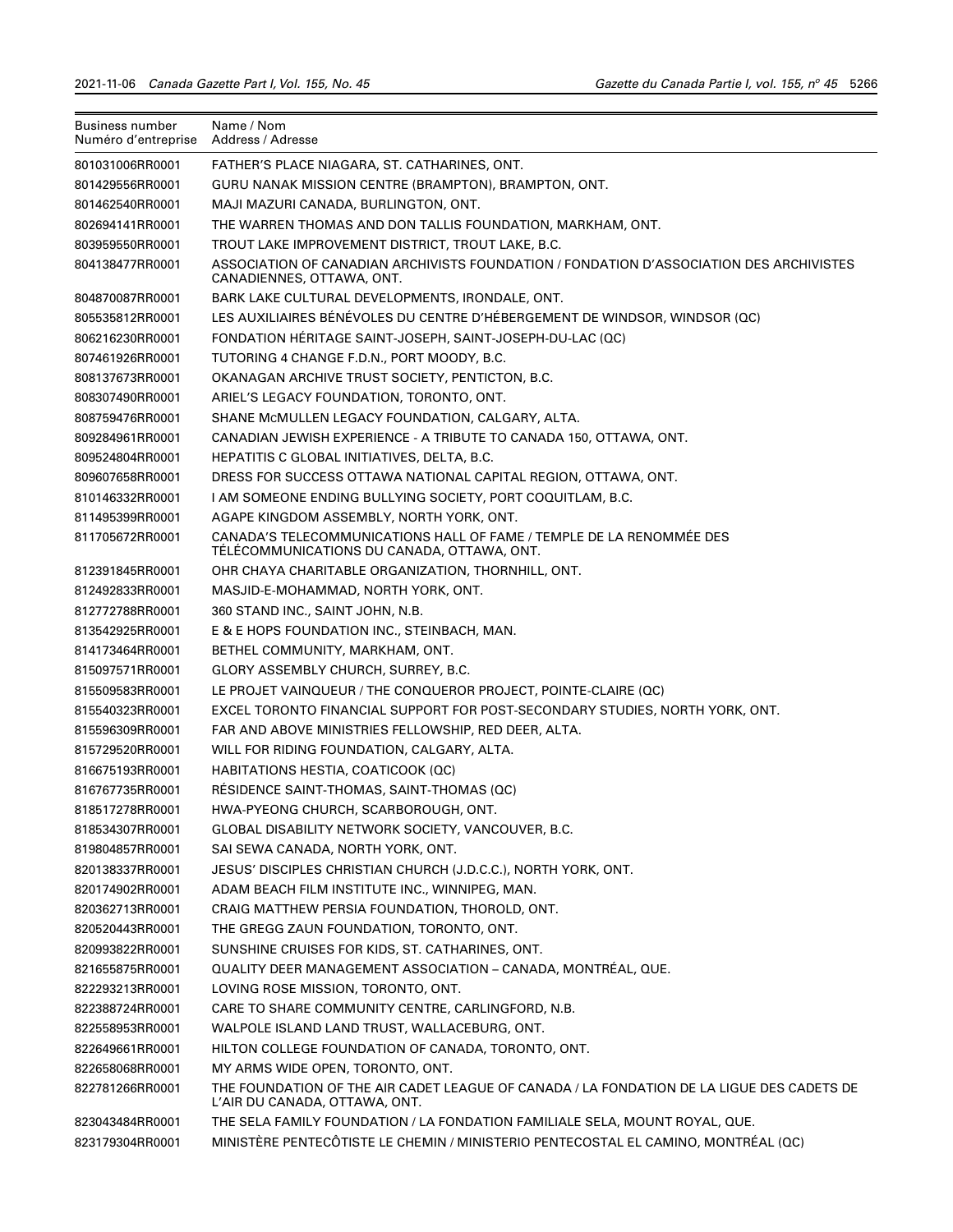| Business number<br>Numéro d'entreprise | Name / Nom<br>Address / Adresse                                                                                                    |
|----------------------------------------|------------------------------------------------------------------------------------------------------------------------------------|
| 823226345RR0001                        | FONDATION "NOTRE RELÈVE EN AFFAIRES", SALABERRY-DE-VALLEYFIELD (QC)                                                                |
| 823303243RR0001                        | VOLTE 21, MONTRÉAL (QC)                                                                                                            |
| 823621222RR0001                        | OKANAGAN SUICIDE AWARENESS SOCIETY, KELOWNA, B.C.                                                                                  |
| 824150338RR0001                        | FONDATION MICHEL RAYMOND LAKAH, SAINT-LAURENT (QC)                                                                                 |
| 811310960RR0001                        | THE GREAT VILLAGE CEMETERY COMPANY, GREAT VILLAGE, N.S.                                                                            |
| 824730048RR0001                        | CANADIAN HINDU AWARENESS FOUNDATION, NORTH YORK, ONT.                                                                              |
| 826128415RR0001                        | DUNAMIS CHURCH SARNIA, POINT EDWARD, ONT.                                                                                          |
| 826517518RR0001                        | FILIPINO UNITED PENTECOSTAL CHURCH OF TORONTO INC., NORTH YORK, ONT.                                                               |
| 826609307RR0001                        | STELLA COMETA VANCOUVER SOCIETY, VANCOUVER, B.C.                                                                                   |
| 827100900RR0001                        | BARON BYNG HIGH SCHOOL MUSEUM AND HALL OF HONOUR / MUSEE ET TABLEAU D'HONNEUR DE<br>L'ÉCOLE SECONDAIRE BARON BYNG, WESTMOUNT, QUE. |
| 827728635RR0001                        | O.M.B. FOUNDATION, COTE-SAINT-LUC, QUE.                                                                                            |
| 828253435RR0001                        | BEAVER CREEK FARM SANCTUARY, WAINFLEET, ONT.                                                                                       |
| 828621789RR0001                        | THE WHITE ROSE MOVEMENT – TORONTO, TORONTO, ONT.                                                                                   |
| 828944397RR0001                        | SRI SAMAYAPURAM MARIAMMAN KOVIL, TORONTO, ONT.                                                                                     |
| 829536382RR0001                        | BURN CANADA MINISTRIES, ALDERGROVE, B.C.                                                                                           |
| 829934066RR0001                        | SIGNS OF HOPE IN AFRICA, VICTORIA, B.C.                                                                                            |
| 830257275RR0001                        | CHARIS EVANGELICAL FREE CHURCH, SCARBOROUGH, ONT.                                                                                  |
| 830426060RR0001                        | MORE PROJECT CANADA, MISSION, B.C.                                                                                                 |
| 830520912RR0001                        | EDUAFRICA, SURREY, B.C.                                                                                                            |
| 831872221RR0001                        | BUDDHAPANYANUNTARAMA BUDDHIST MONASTERY SOCIETY, BURNABY, B.C.                                                                     |
| 831907183RR0001                        | KINGDOM LIVING WORD CHRISTIAN CENTER INC., BRAMPTON, ONT.                                                                          |
| 832018048RR0001                        | SRI SRI GYAN VIKAS KENDRA NIRAKAR MAHADEV TEMPLE CANADA INC., SURREY, B.C.                                                         |
| 832050041RR0001                        | ICING SMILES CANADA, NEW HAMBURG, ONT.                                                                                             |
| 832301378RR0001                        | THE BEYOND BOUNDARIES NETWORK, TORONTO, ONT.                                                                                       |
| 832810345RR0001                        | ELIM CHRISTIAN FELLOWSHIP ST. CATHARINES, ST. CATHARINES, ONT.                                                                     |
| 832960082RR0001                        | THE HURT ASSOCIATION, ORLÉANS, ONT.                                                                                                |
| 833241763RR0001                        | CORNERSTONE COMMUNITY CHURCH, VANCOUVER, B.C.                                                                                      |
| 833688757RR0001                        | HUMANITARIAN MOBILITY INTERNATIONAL, POINTE-FORTUNE, QUE.                                                                          |
| 834017386RR0001                        | ÉGLISE DE DIEU SAINTE-CITÉ NOUVELLE JÉRUSALEM, MONTRÉAL (QC)                                                                       |
| 834149791RR0001                        | DAUPHIN COMMUNITY YOUTH MINISTRY FOUNDATION INCORPORATED, DAUPHIN, MAN.                                                            |
| 835187402RR0001                        | JAKOB AND ESTER KORMAN FOUNDATION, TORONTO, ONT.                                                                                   |
| 835525247RR0001                        | ONTARIO STUDENT AWARDS FOUNDATION, TORONTO, ONT.                                                                                   |
| 835530023RR0001                        | FRUITFUL HOUSE FAMILY CHURCH, MISSISSAUGA, ONT.                                                                                    |
| 835599549RR0001                        | THE INSPIRE HOPE FOUNDATION, WHITBY, ONT.                                                                                          |
| 836144204RR0001                        | FONDATION MONT-DE-LA SALLE, LAVAL (QC)                                                                                             |
| 836175653RR0001                        | PRANAVANANDA MATRI ASHRAM, BRAMPTON, ONT.                                                                                          |
| 836831347RR0001                        | L'ASSOCIATION QUÉBÉCOISE EN ACCOMPAGNEMENT PASTORAL, SHERBROOKE (QC)                                                               |
| 836868679RR0001                        | HOLY APOSTLES RENEWS - CAPPAHAYDEN CEMETERY COMMITTEE, CAPPAHAYDEN, N.L.                                                           |
| 837109032RR0001                        | GO AND PLAY STABLE, SHANNONVILLE, ONT.                                                                                             |
| 837457936RR0001                        | SHARE THE DREAM, TORONTO, ONT.                                                                                                     |
| 838107621RR0001                        | LIVING BY FAITH CHRISTIAN CENTER INC., WINNIPEG, MAN.                                                                              |
| 839744901RR0001                        | KOREAN CANADIAN MISSIONARY ASSOCIATION, NIAGARA FALLS, ONT.                                                                        |
| 839865441RR0001                        | JEIL KOREAN PRESBYTERIAN CHURCH OF CALGARY, TORONTO, ONT.                                                                          |
| 840154595RR0001                        | UPPER ROOM MINISTRIES CHURCH EDMONTON, EDMONTON, ALTA.                                                                             |
| 840160410RR0001                        | HINDI PRACHARNI SABHA, MARKHAM, ONT.                                                                                               |
| 840330153RR0001                        | ASOCIACION DE MUJERES CHILENAS DE ONTARIO / ASSOCIATION OF CHILEAN WOMEN OF ONTARIO,<br>MARKHAM, ONT.                              |
| 841166705RR0001                        | OXFORD-BRANT ASSOCIATION OF BAPTIST CHURCHES, TILLSONBURG, ONT.                                                                    |
| 841688682RR0001                        | NAYASOPHIA FOUNDATION, TORONTO, ONT.                                                                                               |
| 841846330RR0001                        | SHOEBANK CANADA, KELOWNA, B.C.                                                                                                     |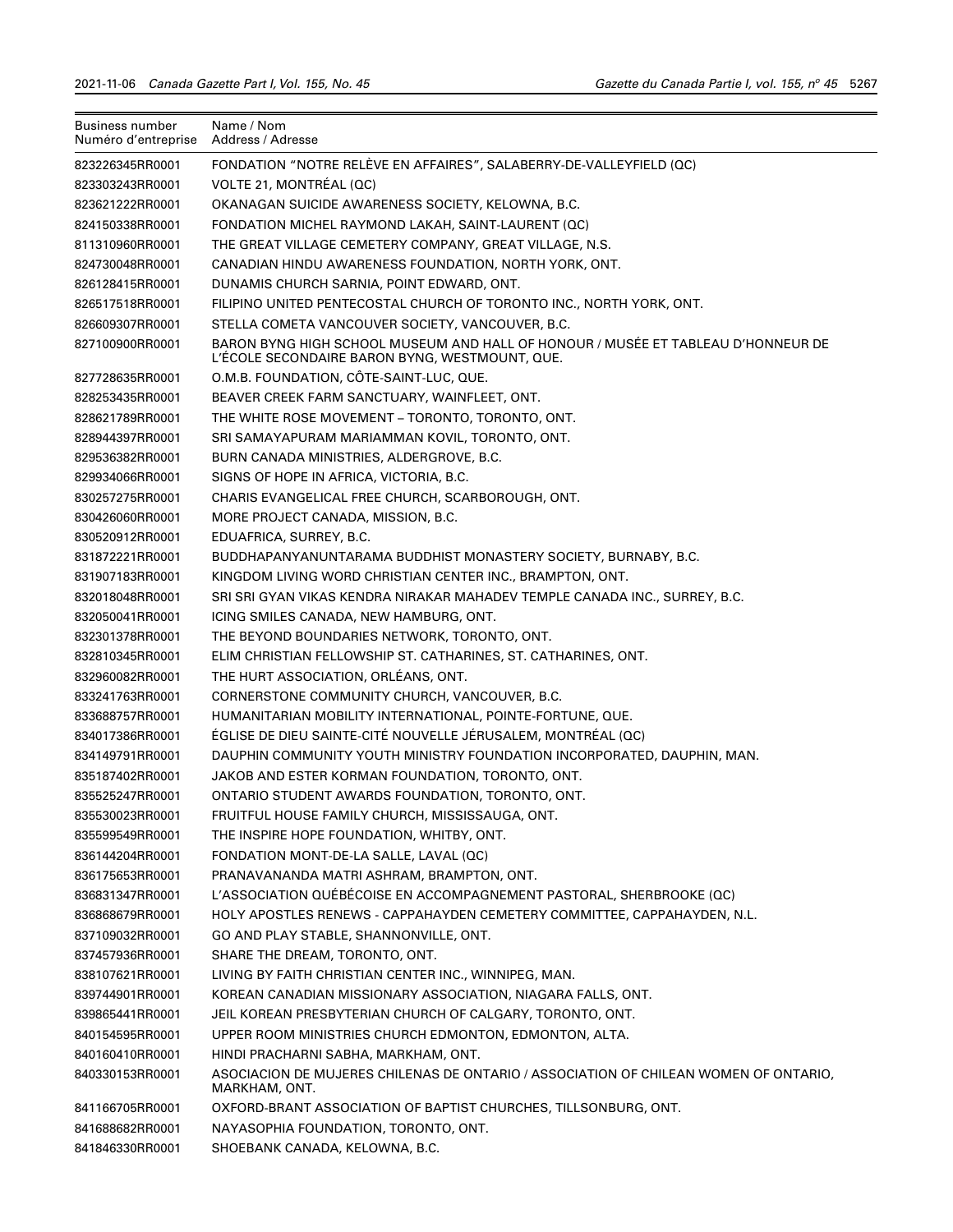| <b>Business number</b><br>Numéro d'entreprise | Name / Nom<br>Address / Adresse                                                                                                    |
|-----------------------------------------------|------------------------------------------------------------------------------------------------------------------------------------|
| 842776460RR0001                               | O.N.G. NAVTI FONDATION CANADA / N.G.O. NAVTI FOUNDATION CANADA, QUÉBEC (QC)                                                        |
| 843819731RR0001                               | LE MARCHÉ BOURSIER DES ÉTUDIANTS / STUDENT STOCK EXCHANGE, OTTAWA (ONT.)                                                           |
| 845085034RR0001                               | FONDATION DE LA COMMISSION SCOLAIRE DE LA SEIGNEURIE-DES-MILLE-ÎLES, SAINT-EUSTACHE (QC)                                           |
| 845241140RR0001                               | GLOBAL LIBERTY FOUNDATION, RICHMOND, B.C.                                                                                          |
| 845365683RR0001                               | KENNEBEC AND DISTRICT HISTORICAL SOCIETY, ARDEN, ONT.                                                                              |
| 846044857RR0001                               | NEW WORLD MINISTRIES INC., MILTON, ONT.                                                                                            |
| 846088813RR0001                               | SOUTH GREEN LAKE VOLUNTEER FIRE DEPARTMENT, 70 MILE HOUSE, B.C.                                                                    |
| 847990975RR0001                               | MEVLANA ISLAMIC FOUNDATION, TORONTO, ONT.                                                                                          |
| 848277935RR0001                               | SPIRIT WAVE MINISTRIES, ST. CATHARINES, ONT.                                                                                       |
| 848404695RR0001                               | FLIGHT OF FANCY EXOTIC BIRD SANCTUARY, THUNDER BAY, ONT.                                                                           |
| 848417168RR0001                               | ST. JOSEPH'S ROMAN CATHOLIC CHURCH, GLENWORTH, SASK.                                                                               |
| 849164611RR0001                               | THE ROAD FOUNDATION LTD., CALGARY, ALTA.                                                                                           |
| 849298690RR0001                               | MELITA & AREA HEALTH COMMITTEE INC., MELITA, MAN.                                                                                  |
| 850004300RR0001                               | AIDE AUX FAMILLES DE LA CAPITALE, PORTNEUF (QC)                                                                                    |
| 850249012RR0001                               | CANFIL DEVELOPMENT FOUNDATION, VANCOUVER, B.C.                                                                                     |
| 851459545RR0001                               | HAPPY CAT HAVEN, GIBSONS, B.C.                                                                                                     |
| 852972157RR0001                               | FAITH FELLOWSHIP CHRISTIAN ASSEMBLY, CALGARY, ALTA.                                                                                |
| 853254803RR0001                               | SPREADING IDEAS PROVIDING OPPORTUNITIES FOR SKILLS DEVELOPMENT, MARKHAM, ONT.                                                      |
| 853752475RR0001                               | CANADIAN EARTH INSTITUTE - L'INSTITUT CANADIEN DE LA TERRE, SHAWNIGAN LAKE, B.C.                                                   |
| 854714961RR0001                               | KOREAN CANADIAN CHRISTIAN CHURCH, TORONTO, ONT.                                                                                    |
| 856255740RR0001                               | CHURCH EVANGELISM MINISTRIES, LANGLEY, B.C.                                                                                        |
| 856364104RR0001                               | THE MARITIME REGIONAL C.G.I.T. COMMITTEE, SUMMERSIDE, P.E.I.                                                                       |
| 856757513RR0001                               | FAMILIES LIVING WELL SOCIETY, EDMONTON, ALTA.                                                                                      |
| 857742894RR0001                               | FOUNDATION BAPTIST CHURCH OF EDMONTON, SPRUCE GROVE, ALTA.                                                                         |
| 858628985RR0001                               | HIGHWAY 986 EVANGELISTIC CHRISTIAN WORSHIP CENTER CONGREGATION, CADOTTE LAKE, ALTA.                                                |
| 858778467RR0001                               | THE TABLE MISSIONARY SOCIETY, VICTORIA, B.C.                                                                                       |
| 810582015RR0001                               | HAM OR JAM DISTRIBUTORS, SURREY, B.C.                                                                                              |
| 859128654RR0001                               | PROJECT TANZANIA, CALGARY, ALTA.                                                                                                   |
| 859618852RR0001                               | LIGHTHOUSE OF HOPE, THUNDER BAY, ONT.                                                                                              |
| 859749996RR0001                               | ANSHEI LUBAVITCH SHOMRIM LABOKER, MONTRÉAL, QUE.                                                                                   |
| 860057538RR0001                               | LIANE & DANNY TARAN FOUNDATION / LA FONDATION LIANE & DANNY TARAN, WESTMOUNT, QUE.                                                 |
| 860150978RR0001                               | FORWORD SOCIETY, COBBLE HILL, B.C.                                                                                                 |
| 860368232RR0001                               | HOPE & LIFE INTERNATIONAL, SIMCOE, ONT.                                                                                            |
| 860852508RR0001                               | BORDERLESS WORLD VOLUNTEERS, VANCOUVER, B.C.                                                                                       |
| 862134913RR0001                               | THE COWAL-MCBRIDE CEMETERY ASSOCIATION, IONA STATION, ONT.                                                                         |
| 862531134RR0001                               | SRI MUTHUVINAYAGAR HINDU SOCIETY, TORONTO, ONT.                                                                                    |
| 862569951RR0001                               | VANCOUVER ISLAND INTEGRATED COUNSELLING AND COMMUNITY SERVICES SOCIETY, NANAIMO, B.C.                                              |
| 862754348RR0001                               | TIGNISH FIRE DEPARTMENT FUND RAISING COMMITTEE, TIGNISH, P.E.I.                                                                    |
| 862767506RR0001                               | HERITAGE COLLEGIATE AWARDS FOUNDATION INC., LETHBRIDGE, N.L.                                                                       |
| 863278800RR0001                               | PICTOU COUNTY PROSTATE CANCER SUPPORT ASSOCIATION, NEW GLASGOW, N.S.                                                               |
| 863410452RR0001                               | HURONIA WEST DRUG ABUSE RESISTANCE EDUCATION (D.A.R.E.), WASAGA BEACH, ONT.                                                        |
| 863545422RR0001                               | HOPE WITHOUT BORDERS, MONTRÉAL, QUE.                                                                                               |
| 864061569RR0001                               | COLLINGWOOD MUSIC FESTIVAL ASSOCIATION, COLLINGWOOD, ONT.                                                                          |
| 864115191RR0001                               | IMPACT CHRÉTIEN MISSIONNAIRE, MONTRÉAL (QC)                                                                                        |
| 864180245RR0001                               | PARK VIEW INTERNATIONAL BACCALAUREATE SOCIETY, BRIDGEWATER, N.S.                                                                   |
| 864261839RR0001                               | AUBERGE DE LA BASILIQUE SAINTE-ANNE, SAINTE-ANNE-DE-BEAUPRÉ (QC)                                                                   |
| 864263926RR0001                               | SIGNAL HILL SCHOOL ENHANCEMENT SOCIETY, CALGARY, ALTA.                                                                             |
| 865241095RR0001                               | CAMBODIAN YOUNG BUDDHIST ASSOCIATION OF CANADA / ASSOCIATION DES JEUNES BOUDDHISTES DU<br>CAMBODGE AU CANADA, ST. CATHARINES, ONT. |
| 865693089RR0001                               | CALGARY OPERATION AMIGO BUILDING AND FAMILY SUPPORT SOCIETY, CALGARY, ALTA.                                                        |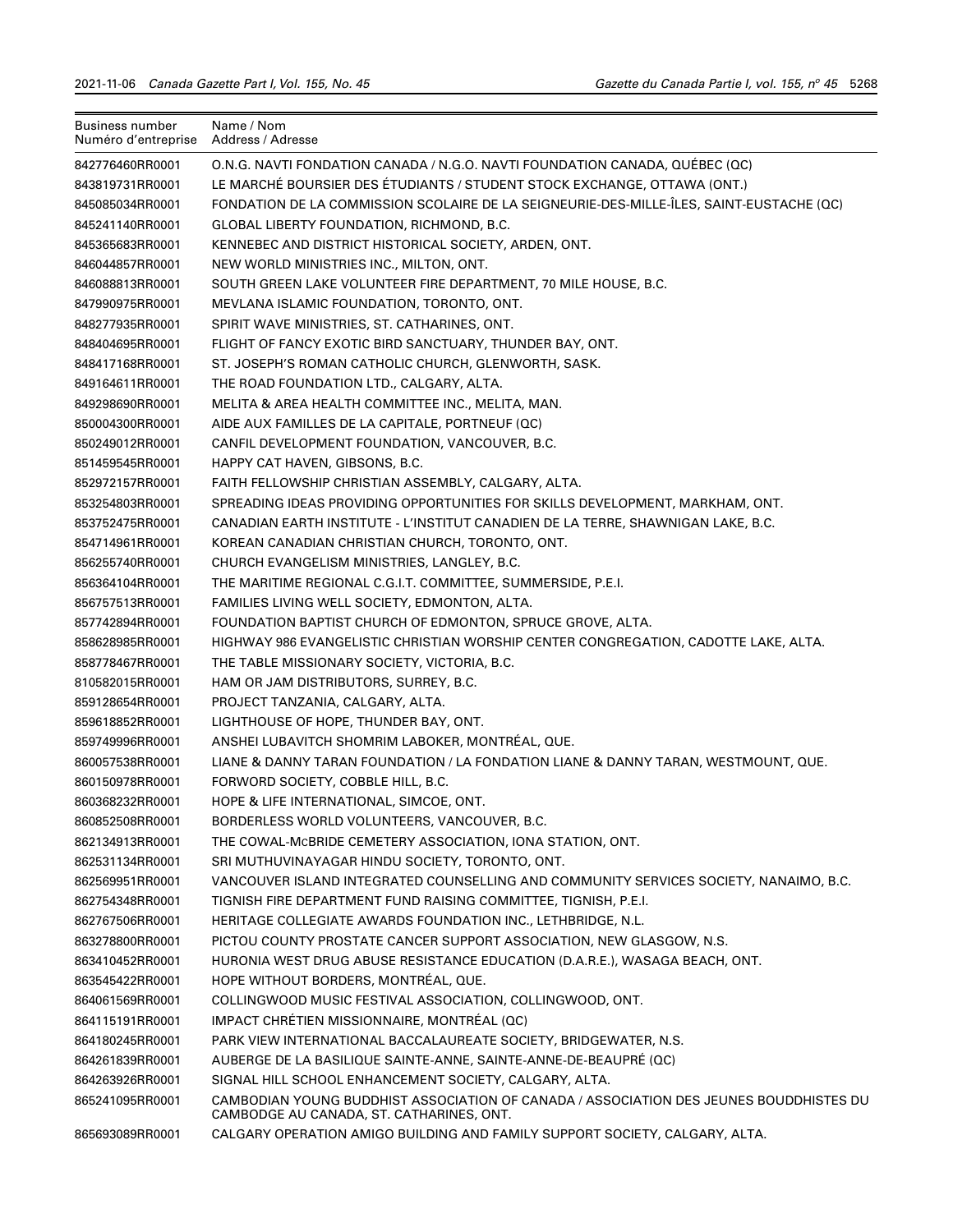| Business number<br>Numéro d'entreprise | Name / Nom<br>Address / Adresse                                                                                                |
|----------------------------------------|--------------------------------------------------------------------------------------------------------------------------------|
| 865929491RR0001                        | FONDATION OTIS GRANT & AMIS - OTIS GRANT & FRIENDS FOUNDATION, DOLLARD-DES-ORMEAUX (QC)                                        |
| 866451966RR0001                        | BROOKFIELD FIRE & EMERGENCY SERVICES, BROOKFIELD, N.S.                                                                         |
| 866483753RR0001                        | MICHIPICOTEN MUSEUM SOCIETY, WAWA, ONT.                                                                                        |
| 867637407RR0001                        | LAKESHORE VICTORY CHURCH, BRAMPTON, ONT.                                                                                       |
| 868040346RR0001                        | QUEEN CHARLOTTE ISLANDS SALMON UNLIMITED ASSOCIATION, RICHMOND, B.C.                                                           |
| 868336173RR0001                        | F.A.S.T. FAMILY ADOLESCENT STRAIGHT TALK INC., OAKVILLE, ONT.                                                                  |
| 868379512RR0001                        | MATTHEW HOUSE REFUGEE MINISTRY OF FORT ERIE, FORT ERIE, ONT.                                                                   |
| 868563941RR0001                        | HYDRO ONE EMPLOYEES' AND PENSIONERS' CHARITY TRUST FUND, TORONTO, ONT.                                                         |
| 868735465RR0001                        | ST. BRIEUX & DISTRICT FIRST RESPONDERS INC., ST. BRIEUX, SASK.                                                                 |
| 869038224RR0001                        | FRIENDS OF THE WESTLOCK PUBLIC LIBRARY SOCIETY, WESTLOCK, ALTA.                                                                |
| 869645481RR0001                        | GLOBAL EDUCATIONAL DONATION FUND, RICHMOND HILL, ONT.                                                                          |
| 870001047RR0001                        | ST. MARK'S CHURCH, SALABERRY-DE-VALLEYFIELD, QUE.                                                                              |
| 870775715RR0001                        | OUR LADY OF SORROWS COUNCIL NO. 11584 CHARITABLE WELFARE TRUST, NORTH BAY, ONT.                                                |
| 870838125RR0001                        | PICTOU COUNTY SPORTS HERITAGE HALL OF FAME SOCIETY, NEW GLASGOW, N.S.                                                          |
| 871416905RR0001                        | GRANTHAM'S WHARF ASSOCIATION, GIBSONS, B.C.                                                                                    |
| 872411301RR0001                        | JEMSEG CEMETERY LTD., JEMSEG, N.B.                                                                                             |
| 872765953RR0001                        | HABITAT FOR HUMANITY WOOD BUFFALO SOCIETY, FORT MCMURRAY, ALTA.                                                                |
| 873229843RR0001                        | CHURCH OF ST. JOHN THE BAPTIST, ST. PAUL, ALTA.                                                                                |
| 874359599RR0001                        | CENTRE-AIDE ÉVANGÉLIQUE DE L'ÉGLISE DU NAZARÉEN LIBRE DE MONTRÉAL INC., MONTRÉAL (QC)                                          |
| 874514920RR0001                        | SOCIETY OF ST. VINCENT DE PAUL, HURONIA CENTRAL COUNCIL, BARRIE, ONT.                                                          |
| 874935760RR0001                        | BC ENDOCRINE RESEARCH FOUNDATION, VANCOUVER, B.C.                                                                              |
| 876069535RR0001                        | LA SOCIÉTÉ DE PHILOSOPHIE DU QUÉBEC (S.P.Q.), MONTRÉAL (QC)                                                                    |
| 876519224RR0001                        | OPERATION HOPE, THUNDER BAY, ONT.                                                                                              |
| 880442801RR0001                        | NORTH FRONTENAC / SNOW ROAD STATION VOLUNTEER FIREFIGHTERS LADIES AUXILIARY GROUP<br>SERVICES "FLAGS", SNOW ROAD STATION, ONT. |
| 882382351RR0001                        | CONSEIL 4435 ST. DAVID FIDÉICOMMIS DE CHARITÉ, NOËLVILLE (ONT.)                                                                |
| 885125963RR0001                        | AFTER-CARE MINISTRIES SOCIETY, CALGARY, ALTA.                                                                                  |
| 885618405RR0001                        | NOVA SCOTIA YOUTH ORCHESTRA FOUNDATION, DARTMOUTH, N.S.                                                                        |
| 886220854RR0001                        | LA SOCIÉTÉ HISTORIQUE ET CULTURELLE DE SAINT-ANTOINE-SUR-RICHELIEU INC.,<br>SAINT-ANTOINE-SUR-RICHELIEU (QC)                   |
| 886242007RR0001                        | RÉSEAU DE SOUTIEN ET DE SERVICES POUR MÈRES MONOPARENTALES, LAVAL (QC)                                                         |
| 886363993RR0001                        | SAANICH PENINSULA MEMORIAL PARK SOCIETY, SIDNEY, B.C.                                                                          |
| 886434190RR0001                        | WILLIAMS LAKE CRIME STOPPERS ASSOCIATION, WILLIAMS LAKE, B.C.                                                                  |
| 886561273RR0001                        | TORONTO HYE SUNG PRESBYTERIAN CHURCH, TORONTO, ONT.                                                                            |
| 886561430RR0001                        | FONDATION OLIVIER BEAUDOIN, LOURDES-DE-BLANC-SABLON (QC)                                                                       |
| 887303998RR0001                        | ALBERT BRIDGE COMMUNITY VOLUNTEER FIRE DEPARTMENT, ALBERT BRIDGE, N.S.                                                         |
| 887485597RR0001                        | DISTRICT MEDICAL CENTRE, ISAAC'S HARBOUR, N.S.                                                                                 |
| 887564151RR0001                        | SOCIÉTÉ INTERNATIONALE DU BANGLADESH / INTERNATIONAL SOCIETY OF BANGLADESH, MONTRÉAL (QC)                                      |
| 888124195RR0001                        | GRACE COMMUNITY CHURCH, HERBERT, SASK.                                                                                         |
| 888281284RR0001                        | UPLAND BIRDS SOCIETY, VANCOUVER, B.C.                                                                                          |
| 888523008RR0001                        | W.R.N. WILDLIFE REHABILITATORS' NETWORK ASSOCIATION OF B.C., OSOYOOS, B.C.                                                     |
| 888541042RR0001                        | T.N.T. CHRISTIAN TRUST FUND, AURORA, ONT.                                                                                      |
| 888642063RR0001                        | R.C. PASTORAL CARE ADVISORY COMMITTEE FOR THE BURIN PENINSULA HEALTH CARE CENTRE,<br>MARYSTOWN, N.L.                           |
| 888666468RR0001                        | FRIENDS OF ST. THOMAS MORE SCHOOL FOUNDATION, FAIRVIEW, ALTA.                                                                  |
| 888679461RR0001                        | CHOICES: FUTURES AND FAMILIES SOCIETY OF BRITISH COLUMBIA, VICTORIA, B.C.                                                      |
| 888795440RR0001                        | EDWIN PARR COMPOSITE SCHOOL LIBRARY MEMORIAL FUND, ATHABASCA, ALTA.                                                            |
| 889251674RR0001                        | CONSISTOIRE LAURENTIEN, MONTRÉAL (QC)                                                                                          |
| 889263265RR0001                        | 5 H.V. CLUB (HERITAGE, HELP, HEALTH, HOPE, HAPPINESS AND VOICE), HYLO, ALTA.                                                   |
| 889333571RR0001                        | THE AEROSPACE HERITAGE FOUNDATION OF CANADA, ETOBICOKE, ALTA.                                                                  |
| 889452975RR0001                        | NIPAWIN & DISTRICT DONORS CHOICE COMBINED APPEAL, NIPAWIN, SASK.                                                               |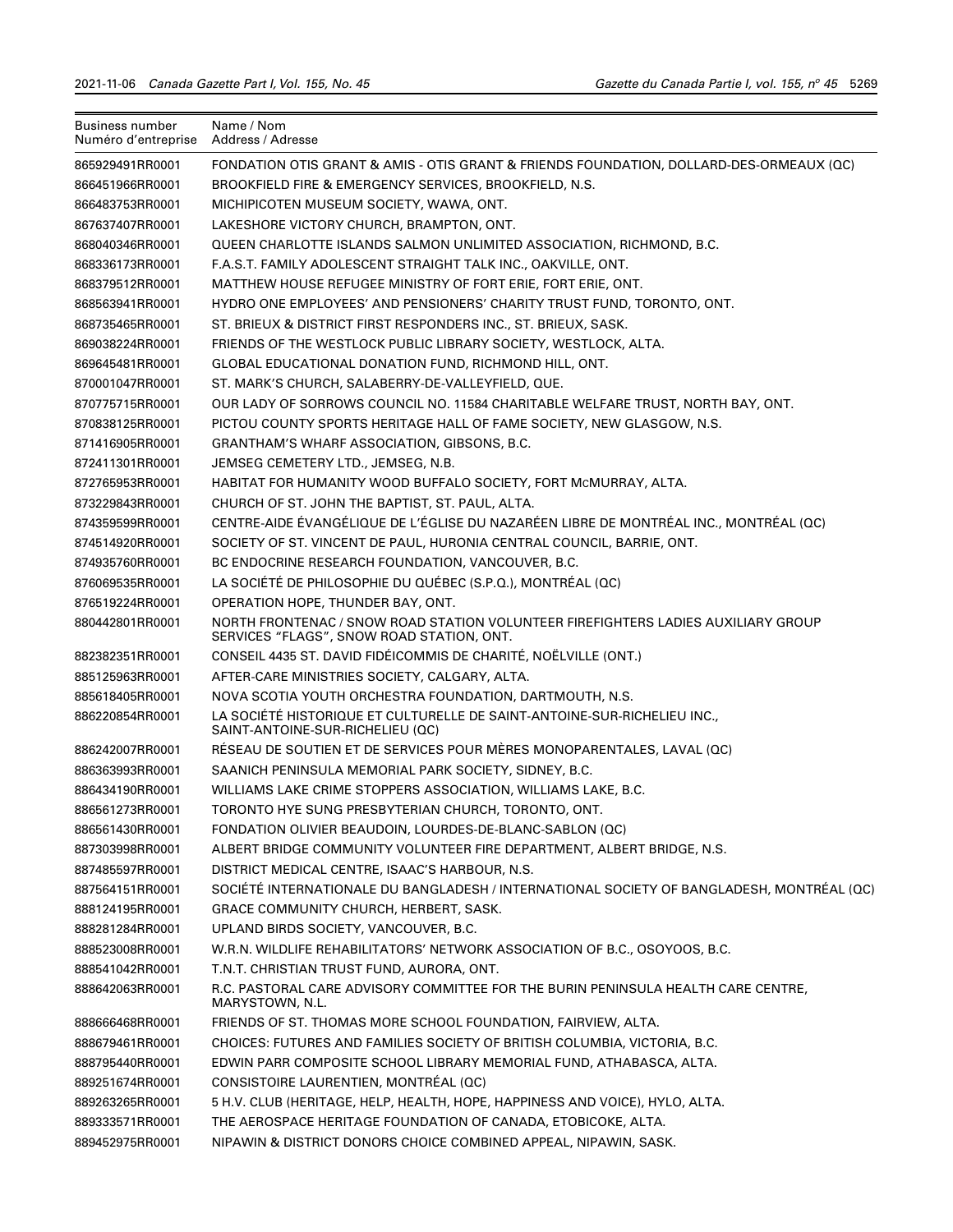| <b>Business number</b><br>Numéro d'entreprise | Name / Nom<br>Address / Adresse                                                                                   |
|-----------------------------------------------|-------------------------------------------------------------------------------------------------------------------|
| 889463840RR0001                               | EBENEZER OUTREACH MISSION, TORONTO, ONT.                                                                          |
| 889486577RR0001                               | THE ACADEMY FOR SMALL BUSINESS ENTREPRENEURS SCHOLARSHIP FUND, TORONTO, ONT.                                      |
| 889581377RR0001                               | ISLAY PASTORAL CHARGE, ISLAY, ALTA.                                                                               |
| 889892865RR0001                               | KOREAN CHRISTIAN BLIND FOUNDATION OF VANCOUVER SOCIETY, SURREY, B.C.                                              |
| 889929048RR0001                               | THE ANGLICAN CHURCH OF CANADA, PARISH OF ST. JAMES, WITHIN THE DIOCESE OF BRANDON, GRAND<br>RAPIDS, MAN.          |
| 890150840RR0001                               | FORT CHIPEWYAN HISTORICAL SOCIETY, FORT CHIPEWYAN, ALTA.                                                          |
| 890208440RR0001                               | THE FRIENDS OF BERNIE OBDEYN SCHOLARSHIP FOUNDATION, WELLAND, ONT.                                                |
| 890259948RR0001                               | MEOTA UNITED ANGLICAN CHURCH, MEOTA, SASK.                                                                        |
| 890345648RR0001                               | HAISLA UNITED CHURCH, KITAMAAT VILLAGE, B.C.                                                                      |
| 890354467RR0001                               | ST. PAUL'S CHURCH, SENLAC, SASK.                                                                                  |
| 890415821RR0001                               | AUTISM SOCIETY OF CAPE BRETON, SYDNEY, N.S.                                                                       |
| 890418411RR0001                               | FISHER SCIENTIFIC COMPANY EMPLOYEES' CHARITY TRUST, OTTAWA, ONT.                                                  |
| 890750581RR0001                               | STRATHCONA ARCHAEOLOGICAL SOCIETY, EDMONTON, ALTA.                                                                |
| 890779598RR0002                               | ST. GEORGE'S CHURCH, ESPANOLA, ONT.                                                                               |
| 890934847RR0001                               | FONDATION DU C.S.S.S. DE SAINT-LEONARD ET SAINT-MICHEL, MONTREAL (QC)                                             |
| 890947377RR0001                               | BRISTOL AEROSPACE LIMITED EMPLOYEES CHARITABLE FUND, WINNIPEG, MAN.                                               |
| 890953441RR0001                               | ST. VINCENT'S FOSTER PARENT ASSOCIATION, VERNON, B.C.                                                             |
| 891061541RR0001                               | THE FAMILY SUPPORT GROUP OF EXTENDICARE GUILDWOOD, SCARBOROUGH, ONT.                                              |
| 891196347RR0001                               | THE ATHENIAN POLICY FORUM INC., TORONTO, ONT.                                                                     |
| 891198343RR0001                               | HEART LAKE COUNCIL NO. 9108 CHARITABLE TRUST, BRAMPTON, ONT.                                                      |
| 891271843RR0001                               | GILLARD PASS FISHERIES ASSOCIATION, RICHMOND, B.C.                                                                |
| 891274995RR0001                               | THE WOMEN'S MISSIONARY SOCIETY (W.D.) LANARK AND RENFREW PRESBYTERIAL, CARP, ONT.                                 |
| 891379877RR0001                               | SAYWARD CHRISTIAN FELLOWSHIP SOCIETY, SAYWARD, B.C.                                                               |
| 891470577RR0001                               | WEST INDIAN CHRISTIAN FELLOWSHIP INTERNATIONAL, THORNHILL, ONT.                                                   |
| 891524548RR0001                               | CANADIAN ASSOCIATION FOR NEUROSCIENCES FOUNDATION, MONTRÉAL, QUE.                                                 |
| 891570145RR0001                               | PEACE ARTS GALLERY SOCIETY, FORT ST. JOHN, B.C.                                                                   |
| 891653644RR0001                               | PRESBYTERIAN WOMEN'S MISSIONARY SOCIETY, WESTERN DIVISION AUXILIARY, ESSA RD PRESBYTERIAN<br>CHURCH, BARRIE, ONT. |
| 892133844RR0001                               | GREENSTONE CHRISTIAN CENTER, LONGLAC, ONT.                                                                        |
| 892155250RR0001                               | COMITÉ DE LA VIERGE DU ROCHER DE PENTECÔTE INC., RIVIÈRE-PENTECÔTE (QC)                                           |
| 892206442RR0001                               | CANADIAN SOCIETY OF CYTOPATHOLOGY, EDMONTON, ALTA.                                                                |
| 892401563RR0001                               | SOUTH OKANAGAN - SIMILKAMEEN CRIMESTOPPERS ASSOCIATION, PENTICTON, B.C.                                           |
| 892523366RR0001                               | THE SEED FOUNDATION, TORONTO, ONT.                                                                                |
| 892618844RR0001                               | LARRY'S RIVER & DISTRICT VOLUNTEER FIRE DEPARTMENT ASSOCIATION, LARRY'S RIVER, N.S.                               |
| 892699240RR0001                               | ALL NATIVE CIRCLE CONFERENCE, ETOBICOKE, ONT.                                                                     |
| 892808965RR0001                               | GOSPEL OUTREACH BAPTIST CHURCH, BURLINGTON, ONT.                                                                  |
| 893012161RR0001                               | THE LAUREL ROSE RAFUSE MEMORIAL TRUST, RENFREW, ONT.                                                              |
| 893404582RR0001                               | WESTBROOK UNITED CHURCH, KINGSTON, ONT.                                                                           |

# **Tony Manconi**

Director General Charities Directorate Le directeur général Direction des organismes de bienfaisance **Tony Manconi**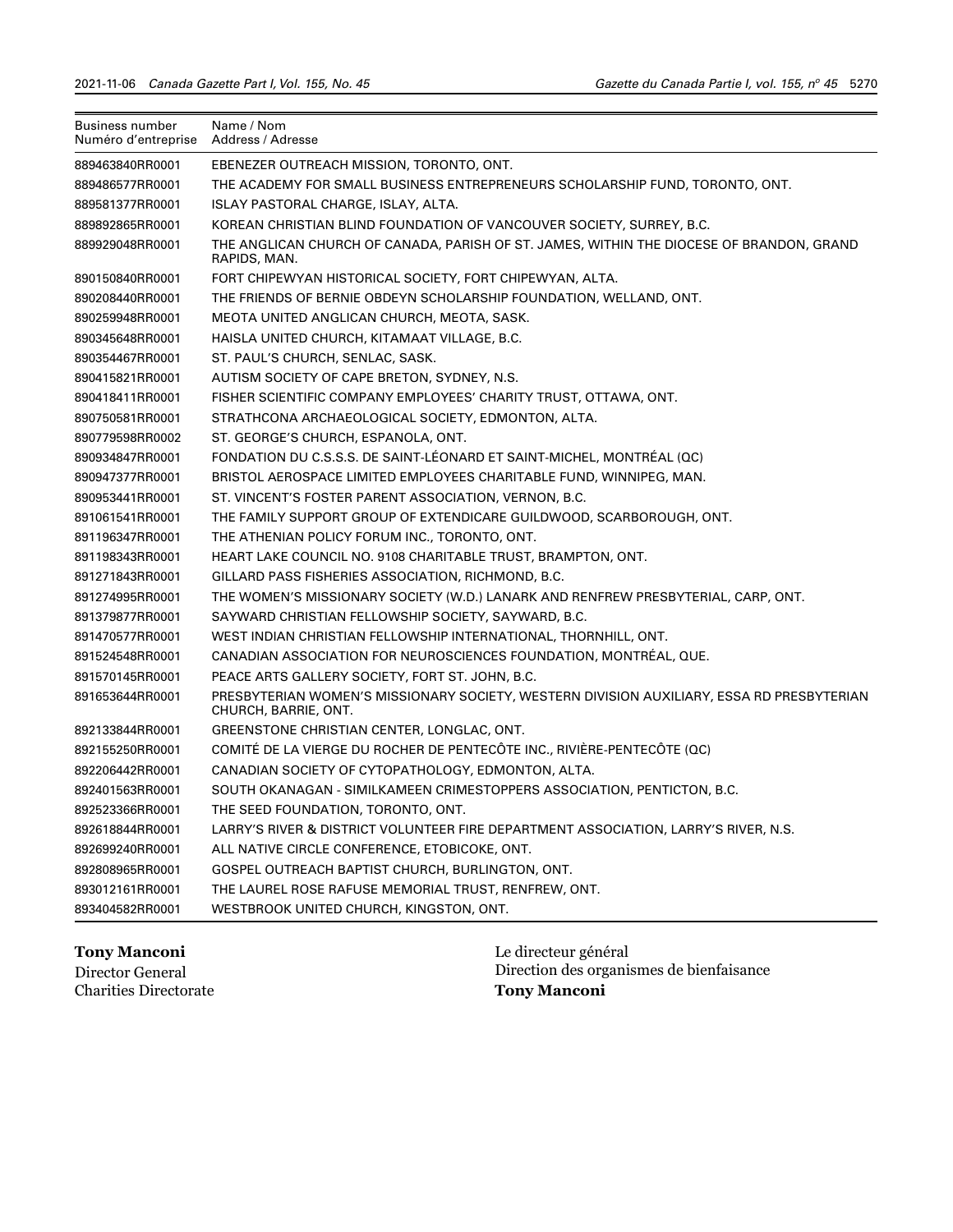#### **CANADIAN INTERNATIONAL TRADE TRIBUNAL**

#### APPEAL

#### *Notice No. HA-2021-011*

The Canadian International Trade Tribunal will hold a public hearing to consider the appeal referenced hereunder. This hearing will be held via videoconference. Interested persons planning to attend should contact the Tribunal at 613-993-3595 or at [citt-tcce@tribunal.gc.ca](mailto:citt-tcce%40tribunal.gc.ca?subject=) at least two business days before the commencement of the hearing to register and to obtain further information.

#### *Customs Act*

G-III Apparel Canada ULC v. President of the Canada Border Services Agency

| Dates of<br>Hearing | December 7 and 8, 2021                                                                             |  |
|---------------------|----------------------------------------------------------------------------------------------------|--|
| Appeal No.          | AP-2020-028                                                                                        |  |
| Goods in Issue      | Clothing, footwear, handbags and<br>accessories imported by G-III Apparel<br>Canada ULC.           |  |
| Issue               | The value for duty of the goods imported<br>into Canada between February 2014 and<br>October 2017. |  |

#### **CANADIAN INTERNATIONAL TRADE TRIBUNAL**

COMMENCEMENT OF INQUIRY (E-REGISTRY SERVICE PILOT PROJECT)

#### *Oil country tubular goods*

Notice was received by the Canadian International Trade Tribunal on October 25, 2021, from the Director General of the Trade and Anti-dumping Programs Directorate at the Canada Border Services Agency (CBSA), stating that a preliminary determination (Inquiry No. NQ-2021-006) had been made respecting the dumping of oil country tubular goods which are casing, tubing and green tubes made of carbon or alloy steel, welded or seamless, heattreated or not heat-treated, regardless of end finish, having an outside diameter from  $2 \frac{3}{8}$  inches to 13  $\frac{3}{8}$  inches (60.3 mm to 339.7 mm), meeting or supplied to meet American Petroleum Institute specification 5CT or equivalent and/or enhanced proprietary standards, in all grades, excluding drill pipe, pup joints, couplings, coupling stock and stainless steel casing, tubing or green tubes containing 10.5 percent or more by weight of chromium, originating in or exported from the Republic of Austria (the subject goods).

#### **TRIBUNAL CANADIEN DU COMMERCE EXTÉRIEUR**

#### APPEL

#### *Avis no HA-2021-011*

Le Tribunal canadien du commerce extérieur tiendra une audience publique afin d'entendre l'appel mentionné cidessous. L'audience se déroulera par vidéoconférence. Les personnes intéressées qui ont l'intention d'assister à l'audience doivent s'adresser au Tribunal en composant le 613-993-3595 ou en écrivant au [tcce-citt@tribunal.gc.ca](mailto:tcce-citt%40tribunal.gc.ca?subject=) au moins deux jours ouvrables avant le début de l'audience pour s'inscrire et pour obtenir des renseignements additionnels.

#### *Loi sur les douanes*

G-III Apparel Canada ULC c. Président de l'Agence des services frontaliers du Canada

| Dates de<br>l'audience          | 7 et 8 décembre 2021                                                                               |
|---------------------------------|----------------------------------------------------------------------------------------------------|
| $N^{\circ}$ d'appel             | AP-2020-028                                                                                        |
| <b>Marchandises</b><br>en cause | Vêtements, chaussures, sacs à main et<br>accessoires importés par G-III Apparel<br>Canada ULC.     |
| Question en<br>litige           | La valeur en douane des marchandises<br>importées au Canada entre février 2014 et<br>octobre 2017. |

#### **TRIBUNAL CANADIEN DU COMMERCE EXTÉRIEUR**

#### OUVERTURE D'ENQUÊTE (PROJET PILOTE — SERVICE ÉLECTRONIQUE DU GREFFE)

#### *Fournitures tubulaires pour puits de pétrole*

Le Tribunal canadien du commerce extérieur a été avisé le 25 octobre 2021, par le directeur général de la Direction des programmes commerciaux et antidumping de l'Agence des services frontaliers du Canada (ASFC), qu'une décision provisoire (enquête nº NQ-2021-006) avait été rendue concernant le dumping de fournitures tubulaires pour puits de pétrole qui sont des caissons, des tubages et des tubes verts fabriqués en acier au carbone ou en acier allié, soudées ou sans soudure, traitées thermiquement ou non, peu importe la finition des extrémités, d'un diamètre extérieur de 2 ⅜ à 13 ⅜ po (60,3 à 339,7 mm), conformes ou appelées à se conformer à la norme 5CT de l'American Petroleum Institute (API) ou à une norme équivalente ou à une norme exclusive améliorée, de toutes les nuances, à l'exception des tuyaux de forage, des tubes courts, des manchons, des tubes-sources pour manchons et des caissons en acier inoxydable, tubages et tubes verts contenant 10,5 pour cent ou plus en poids de chrome, originaires ou exportées de la République d'Autriche (les marchandises en cause).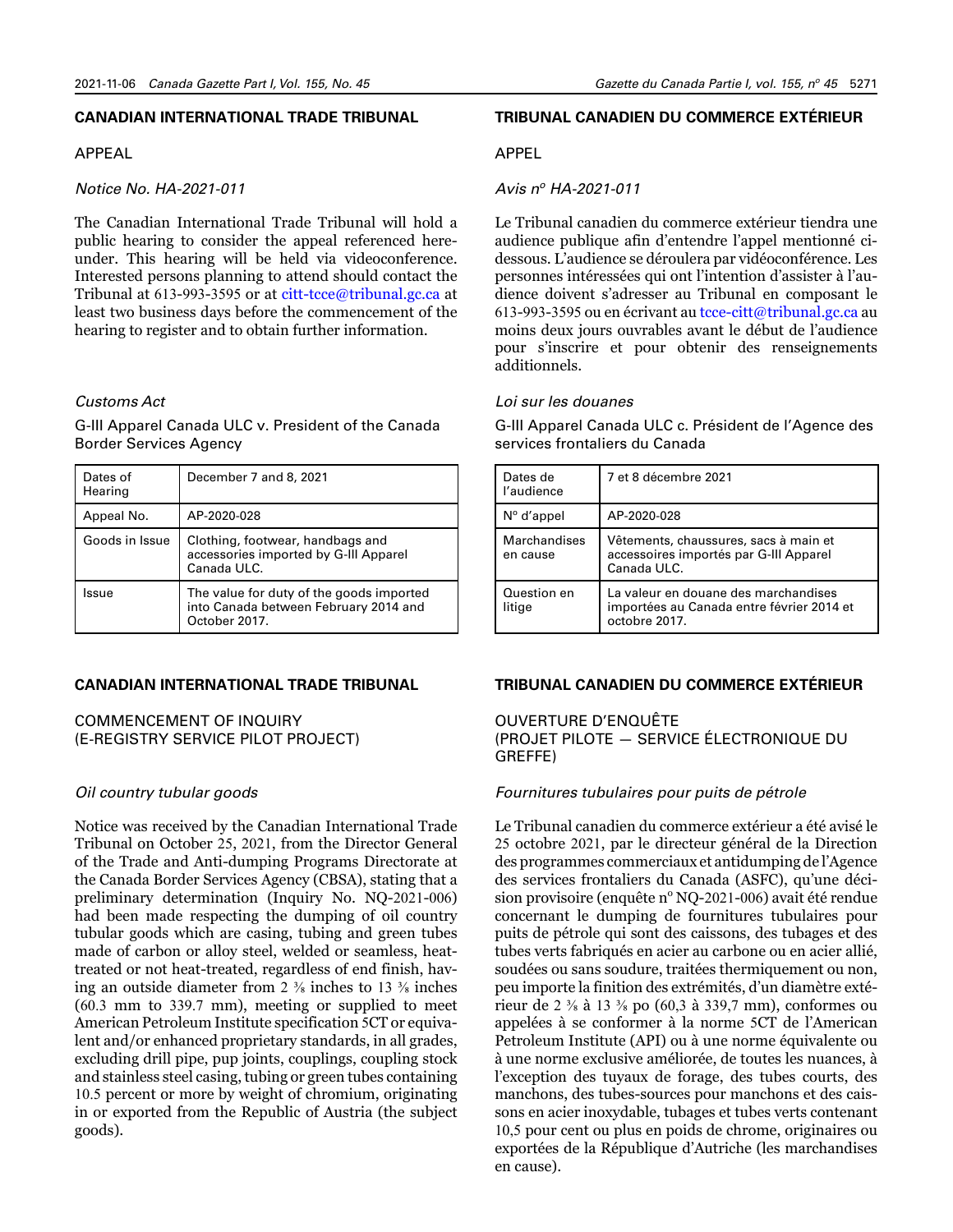Pursuant to section 42 of the *Special Import Measures Act* (SIMA), the Tribunal has initiated an inquiry to determine whether the dumping of the subject goods has caused injury or retardation or is threatening to cause injury, and to determine such other matters as the Tribunal is required to determine under that section.

Each person or government wishing to participate in the inquiry and at the hearing as a party must file a Form  $I -$ Notice of Participation with the Tribunal, on or before November 9, 2021. Each counsel who intends to represent a party in the inquiry and at the hearing must file a Form  $II$  – Notice of Representation and a Form III – Declaration and Undertaking with the Tribunal, on or before November 9, 2021. The [forms](http://citt-tcce.gc.ca/en/forms/forms.html) can be found in English and French on the Tribunal's website.

On December 14, 2021, the Tribunal will issue a list of participants. Counsel and self-represented parties are required to serve their respective submissions on each other on the dates outlined in the notice on the Tribunal's website. Public submissions are to be served on counsel and those parties who are not represented by counsel. Confidential submissions are to be served only on counsel who have access to the confidential record, and who have filed a Form III — Declaration and Undertaking with the Tribunal. This information will be included in the list of participants. One complete electronic version of all submissions must be filed with the Tribunal.

The Tribunal will hold a hearing relating to this inquiry in January 2022. Given the current COVID-19 situation, the type and the place of hearing, as well as the exact date of the hearing, will be communicated at a later date.

In accordance with section 46 of the *Canadian International Trade Tribunal Act*, a person who provides information to the Tribunal and who wishes some or all of the information to be kept confidential must submit to the Tribunal, at the time the information is provided, a statement designating the information as confidential, together with an explanation as to why that information is designated as confidential. Furthermore, the person must submit a non-confidential edited version or non-confidential summary of the information designated as confidential, or a statement indicating why such a version or summary cannot be made.

Written submissions, correspondence and requests for information regarding this notice should be addressed to the Registry, Canadian International Trade Tribunal Secretariat, at [citt-tcce@tribunal.gc.ca](mailto:citt-tcce%40tribunal.gc.ca?subject=). It is also possible to leave a message with the Registry by telephone at 613-993-3595.

Aux termes de l'article 42 de la *Loi sur les mesures spéciales d'importation* (LMSI), le Tribunal a ouvert une enquête en vue de déterminer si le dumping des marchandises susmentionnées a causé un dommage ou un retard ou menace de causer un dommage, et d'examiner toute autre question qu'il revient au Tribunal de trancher en vertu dudit article.

Chaque personne ou chaque gouvernement qui souhaite participer à l'enquête et à l'audience à titre de partie doit déposer auprès du Tribunal une Formule I — Avis de participation au plus tard le 9 novembre 2021. Chaque avocat qui prévoit représenter une partie à l'enquête et à l'audience doit déposer auprès du Tribunal une Formule II — Avis de représentation et une Formule III — Acte de déclaration et d'engagement, au plus tard le 9 novembre 2021. Les [formules](http://citt-tcce.gc.ca/fr/formules/formules.html) sont disponibles en français et en anglais sur le site Web du Tribunal.

Le 14 décembre 2021, le Tribunal distribuera la liste des participants. Les avocats et les participants se représentant eux-mêmes doivent faire parvenir leurs exposés respectifs aux autres avocats et participants se représentant eux-mêmes aux dates mentionnées dans l'avis sur le site Web du Tribunal. Les exposés publics doivent être remis aux avocats et aux parties qui ne sont pas représentées. Les exposés confidentiels ne doivent être remis qu'aux avocats qui ont accès au dossier confidentiel et qui ont déposé auprès du Tribunal une Formule III — Acte de déclaration et d'engagement. Ces renseignements figureront sur la liste des participants. Une version électronique complète de tous les exposés doit être déposée auprès du Tribunal.

Le Tribunal tiendra une audience dans le cadre de la présente enquête en janvier 2022. Compte tenu de la situation actuelle liée à la COVID-19, le Tribunal communiquera à une date ultérieure le type d'audience, l'endroit de l'audience ainsi que la date précise de cette dernière.

Aux termes de l'article 46 de la *Loi sur le Tribunal canadien du commerce extérieur*, une personne qui fournit des renseignements au Tribunal et qui désire qu'ils soient gardés confidentiels en tout ou en partie doit fournir au Tribunal, en même temps que les renseignements, une déclaration désignant comme tels les renseignements qu'elle veut garder confidentiels avec l'explication à l'appui. En outre, la personne doit fournir soit une version ne comportant pas les renseignements désignés comme confidentiels ou un résumé ne comportant pas de tels renseignements, soit une déclaration énonçant pourquoi il est impossible de faire la version ou le résumé en question.

Les exposés écrits, la correspondance et les demandes de renseignements au sujet du présent avis doivent être envoyés au greffe, Secrétariat du Tribunal canadien du commerce extérieur, à l'adresse [tcce-citt@tribunal.gc.ca](mailto:tcce-citt%40tribunal.gc.ca?subject=). Il est également possible de laisser un message dans la boîte vocale du greffe au 613-993-3595.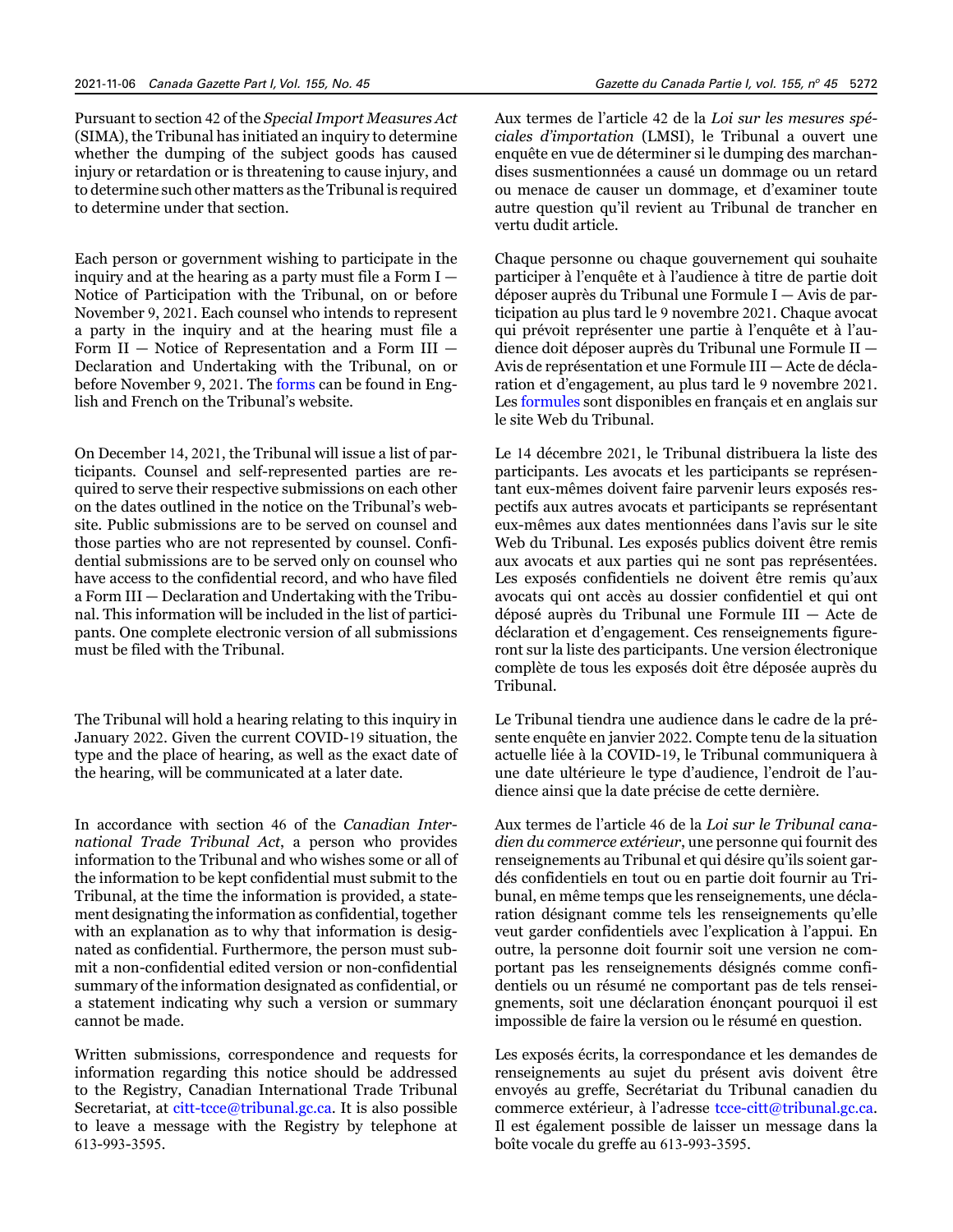The documents entitled "Additional Information" and "Inquiry Schedule" are appended to the [notice of com](https://decisions.citt-tcce.gc.ca/citt-tcce/ra/en/item/18219/index.do)[mencement of inquiry](https://decisions.citt-tcce.gc.ca/citt-tcce/ra/en/item/18219/index.do) available in English and French on the Tribunal's website.

Ottawa, October 26, 2021

#### **CANADIAN TRANSPORTATION AGENCY**

#### CANADA TRANSPORTATION ACT

#### *Regulated interswitching rates for 2021*

Whereas in Determination No. R-2021-161 dated October 26, 2021, the Canadian Transportation Agency (Agency) varied, pursuant to section 32 of the *Canada Transportation Act* (CTA), S.C. 1996, c. 10, as amended, the regulated interswitching rates for 2021, according to the interswitching distance zones as defined in the *Railway Interswitching Regulations*, SOR/88-41, as amended;

The Agency hereby publishes the interswitching rates applicable from October 26, 2021, to December 31, 2021.

#### **Interswitching rates for 2021**

Les documents intitulés « Renseignements additionnels » et « Calendrier de l'enquête » sont annexés à l['avis d'ou](https://decisions.citt-tcce.gc.ca/citt-tcce/ra/fr/item/18219/index.do)[verture d'enquête](https://decisions.citt-tcce.gc.ca/citt-tcce/ra/fr/item/18219/index.do) disponible en français et en anglais sur le site Web du Tribunal.

Ottawa, le 26 octobre 2021

#### **OFFICE DES TRANSPORTS DU CANADA**

#### LOI SUR LES TRANSPORTS AU CANADA

#### *Prix d'interconnexion réglementés pour 2021*

Attendu que dans la détermination nº R-2021-161 du 26 octobre 2021, l'Office des transports du Canada (Office) a modifié, conformément à l'article 32 de la *Loi sur les transports au Canada* (LTC), L.C. (1996), ch. 10, dans sa version modifiée, les prix d'interconnexion réglementés pour 2021 en fonction des zones tarifaires d'interconnexion définies dans le *Règlement sur l'interconnexion du trafic ferroviaire*, DORS/88-41, dans sa version modifiée;

L'Office publie par la présente les prix d'interconnexion applicables du 26 octobre 2021 au 31 décembre 2021.

#### **Prix d'interconnexion pour 2021**

|                | Column I                        | Column <sub>II</sub>                                                            | Column III                                                   |         | Colonne I                          | Colonne <sup>II</sup>                                                                                                            | Colonne III                                                                      |
|----------------|---------------------------------|---------------------------------------------------------------------------------|--------------------------------------------------------------|---------|------------------------------------|----------------------------------------------------------------------------------------------------------------------------------|----------------------------------------------------------------------------------|
| Item           | Interswitching<br>distance zone | Rate per car for<br>interswitching<br>traffic to or from<br>a siding<br>$($ \$) | Rate per car for<br>interswitching a<br>car block<br>$($ \$) | Article | Zone tarifaire<br>d'interconnexion | Prix par<br>wagon pour<br>l'interconnexion<br>du trafic à<br>destination ou<br>en provenance<br>d'une voie<br>d'évitement<br>(5) | Prix par<br>wagon pour<br>l'interconnexion<br>d'une rame<br>de wagons<br>$($ \$) |
| $\mathbf{1}$ . | Zone 1                          | 305                                                                             | 80                                                           | 1.      | Zone 1                             | 305                                                                                                                              | 80                                                                               |
| 2.             | Zone 2                          | 425                                                                             | 125                                                          | 2.      | Zone 2                             | 425                                                                                                                              | 125                                                                              |
| 3.             | Zone 3                          | 315                                                                             | 70                                                           | 3.      | Zone 3                             | 315                                                                                                                              | 70                                                                               |
| 4.             | Zone 4A                         | 270                                                                             | 100                                                          | 4.      | Zone 4A                            | 270                                                                                                                              | 100                                                                              |
| 5.             | Zone 4B                         | $270 + 8.50$<br>per additional<br>kilometre                                     | $100 + 1.05$<br>per additional<br>kilometre                  | 5.      | Zone 4B                            | $270 + 8,50$<br>par kilomètre<br>additionnel                                                                                     | $100 + 1,05$<br>par kilomètre<br>additionnel                                     |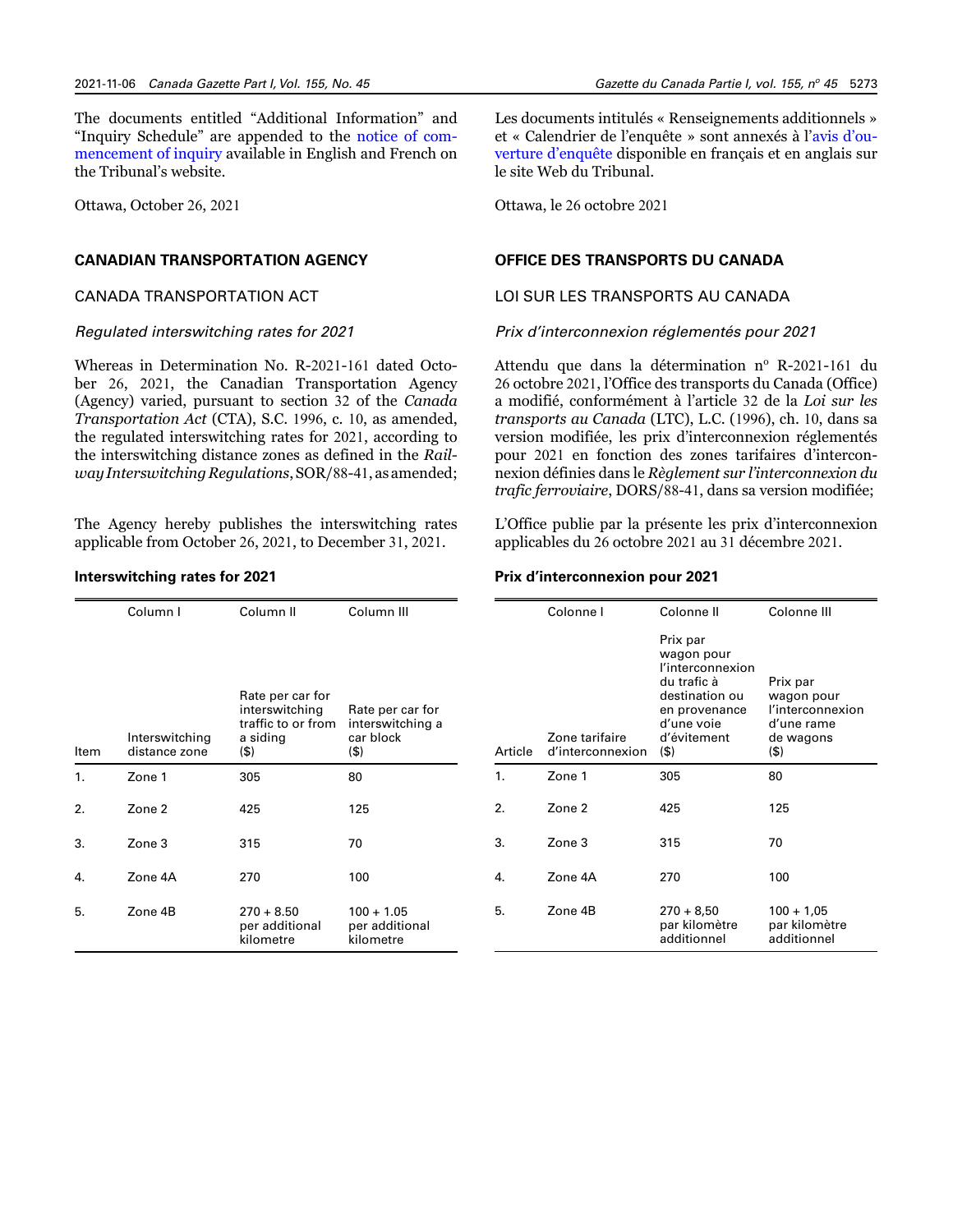#### <span id="page-33-0"></span>**MISCELLANEOUS NOTICES**

#### **SOCIÉTÉ GÉNÉRALE (CANADA BRANCH)**

#### APPLICATION FOR AN AMENDED ORDER

Notice is hereby given that Société Générale (Canada Branch), a Schedule III bank under the *Bank Act* (Canada), intends to apply to the Minister of Finance, on or after November 8, 2021, pursuant to paragraph 528(1)(c) of the *Bank Act* (Canada) requesting that the Minister of Finance add the restrictions and requirements referred to in subsection 524(2) of the *Bank Act* (Canada) to its existing order that established the undersigned as a branch in Canada to carry on business in Canada under Part XII.1 of the *Bank Act* (Canada).

Note: The publication of this notice should not be construed as evidence that approval for the said amended order will be issued. The granting of such approval will be dependent upon the *Bank Act* (Canada) application review process and the discretion of the Minister of Finance.

Montréal, October 7, 2021

**Société Générale (Canada Branch)**

# **AVIS DIVERS**

#### **SOCIÉTÉ GÉNÉRALE (SUCCURSALE CANADA)**

#### DEMANDE POUR UN ARRÊTÉ MODIFIÉ

Avis est par les présentes donné que Société Générale (Succursale Canada), une banque de l'annexe III en vertu de la *Loi sur les banques* (Canada), a l'intention de présenter au ministre des Finances, le 8 novembre 2021 ou après cette date, aux termes de l'alinéa 528(1)c) de la *Loi sur les banques* (Canada), une demande pour que le ministre des Finances ajoute les restrictions et exigences visées au paragraphe 524(2) de la *Loi sur les banques* (Canada) à son arrêté existant qui a autorisé la soussignée à ouvrir une succursale au Canada pour y exercer des activités en vertu de la partie XII.1 de la *Loi sur les banques* (Canada).

Nota : La publication du présent avis ne doit pas être interprétée comme une preuve que l'approbation d'un tel arrêté modifié sera accordée. L'octroi de l'approbation dépendra du processus d'examen des demandes prévu dans la *Loi sur les banques* (Canada) et du pouvoir discrétionnaire du ministre des Finances.

Montréal, le 7 octobre 2021

**Société Générale (Succursale Canada)**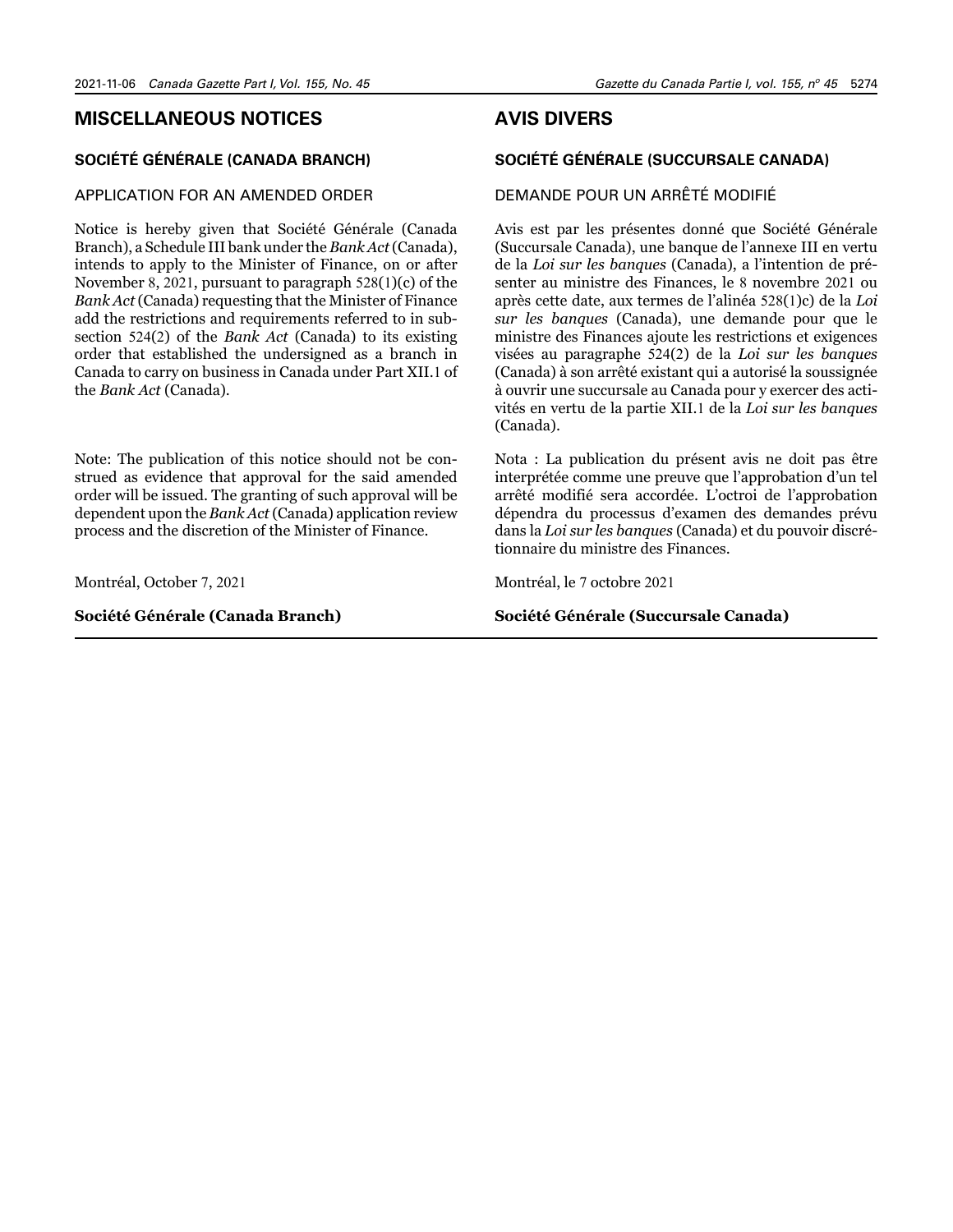# <span id="page-34-0"></span>**INDEX**

#### **[COMMISSIONS](#page-21-0)**

| <b>Canada Border Services Agency</b><br><b>Special Import Measures Act</b>                                                                                                                                                    |      |
|-------------------------------------------------------------------------------------------------------------------------------------------------------------------------------------------------------------------------------|------|
| Oil country tubular goods - Decision  5262                                                                                                                                                                                    |      |
| <b>Canada Revenue Agency</b><br>Income Tax Act<br>Revocation of registration of charities  5263                                                                                                                               |      |
| <b>Canadian International Trade Tribunal</b>                                                                                                                                                                                  |      |
| Appeal                                                                                                                                                                                                                        |      |
| Notice No. HA-2021-011<br>Commencement of inquiry (E-registry Service<br>pilot project)                                                                                                                                       | 5271 |
|                                                                                                                                                                                                                               |      |
| <b>Canadian Transportation Agency</b>                                                                                                                                                                                         |      |
| <b>Canada Transportation Act</b>                                                                                                                                                                                              |      |
| Regulated interswitching rates for 2021 5273                                                                                                                                                                                  |      |
| <b>GOVERNMENT HOUSE</b>                                                                                                                                                                                                       |      |
| Order of Merit of the Police Forces (The) 5243                                                                                                                                                                                |      |
| <b>GOVERNMENT NOTICES</b>                                                                                                                                                                                                     |      |
| <b>Environment, Dept. of the, and Dept. of Health</b><br>Canadian Environmental Protection Act, 1999<br>Publication after screening assessment of<br>10 substances of the Flame Retardants<br>Group specified on the Domestic |      |
| Substances List (paragraphs 68(b) and (c)                                                                                                                                                                                     |      |
| or subsection 77(1) of the Canadian                                                                                                                                                                                           |      |
| Environmental Protection Act, 1999)                                                                                                                                                                                           | 5245 |
| Publication of results of investigations and                                                                                                                                                                                  |      |
| recommendations for a substance -                                                                                                                                                                                             |      |
| phonol mothuloturonatod (MCD)                                                                                                                                                                                                 |      |

| recommendations for a substance $-$       |  |
|-------------------------------------------|--|
| phenol, methylstyrenated (MSP),           |  |
| CAS RN 68512-30-1 $-$ specified on        |  |
| the Domestic Substances List              |  |
| (paragraphs 68(b) and (c) of the Canadian |  |
| Environmental Protection Act, 1999)  5254 |  |
|                                           |  |

#### **GOVERNMENT NOTICES —** *Continued*

| <b>Innovation, Science and Economic</b>       |      |
|-----------------------------------------------|------|
| <b>Development Canada</b>                     |      |
| Radiocommunication Act                        |      |
| Notice No. SMSE-014-21 - Extension to the     |      |
| reply comment period: Consultation on         |      |
| Updates to the Licensing and Fee              |      |
| <b>Framework for Earth Stations and Space</b> |      |
|                                               | 5259 |
| <b>Telecommunications Act</b>                 |      |
| Notice No. SMSE-011-21 - Release of           |      |
| REC-LAB, issue 7, REC-CB, issue 1, and        |      |
|                                               | 5259 |
| <b>Transport, Dept. of</b>                    |      |
| Canada Shipping Act, 2001                     |      |
| Notice of exemption from the Collision        |      |
|                                               |      |
|                                               |      |

#### **[MISCELLANEOUS NOTICES](#page-33-0)**

| * Société Générale (Canada Branch) |  |
|------------------------------------|--|
|                                    |  |

#### **[PARLIAMENT](#page-20-0)**

#### **Chief Electoral Officer, Office of the**

| <b>Canada Elections Act</b>      |  |
|----------------------------------|--|
| Return of members elected at the |  |
|                                  |  |

<sup>\*</sup> This notice was previously published.